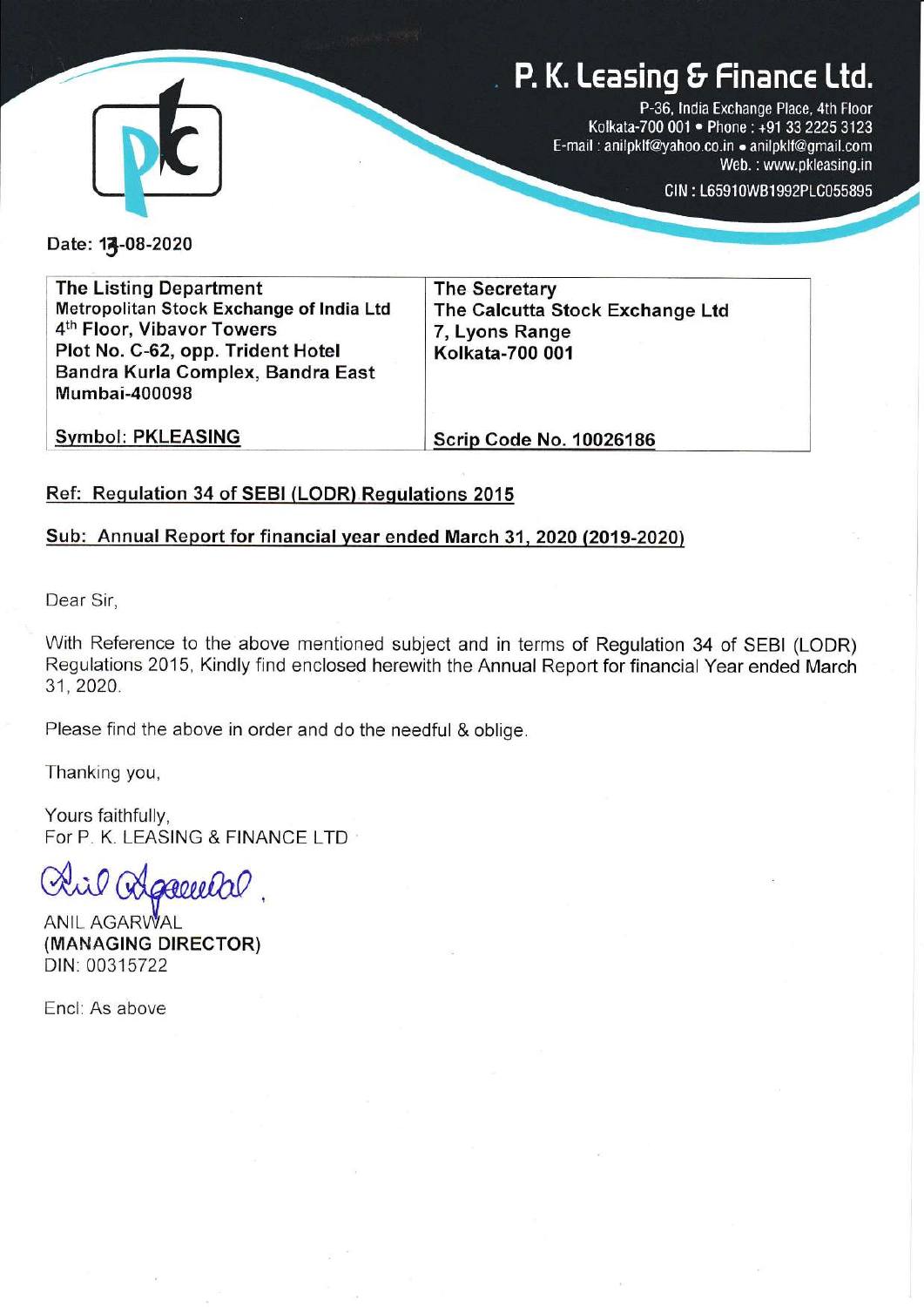# **2019-2020**

# *P.K.LEASING & FINANCE LTD ANNUAL REPORT 2019-2020*

**[28TH ANNUAL REPORT 2019-2020]**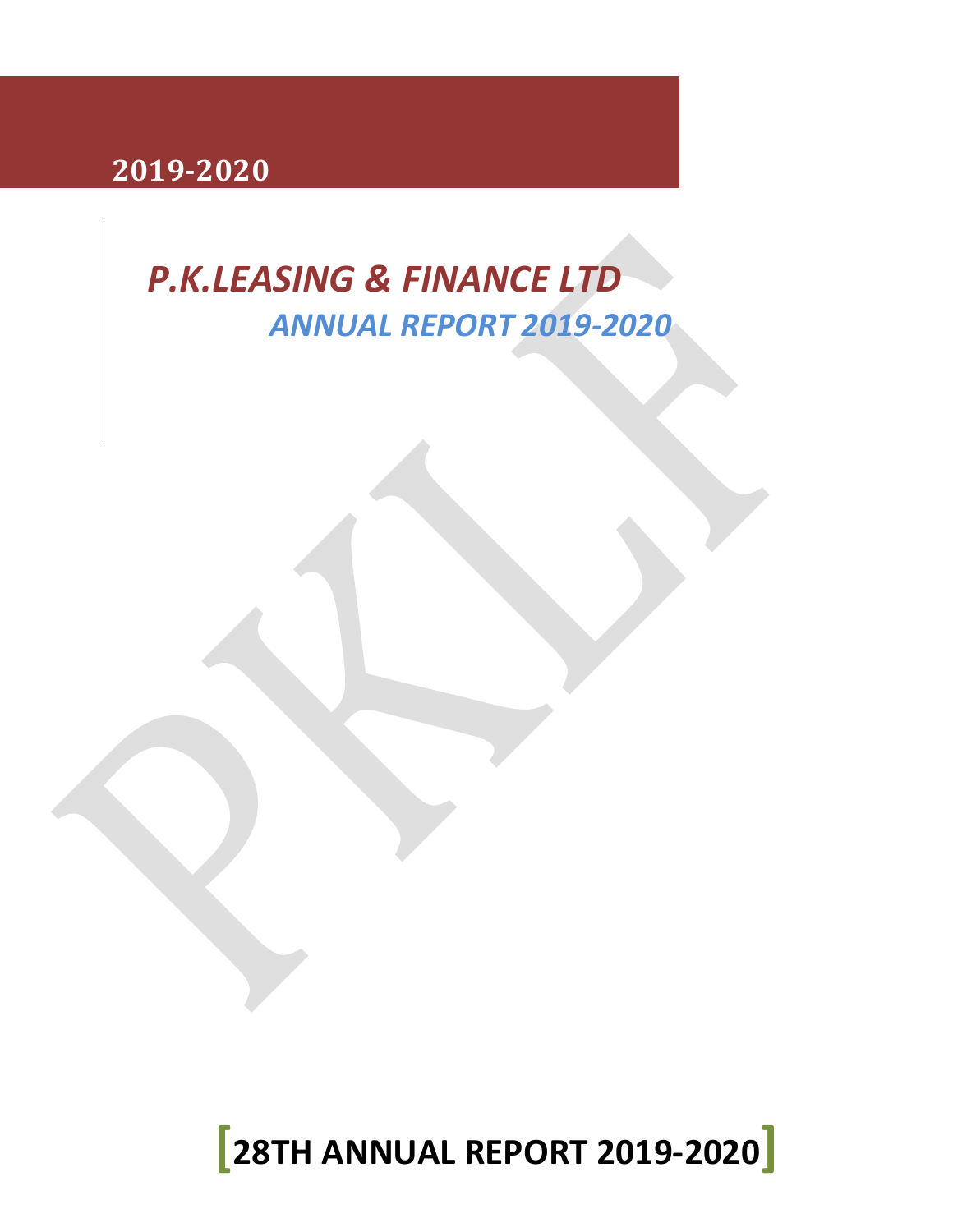## **CORPORATE INFORMATION**

| <b>BOARD OF DIRECTORS</b>                                                                                                                | <b>STATUTORY AUDITORS</b>                                                                                                                                                                                                                                                                                                                   |
|------------------------------------------------------------------------------------------------------------------------------------------|---------------------------------------------------------------------------------------------------------------------------------------------------------------------------------------------------------------------------------------------------------------------------------------------------------------------------------------------|
| SHRI ANIL KUMAR AGARWAL-MANAGING DIRECTOR<br>(DIN: 00315722)                                                                             | M/s. JSGA & Associates,<br><b>Chartered Accountants,</b><br>Rabindra Sarani, Gate-2,                                                                                                                                                                                                                                                        |
| MS. RUCHI AGARWAL -<br>NON-EXECUTIVE DIRECTOR<br>(DIN: 06942318)                                                                         | 5th Floor, Room No. 548<br>Kolkata-700 001                                                                                                                                                                                                                                                                                                  |
| PARTHA DAS<br>- INDEPENDENT DIRECTOR<br>(DIN: 03556329)                                                                                  | <b>COMPANY SECRATERY</b>                                                                                                                                                                                                                                                                                                                    |
| AMIYA MUKHERJEE<br>- INDEPENDENT DIRECTOR<br>(DIN: 00326546)                                                                             | MS. DEEPIKA LUHARUKA                                                                                                                                                                                                                                                                                                                        |
| Mr. NAND KISHORE AGARWAL-<br><b>CFO</b>                                                                                                  |                                                                                                                                                                                                                                                                                                                                             |
| <b>REGISTERED OFFICE</b>                                                                                                                 | <b>REGISTRAR AND TRANSFER AGENT</b>                                                                                                                                                                                                                                                                                                         |
| P-36, INDIA EXCHANGE PLACE<br>4th Floor, KOLKATA-700 001<br>Tel: 033-2225 3123<br>Email: anilpklf@gmail.com<br>Website: www.pkleasing.in | Niche Technologies Pvt Ltd<br>3A, Auckland Place,<br>7th Floor, Room No. 7A & 7B, Kolkata 700 017<br>Phones: (033) 2280 6616 / 17 / 18<br>Fax: (033) 2280 6619<br>Email: nichetechpl@nichetechpl.com                                                                                                                                        |
| <b>BANKERS</b>                                                                                                                           | <b>STOCK EXCHANGE</b>                                                                                                                                                                                                                                                                                                                       |
| <b>BANK OF INDIA</b><br>23A, N.S.ROAD,<br>KOLKATA-700001                                                                                 | <b>Metropolitan Stock Exchange of India</b><br>Limited,<br>Vibgyor Towers, 4th floor, Plot No C 62,<br>G - Block, Opp. Trident Hotel, Bandra<br>Kurla Complex, Bandra (E),<br>Mumbai - 400 098,<br>Telephone: +91 22 6112 9000<br>The Calcutta Stock Exchange Limited<br>7, Lyons Range, Kolkata-<br>700 001<br>Telephone: +91 33 4025 3000 |
|                                                                                                                                          |                                                                                                                                                                                                                                                                                                                                             |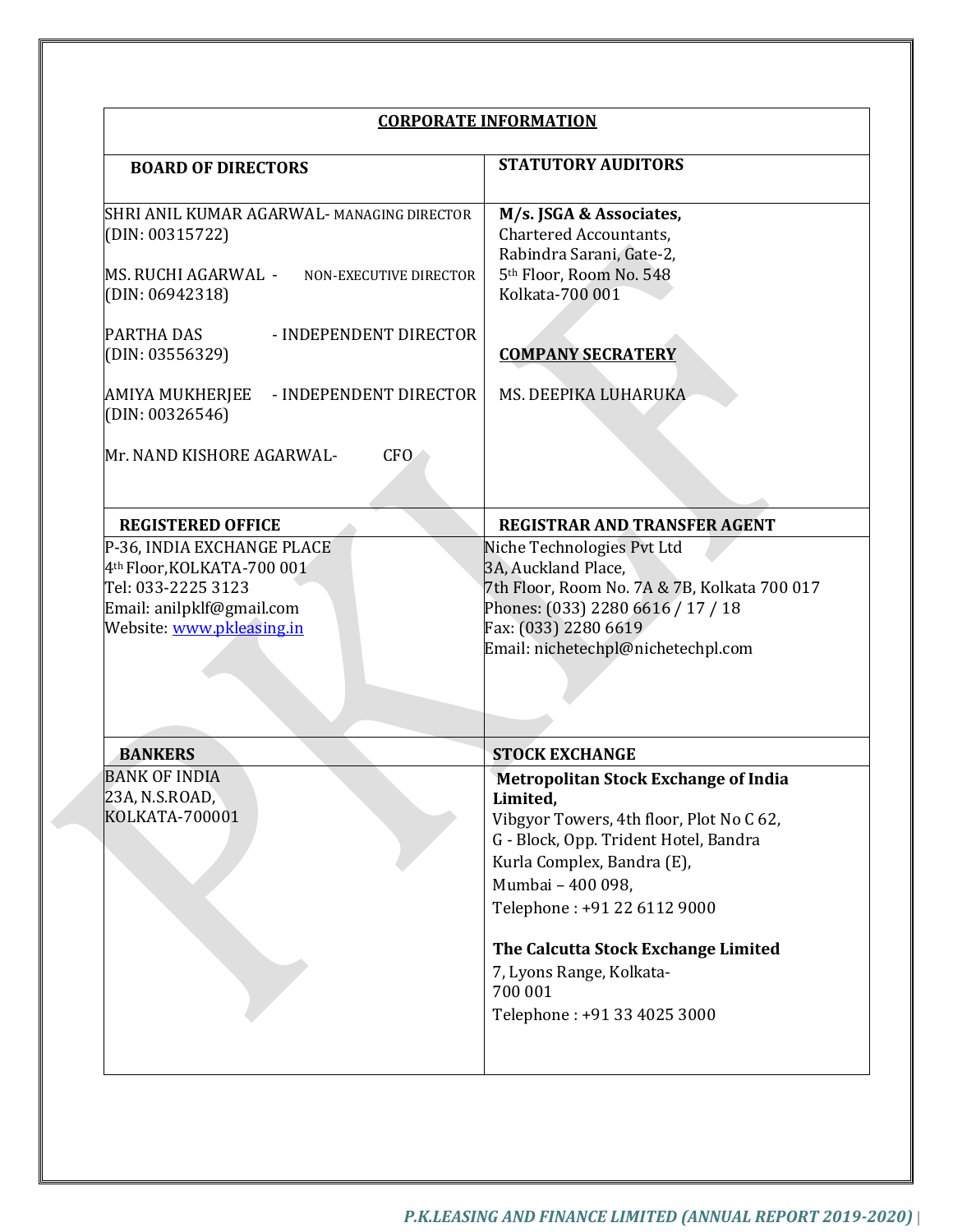**Notice** is hereby given that **28th Annual General Meeting** of members of P.K. Leasing & Finance Limited will be held on **Thursday, 24th September 2020** at **11:00 a.m.** at the registered office of the Company at **P-36, India Exchange Place, 4th Floor, Kolkata-700 001** to transact the following businesses:

#### **ORDINARY BUSINESS:**

#### **Item No. 1-Adoption of financial Statements for the financial year ended 31st March 2020:**

To receive, consider and adopt the Audited Financial Statements (Balance Sheet, Statement of Profit & Loss, Cash Flow Statements and other financial Reports) of the company for the financial year ended March 31, 2020 and the report of the Board of Directors ("the Board") and Auditors thereon.

#### **Item No. 2-Retirement by Rotation of Director:**

To appoint a Director in the place of Mr.Anil Kumar Agarwal (DIN-**00315722**) who retires by rotation and being eligible offers himself for re-appointment.

#### **SPECIAL BUSINESS:**

## **Item No. 3-To Approve the Re-Appointment of Managing Director**

To consider and if thought fit, to pass with or without modification, the following resolution as **ordinary resolution:**

"RESOLVED THAT pursuant to the provisions of SEBI (Listing Obligations & Disclosure Requirements) Regulations, 2015 and Sections 117, 196, 197 and 203 read with Schedule V and Article of Association of the Company as amended from time to time and all other applicable provisions of the Companies Act 2013 and the Companies (Appointment & Remuneration of Managerial Personnel) Rules, 2014 (Including any statutory modification or reenactment(s) thereof for the time being in force), the approval of the members/shareholders of the Company be and are hereby accorded to approve the terms of re-appointment and remuneration of Mr.Anil Kumar Agarwal (DIN-**00315722**) as the Chairman and Managing Director (Key Managerial Personnel) of the Company, for a period of five years from April 1, 2020 to March 31, 2025 as recommend/ approved by the Nomination & Remuneration Committee and Board of Directors in its meeting held on January 27, 2020, on the terms and conditions including remuneration for period of 3 (three years) on the terms and conditions including remuneration as set out below, with liberty to Board of Directors and/or Nomination and Remuneration Committee to alter and vary the terms and conditions subject to the same not exceeding the limit specified under Schedule V to the Companies Act, 2013 or any statutory modifications or re-enactment thereof

#### **i) SALARY:**

A Consolidated salary (including allowances) of Rs. 9, 00,000/- (Rupees Nine Lacs) per annum to Rs 18, 00,000/- (Rupees Fifteen Lacs only) per annum shall be payable to Mr.Anil Kumar Agarwal.

## **ii) OTHER BENEFITS**:

The Company's contribution to provident fund, superannuation or annuity fund, gratuity payable and encashment of leave, if any, shall be in addition to the remuneration under (i) above.

#### **iii) OTHER TERMS AND CONDITIONS**

a. He shall be entitled to re-imbursement of actual out-of pocket expenses incurred in connection with the business of the Company.

b. He shall be entitled to re-imbursement of entertainment expenses incurred for the business of the Company.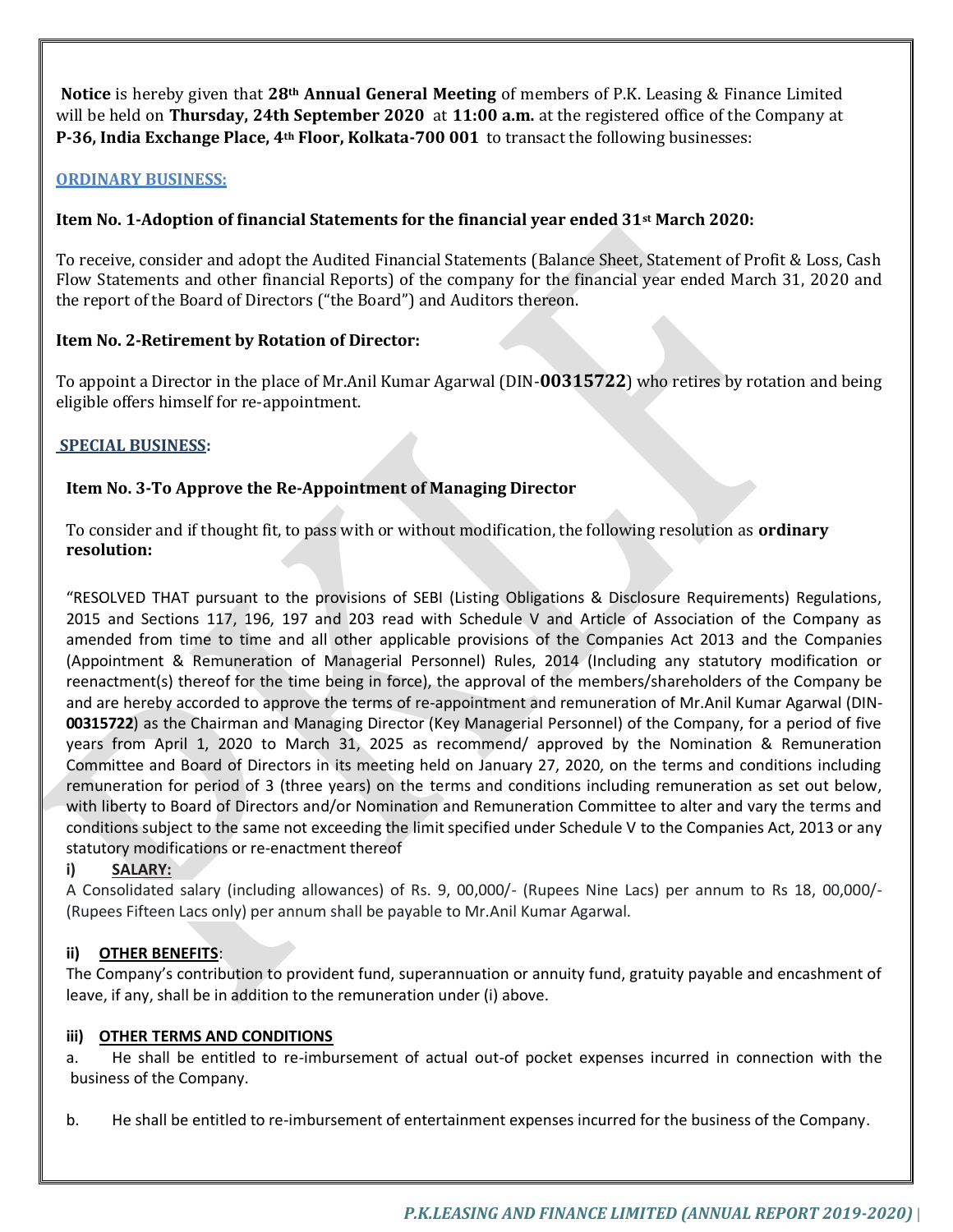c. He shall be entitled to re-imbursement of expenses incurred for travelling, board and lodging during business trips and provision for car(s) for the use of Company's business and communication expenses.

d. The above stated expenses shall be reimbursed at actuals and not considered as perquisites.

e. He will perform his duties as such with regard to all work of the Company and will manage and attend to such business and carry out the orders and directions given by the Board from time to time in all respects and conform to and comply with all such directions and regulations as may be assigned by the Board from time to time. The Board may also from time to time entrust to and confer upon him for the time being such power exercisable under the authority of the Board as it think fit and may confer such power for such time and to be exercised for such objects and purpose and upon such terms and conditions and with such restrictions as it think fit and may from time to time revoke, withdraw, alter or vary all or any such power. His function will be under the overall authority and supervision of Board of Directors.

f. He shall act in accordance with the Articles of Association of the Company and shall abide by the provisions contained in section 166 of the Companies Act, 2013 with regard to the duties of Directors.

g. He shall be subject to retirement by rotation during his tenure as a Managing Director. However in case of his re-appointment as director immediately on retirement by rotation he shall be continue to hold his office as Whole time Director and re-appointment shall not be deemed to constitute break of his appointment;**"**

"**RESOLVED FURTHER THAT** the total Managerial Remuneration payable to Managing director of the Company in any financial year is in accordance with the provisions of applicable Sections of the Companies Act, 2013 and rules made thereunder and Section II of Part II of Schedule V of the Companies Act, 2013."

**"RESOLVED FURTHER THAT** any Director of the Company and/or Miss. Deepika Luharuka, Company Secretary of the Company be and are hereby severally authorized to do all such acts, deeds, things including filing of resolution with Registrar of Companies and deal with all such matters and in its absolute discretion as may be consider necessary, expedient or desirable to give effect to all the above resolutions.**"**

## **By order of the Board For P.K.LEASING & FINANCE LTD**

**Anil Kumar Agarwal Managing Director DIN: 00315722 Place:** Kolkata **Add:** P-36, India Exchange Place, **Date: 11.08.2020 4th Floor, Kolkata-700001**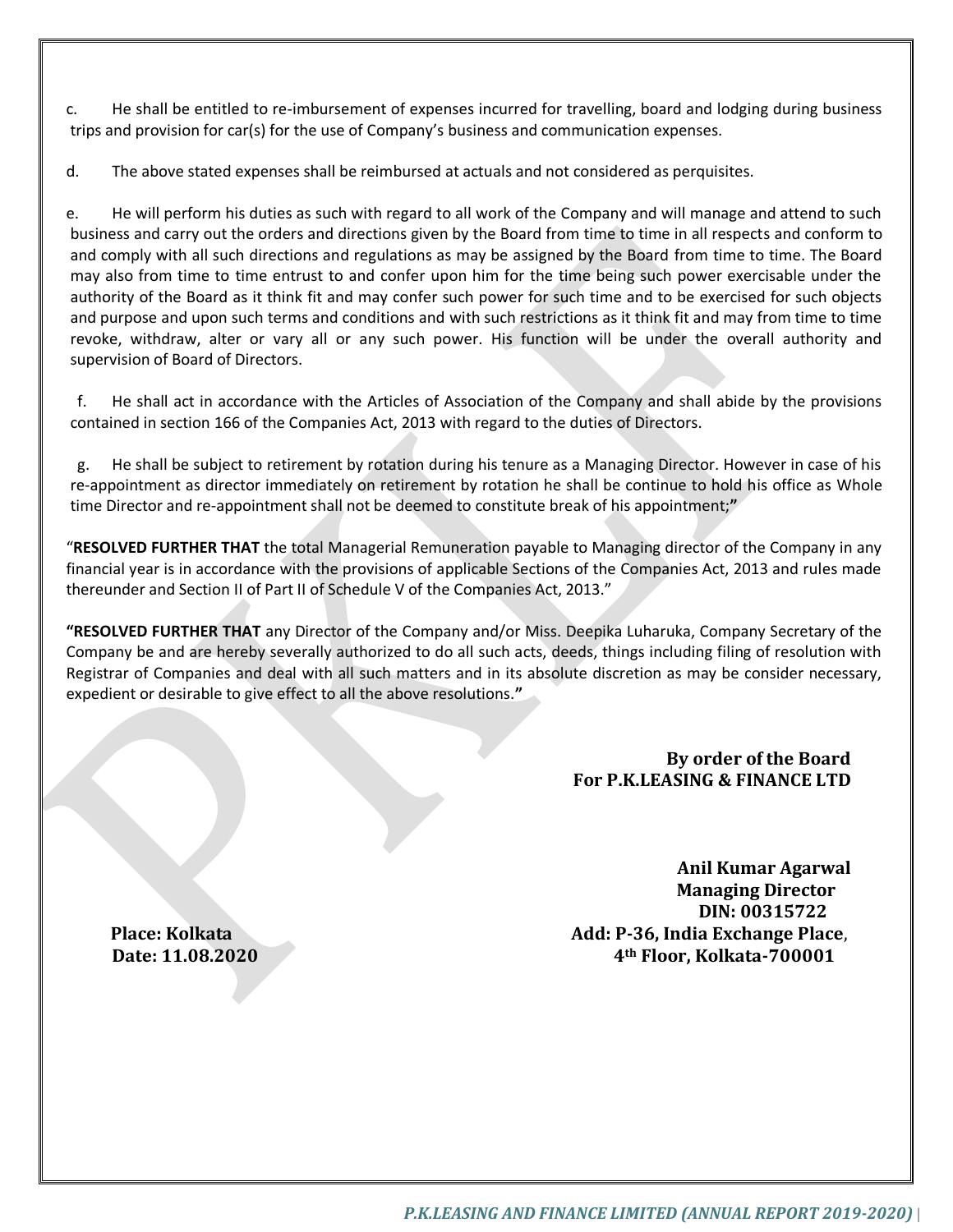## **NOTES:**

- 1. In view of the continuing Covid-19 pandemic, the Ministry of Corporate Affairs ("MCA") has vide its circular dated May 5, 2020 read with circulars dated April 8, 2020 and April 13, 2020 (collectively referred to as "MCA Circulars") permitted the holding of the Annual General Meeting ("AGM") through VC / OAVM, without the physical presence of the Members at a common venue. In compliance with the provisions of the Companies Act, 2013 ("Act"), SEBI (Listing Obligations and Disclosure Requirements) Regulations, 2015 ("SEBI Listing Regulations") and MCA Circulars, the AGM of the Company is being held through VC / OAVM.
- 2. The Explanatory Statement pursuant to the provisions of Section 102 of the Companies Act, 2013, which sets out details relating to Special Business at the meeting, is annexed hereto
- 3. Pursuant to the provisions of the Act, a Member entitled to attend and vote at the AGM is entitled to appoint a proxy to attend and vote on his/her behalf and the proxy need not be a Member of the Company. Since this AGM is being held pursuant to the MCA Circulars through VC / OAVM, physical attendance of Members has been dispensed with. Accordingly, the facility for appointment of proxies by the Members will not be available for the AGM and hence the Proxy Form and Attendance Slip are not annexed to this Notice.
- 4. Institutional / Corporate Shareholders (i.e. other than individuals / HUF, NRI, etc.) are required to send a scanned copy (PDF/JPG Format) of its Board or governing body Resolution/Authorization etc., authorizing its representative to attend the AGM through VC / OAVM on its behalf and to vote through e-voting. The said Resolution/Authorization shall be sent to the Scrutinizer by email through its registered email address to [mseema8@gmail.com](mailto:mseema8@gmail.com)
- 5. The Members can join the Annual General Meeting in the VC/OAVM mode 30 minutes before and after the scheduled time of the commencement of the Meeting by following the procedure mentioned in the Notice. The facility of participation at the Annual General Meeting through VC/OAVM will be made available for at least 150 members on first come first served basis. This will include large Shareholders (Shareholders holding 2% or more shareholding), Promoters, Institutional Investors, Directors, Key Managerial Personnel, the Chairpersons of the Audit Committee, Nomination and Remuneration Committee and Stakeholders Relationship Committee, Auditors etc. who are allowed to attend the Annual General Meeting without restriction on account of first come first served basis.
- 6. Pursuant to the provisions of Section 91 of the Companies Act, 2013 and SEBI (Listing Obligations and Disclosure Requirements) Regulations, 2015, the Register of Members and Share Transfer Books of the Company will remain closed from **18th September, 2020 to 24th September 2020**.
- 7. As per Regulation 40 of SEBI Listing Regulations, as amended, securities of listed company's shares can be transferred only in dematerialized form with effect from, April 1, 2019, except in case of request received for transmission or transposition of securities. In view of this and to eliminate all risks associated with physical shares and for ease of portfolio management, members holding shares in physical form are requested to consider converting their holdings to dematerialized form. Members can contact the Company or Company's Registrars and Transfer Agents, Niche Technologies Private Limited for assistance in this regard.
- 8. Members who have not yet registered their email addresses are requested to register the same with their DPs in case the shares are held by them in electronic form and with the company in case the shares are held by them in physical form.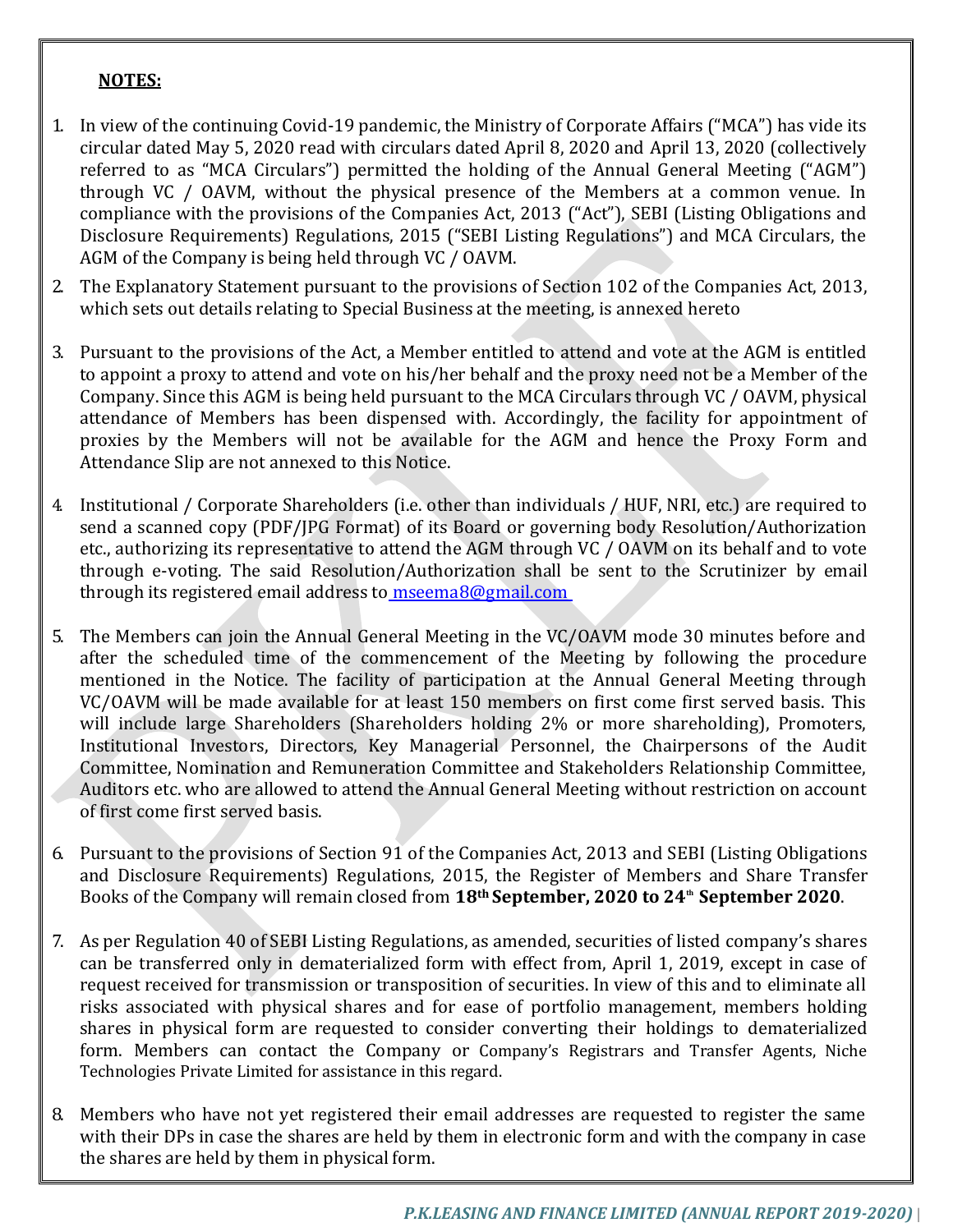- 9. Members are requested to intimate changes, if any, pertaining to their name, postal address, email address, telephone/ mobile numbers, Permanent Account Number (PAN), mandates, nominations, power of attorney, bank details such as, name of the bank and branch details, bank account number, MICR code, IFSC code, etc., to their DPs in case the shares are held by them in electronic form and to Company in case the shares are held by them in physical form.
- 10. As per the provisions of Section 72 of the Act, the facility for making nomination is available for the Members in respect of the shares held by them. Members who have not yet registered their nomination are requested to register the same by submitting Form No. SH-13. Members are requested to submit the said details to their DP in case the shares are held by them in electronic form and to Company in case the shares are held in physical form.
- 11. Members holding shares in physical form, in identical order of names, in more than one folio are requested to send to the Company, the details of such folios together with the share certificates for consolidating their holdings in one folio. A consolidated share certificate will be issued to such Members after making requisite changes.
- 12. In case of joint holders, the Member whose name appears as the first holder in the order of names as per the Register of Members of the Company will be entitled to vote at the AGM.
- 13. In compliance with the aforesaid MCA Circulars and SEBI Circular dated May 12, 2020, Notice of the AGM along with the Annual Report 2019-20 is being sent only through electronic mode to those Members whose email addresses are registered with the Company. Members may note that the Notice and Annual Report 2019-20 will also be available on the Company's website [www.pkleasing.in](http://www.pkleasing.in/) and websites of the Stock Exchanges i.e. Metropolitan Stock Exchange of India a[t](http://www.msei.in/) [www.msei.in](http://www.msei.in/) and on the website of CDSL.
- 14. Members attending the AGM through VC / OAVM shall be counted for the purpose of reckoning the quorum under Section 103 of the Act.
- 15. Since the AGM will be held through VC / OAVM, the Route Map is not annexed in this Notice

16. Instructions for e-voting and joining the AGM are as follows:

## VOTING THROUGH ELECTRONICS MEANS

- 1. In compliance with the provisions of Section 108 of the Act, read with Rule 20 of the Companies (Management and Administration) Rules, 2014, as amended from time to time, and Regulation 44 of the SEBI Listing Regulations, the Members are provided with the facility to cast their vote electronically, through the e-voting services provided by NSDL, on all the resolutions set forth in this Notice. The instructions for e-voting are given herein below.
- 2. The remote e-voting period commences on **Monday, September 21, 2020 (9:00 a.m. IST) and ends on Wednesday September 23, 2020 (5:00 p.m. IST).** During this period, Members holding shares either in physical form or in dematerialized form, as on **Thursday, September 17, 2020** i.e. cut-off date, may cast their vote electronically. The e-voting module shall be disabled by CDSL for voting thereafter. Those Members, who will be present in the AGM through VC / OAVM facility and have not cast their vote on the Resolutions through remote e-voting and are otherwise not barred from doing so, shall be eligible to vote through e-voting system during the AGM.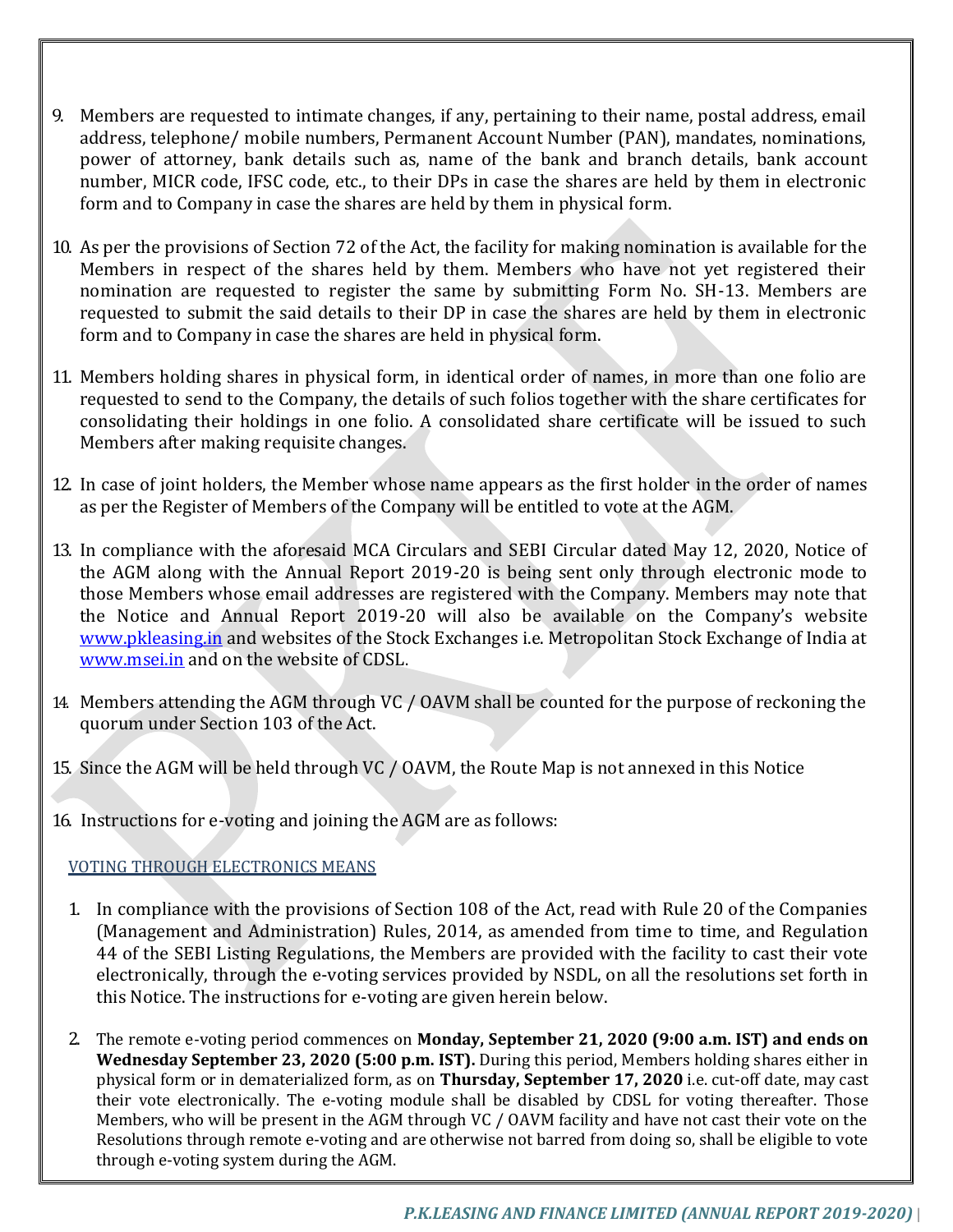- 3. The Board of Directors has appointed **Ms. Seema Manglunia (Membership No. FCS 9390) of Practicing Company Secretaries** as the Scrutinizer to scrutinize the voting during the AGM and remote e-voting process in a fair and transparent manner.
- 4. The Members who have cast their vote by remote e-voting prior to the AGM may also attend/ participate in the AGM through VC / OAVM but shall not be entitled to cast their vote again.
- 5. The voting rights of Members shall be in proportion to their shares in the paid-up equity share capital of the Company as on the cut-off date.
- 6. Any person, who acquires shares of the Company and becomes a Member of the Company after sending of the Notice and holding shares as of the cut-off date, may obtain the login ID and password by sending request at anilpklf@yahoo.co.in However, if he/she is already registered with CDSL for remote e-voting then he/she can use his/her existing User ID and password for casting the vote

## **PROCESS FOR E-VOTING:**

- (i) The shareholders should log on to the e-voting website www.evotingindia.com during the voting period
- (ii) Click on "Shareholders" tab.
- (iii) Now enter your User ID
- a. For CDSL: 16 digits beneficiary ID,
- b. For NSDL: 8 Character DP ID followed by 8 Digits Client ID,
- c. Members holding shares in Physical Form should enter Folio Number registered with the Company, excluding the special characters.
- (iv) Next enter the Image Verification as displayed and Click on Login.
- $(v)$  If you are holding shares in Demat form and had logged on to www.evotingindia.com and voted on an earlier voting of any company, then your existing password is to be used.
- (vi) If you are a first time user follow the steps given below:

|             | For Members holding shares in Demat Form and Physical Form                                                                                                                                                                                                                                                                                                                                                                                                                                                                                                                                                                                           |  |  |  |  |
|-------------|------------------------------------------------------------------------------------------------------------------------------------------------------------------------------------------------------------------------------------------------------------------------------------------------------------------------------------------------------------------------------------------------------------------------------------------------------------------------------------------------------------------------------------------------------------------------------------------------------------------------------------------------------|--|--|--|--|
| <b>PAN</b>  | Enter your 10 digit alpha-numeric PAN issued by Income Tax Department<br>(Applicable for both demat shareholders as well as physical shareholders)<br>Members who have not updated their PAN with the<br>Company/Depository Participant are requested to use the first two<br>letters of their name and the 8 digits of the sequence number in the<br>PAN Field.<br>• In case the sequence number is less than 8 digits enter the applicable<br>number of 0's before the number after the first two characters of the<br>name in CAPITAL letters. Eg. If your name is Ramesh Kumar with<br>sequence number 1 then enter RA00000001 in the PAN Field. |  |  |  |  |
| <b>DOB</b>  | Enter the Date of Birth as recorded in your demat account with the depository<br>or in the company records for your folio in dd/mm/yyyy format                                                                                                                                                                                                                                                                                                                                                                                                                                                                                                       |  |  |  |  |
| <b>Bank</b> | Enter the Bank Account Number as recorded in your demat account with the                                                                                                                                                                                                                                                                                                                                                                                                                                                                                                                                                                             |  |  |  |  |
| Account     | depository or in the company records for your folio.                                                                                                                                                                                                                                                                                                                                                                                                                                                                                                                                                                                                 |  |  |  |  |
| Number      | Please Enter the DOB or Bank Account Number in order to Login.                                                                                                                                                                                                                                                                                                                                                                                                                                                                                                                                                                                       |  |  |  |  |
| (DBD)       | • If both the details are not recorded with the depository or company<br>then please enter the member-id / folio number in the Bank Account<br>Number details field as mentioned in above instruction (iv).                                                                                                                                                                                                                                                                                                                                                                                                                                          |  |  |  |  |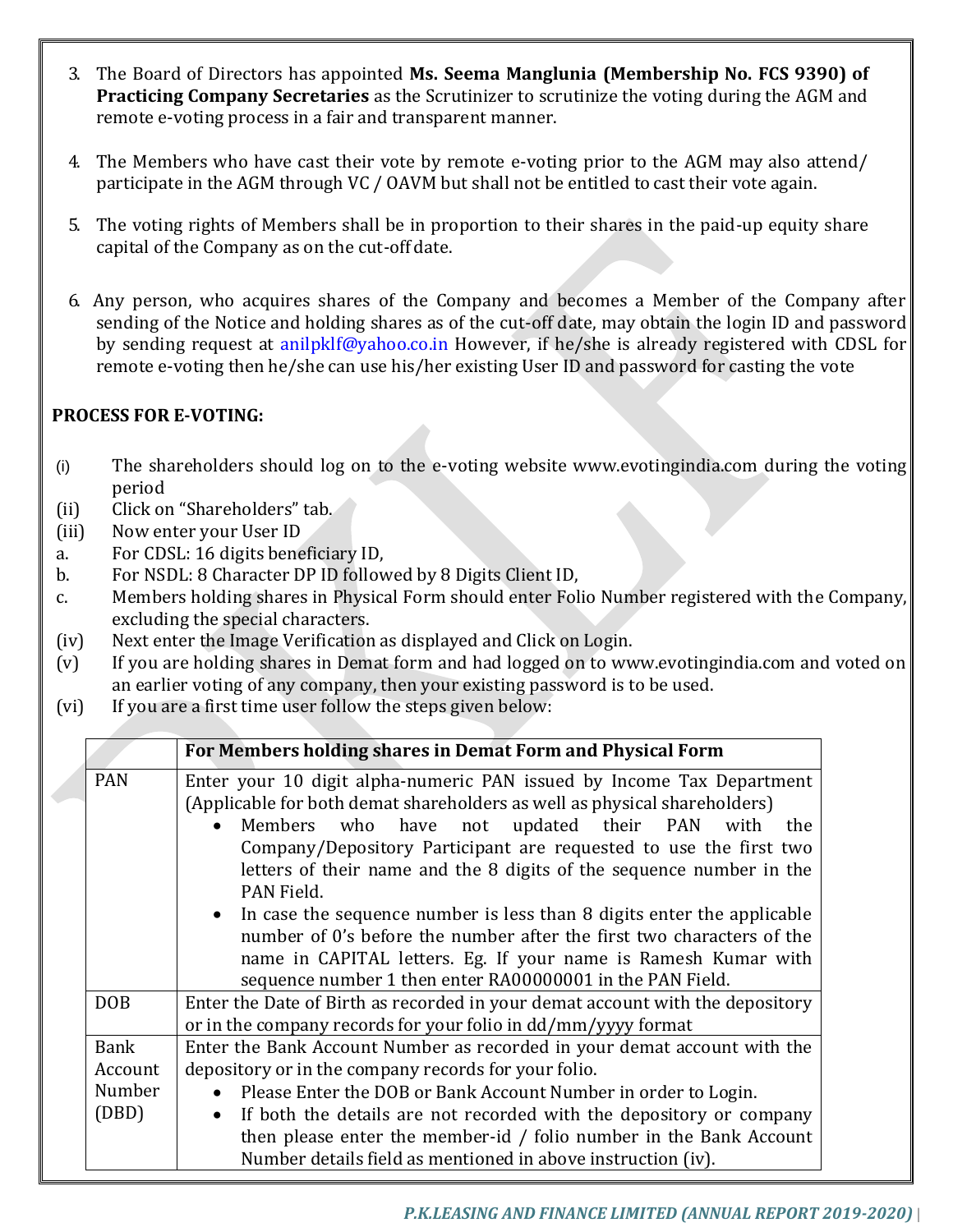- (vii) After entering these details appropriately, click on **"SUBMIT"** tab.
- (viii) Members holding shares in physical form will then directly reach the Company selection screen. However, members holding shares in demat form will now reach 'Password Creation' menu wherein they are required to mandatorily enter their login password in the new password field. Kindly note that this password is to be also used by the demat holders for voting for resolutions of any other company on which they are eligible to vote, provided that company opts for e-voting through CDSL platform. It is strongly recommended not to share your password with any other person and take utmost care to keep your password confidential.
- (ix) For Members holding shares in physical form, the details can be used only for e-voting on the resolutions contained in this Notice.
- (x) Click on the EVSN for the relevant Company Name i.e.**" P.K. LEASING & FINANCE LTD."** on which you choose to vote.
- (xi) On the voting page, you will see **"RESOLUTION DESCRIPTION"** and against the same the option "YES/NO" for voting. Select the option YES or NO as desired. The option YES implies that you assent to the Resolution and option NO implies that you dissent to the Resolution.
- (xii) Click on the **"RESOLUTIONS FILE LINK"** if you wish to view the entire Resolution details.
- (xiii) After selecting the resolution you have decided to vote on, click on **"SUBMIT".** A confirmation box will be displayed. If you wish to confirm your vote, click on "OK", else to change your vote, click on "CANCEL" and accordingly modify your vote.
- (xiv) Once you **"CONFIRM"** your vote on the resolution, you will not be allowed to modify your vote.
- (xv) You can also take out print of the voting done by you by clicking on **"Click here to print"** option on the Voting page.
- (xvi) If Demat account holder has forgotten the same password then enter the User ID and the image verification code and click on Forgot Password & enter the details as prompted by the system.
- (xvii) **Note for Institutional Shareholders & Custodians:**
- Institutional shareholders (i.e. other than Individuals, HUF, and NRI etc.) and Custodians are required to log on to https://www.evotingindia.com and register themselves as Corporate.
- A scanned copy of the Registration Form bearing the stamp and sign of the entity should be emailed to helpdesk.evoting@cdslindia.com.
- After receiving the login details they have to create a compliance user which should be created using the admin  $l$  ogin and password. The Compliance user would be able to link the account(s) for which they wish to vote on.
- The list of accounts should be mailed to helpdesk.evoting@cdslindia.com and on approval of the accounts they would be able to cast their vote.
- A scanned copy of the Board Resolution and Power of Attorney (POA) which they have issued in favour of the Custodian, if any, should be uploaded in PDF format in the system for the scrutinizer to verify the same.
- (xviii) In case you have any queries or issues regarding e-voting, you may refer the Frequently Asked Questions ("FAQs") and e-voting manual available at www.evotingindia.com under help section or write an email to [helpdesk.evoting@cdslindia.com](mailto:helpdesk.evoting@cdslindia.com) or contact them at 1800 22 5533.

(xix) Shareholders can also cast their vote using CDSL's mobile app m-voting available for android based mobiles. The m-voting app can be downloaded from Google Play Store. IPhone and Windows phone users can download the app from the App Store and the Windows Phone store. Please follow the instructions as prompted by the mobile app while voting on your mobile.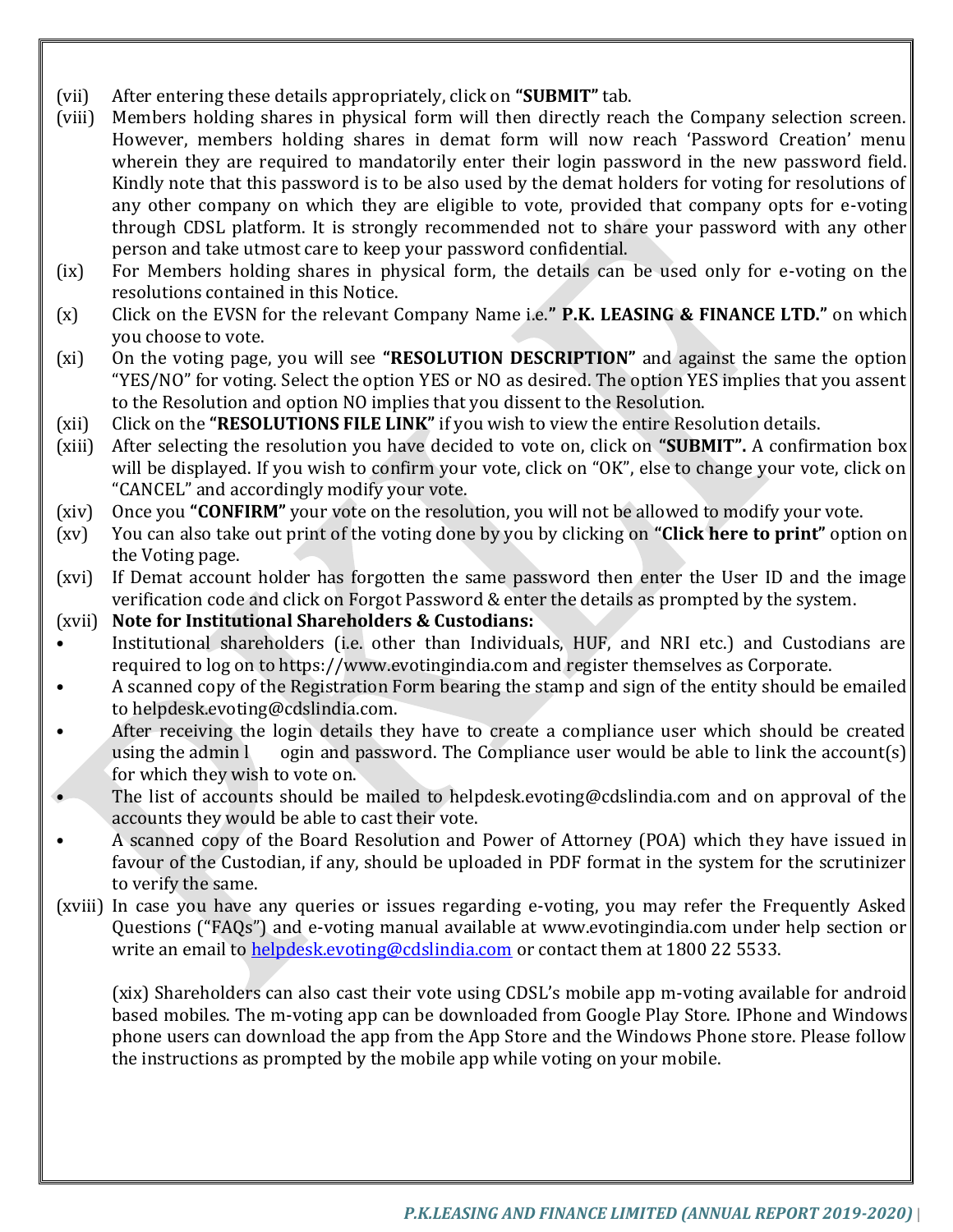## **Explanatory Statement**

#### **(Pursuant to section 102 of Companies Act, 2013)**

#### **ITEM NO.3**

#### **Item No.1:**

Mr.Anil Kumar Agarwal (DIN-**00315722**) aged 45 years is a Graduate and Chairman of the Company. He is a prominent industrialist with wide business experience.

He is a key promoter of the Company. He has in-depth knowledge of the core business of the Company. During his long association as Director of the Company, he has provided with lot of impetus related to proper functioning as well as general administration of the Company.

He has been affiliated with the Company as a member of the Board of Directors since 24th May, 2000 and from then the Company has been taking the advantage of his guidance and supervision. He has an experience of more than 19 years on all aspects of business of the Company and is engaged in supervision & conduct of business of the Company, along with a team of senior management personnel, who assist him in carrying out his activities, subject to the overall supervision & control of the Board.

As on date, he holds 11600 Shares (0.373%) equity shares in the Company.

He is a Member in Stakeholders Relationship Committee and Audit Committee of the Company.

Considering his knowledge and experience, the Board of Directors of the Company, on recommendation of Nomination and Remuneration Committee, in its meeting held on 27th January, 2020, unanimously appointed Mr.Anil Kumar Agarwal (DIN-**00315722**) as a Managing Director of the Company for a period of 5 (Three) years with effect from 01.04.2020 with terms and conditions specified in the resolution no. 3 in terms of Section 196,197,198, Section II of Part II of Schedule V and applicable provisions of the Companies Act, 2013 and rules made thereunder.

As per Section 197 of the Companies Act, 2013, the total managerial remuneration payable by a public company, to its directors, including managing director and whole-time director, and its manager in respect of any financial year shall not exceed eleven per cent of the net profits of that company for that financial year computed in the manner laid down in section 198 except that the remuneration of the directors shall not be deducted from the gross profits. Provided that the company in general meeting may, authorise the payment of remuneration exceeding eleven per cent. of the net profits of the company, subject to the provisions of Schedule V.

Section II of Part II of Schedule V prescribes the limit of maximum remuneration to be paid to a managerial Personnel by taking approval from shareholders of the Company by way of Ordinary resolution. Provided that the remuneration in excess of Limits as specified in Section II of Part II of Schedule V may be paid if the resolution passed by the shareholders is a special resolution.

Since remuneration payable to all managerial personnel of the Company may exceed 11% of net profit of the Company, the Board of Directors have decided to take approval from Shareholders of the Company by way of ordinary resolution as per provisions of Section 196,197,198, Section II of Part II of Schedule V of the Companies Act, 2013 and rules made thereunder.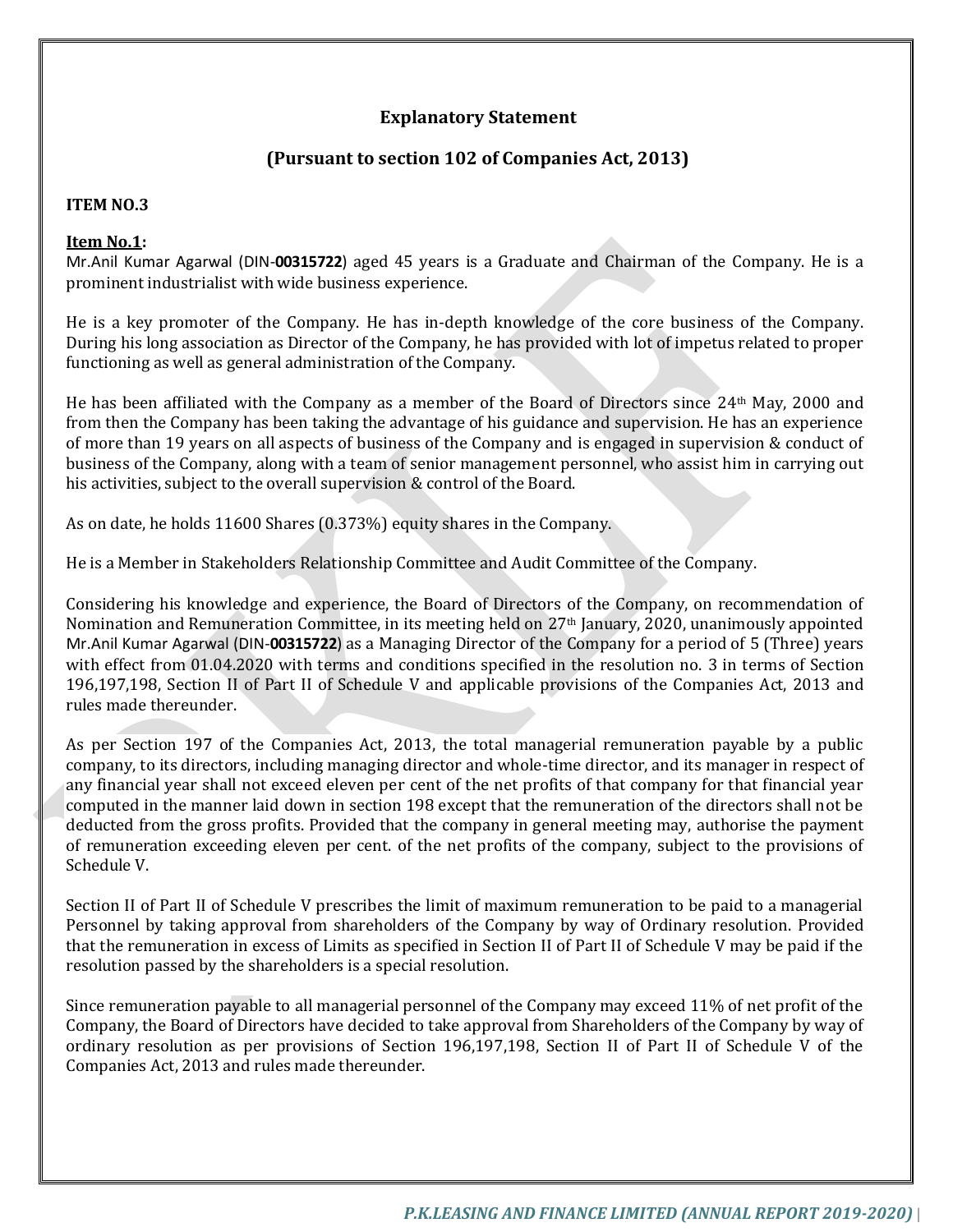Further the company is not required to take prior approval of the bank or public financial institution or nonconvertible debenture holders or any other secured creditor, as the Company has not defaulted in payment of dues to any bank or public financial institution concerned or non-convertible debenture holders or any other secured creditor.

The above may be treated as a written memorandum setting out the terms of appointment of Mr Anil Kumar Agarwal as a Managing Director under Section 190 of the Companies Act, 2013.

#### **STATEMENT OF PARTICULARS (PURSUANT TO SCHEDULE-V TO THE COMPANIES ACT, 2013) MR ANIL KUMAR AGARWAL, MANAGING DIRECTOR**

#### **I. General information:**

**(1) Nature of industry:** NBFC

**(2) Date or expected date of commencement of commercial production:** 08.07.1972

**(3) In case of new companies, expected date of commencement of activities as per project approved by financial institutions appearing in the prospectus:** Not Applicable

#### **(4) Financial performance based on given indicators:**

| <b>Particulars</b>              | 2019-20   |
|---------------------------------|-----------|
| Total Revenue                   | 24,09,787 |
| <b>Total Expenses</b>           | 23,81,704 |
| Profit / (Loss) Before Taxation | 42,628    |
| <b>Profit after Taxation</b>    | 8.839     |

#### **(5) Foreign investments or collaborations, if any:** Not Applicable

#### **II. Information about the appointee:**

## **(1) Background details:**

Mr.Anil Kumar Agarwal (DIN-**00315722**) aged 45 years is a Graduate and Chairman of the Company. He is a prominent industrialist with wide business experience.

He is a key promoter of the Company. He has in-depth knowledge of the core business of the Company. During his long association as Director of the Company, he has provided with lot of impetus related to proper functioning as well as general administration of the Company.

He has been affiliated with the Company as a member of the Board of Directors since 24th May, 2000 and from then the Company has been taking the advantage of his guidance and supervision. He has an experience of more than 19 years on all aspects of business of the Company and is engaged in supervision & conduct of business of the Company, along with a team of senior management personnel, who assist him in carrying out his activities, subject to the overall supervision & control of the Board.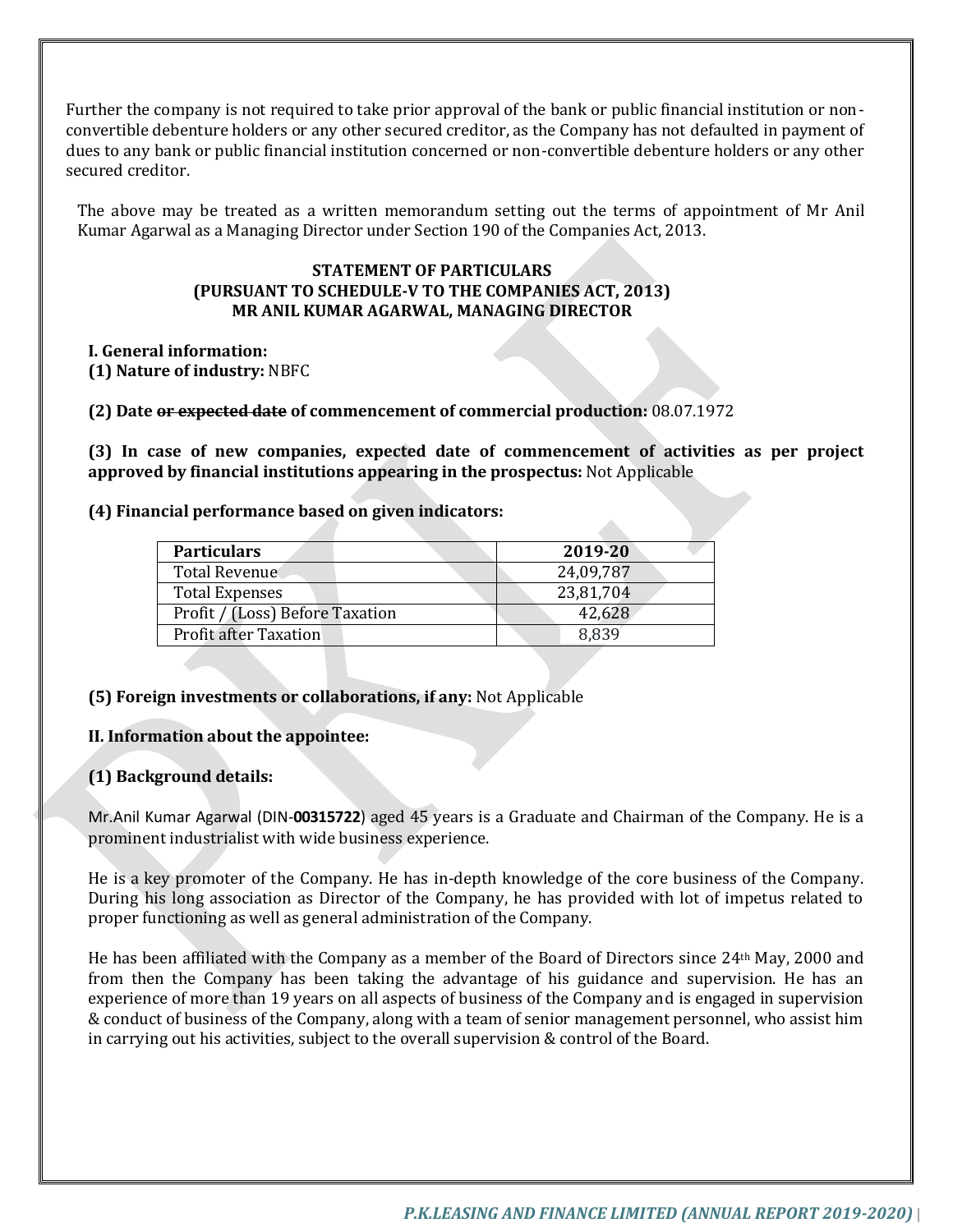#### **(2) Past remuneration:**

He had been drawing salary of Rs. 75,000/- per month as Managing Director with effect from 1<sup>st</sup> April, 2015 to 31<sup>st</sup> March, 2020 and the same had been approved by the Shareholders of the Company in their Extra Ordinary General Meeting held on  $31<sup>st</sup>$  March, 2015. The remuneration was paid to him in accordance with Section 197, 198 and Schedule V of the Companies Act, 2013 as the total remuneration paid to the Directors including managerial Personnel of the Company were within the limit of 11% of net profit as per Section 197 of the Companies Act, 2013.

#### **(3) Recognition or awards:**

Not Applicable

#### **(4) Job profile and his suitability:**

He is a key promoter of the Company. He has in-depth knowledge of the core business of the Company. During his long association as Director of the Company, he has provided with lot of impetus related to proper functioning as well as general administration of the Company.

He has been affiliated with the Company as a member of the Board of Directors since 1st November, 2003 and from then the Company has been taking the advantage of his guidance and supervision. He has an experience of more than 16 years on all aspects of business of the Company and is engaged in supervision & conduct of business of the Company, along with a team of senior management personnel, who assist him in carrying out his activities, subject to the overall supervision & control of the Board.

Considering his knowledge and experience, the Board of Directors of the Company unanimously appointed Mr.Anil Kumar Agarwal (DIN-**00315722**) as a Managing Director of the Company for a period of 5 (Three) years with effect from 01.04.2020 with terms and conditions specified in the resolution no. 3 in terms of Section 196,197,198, Section II of Part II of Schedule V and applicable provisions of the Companies Act, 2013 and rules made thereunder. He will perform his duties as such with regard to all work of the Company and will manage and attend to such business and carry out the orders and directions given by the Board from time to time in all respects and conform to and comply with all such directions and regulations as may be assigned by the Board from time to time. The Board may also from time to time entrust to and confer upon him for the time being such power exercisable under the authority of the Board as it think fit and may confer such power for such time and to be exercised for such objects and purpose and upon such terms and conditions and with such restrictions as it think fit and may from time to time revoke, withdraw, alter or vary all or any such power. His function will be under the overall authority and supervision of Board of Directors.

#### **(5) Remuneration proposed:**

Salary, other perquisites and other terms as fully set out in resolution no. 3 of the Notice. The remuneration proposed is the remuneration as per Schedule V of the Companies Act, 2013.

#### **(6) Comparative remuneration profile with respect to industry, size of the company, profile of the position and person (in case of expatriates the relevant details would be with respect to the country of his origin):**

Taking into consideration the size of the Company, the profile of the appointee, the responsibilities shouldered by him and the industry benchmarks, the remuneration proposed to be paid is commensurate with the remuneration packages paid to similar senior level appointee in other companies.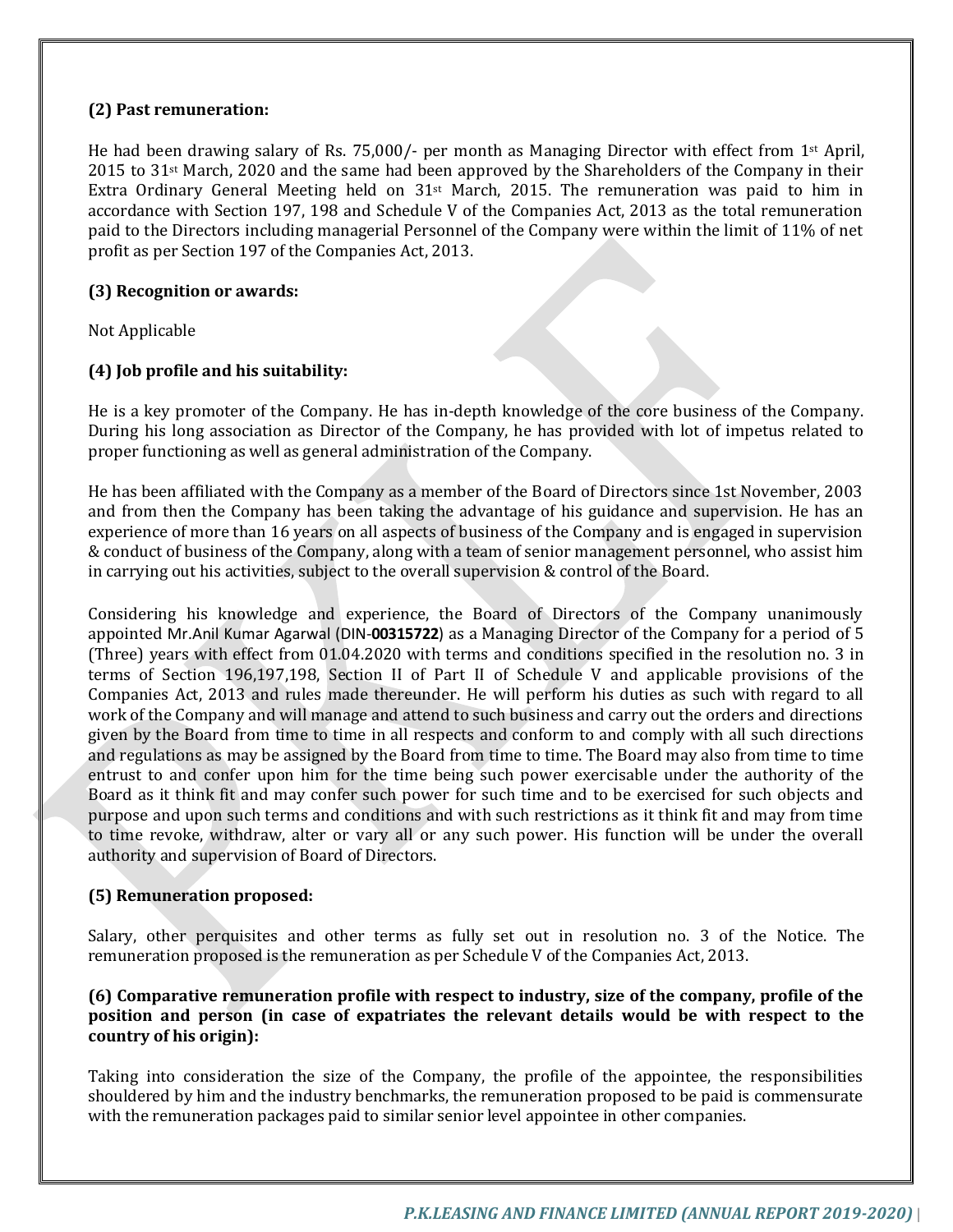#### **(7) Pecuniary relationship directly or indirectly with the company, or relationship with the managerial personnel, if any.:**

Mr Anil Kumar Agarwal is related to Director Mrs Ruchi Agarwal being his wife and Key Managerial Personnel Mr Nand Kishore Agarwal (CFO) being his father. Besides his remuneration, the Company has related party transactions with entities in which Mr Anil Kumar Agarwal is interested. The Board of Directors and Audit Committee duly approves the related party transactions and in the opinion of Board of Directors of the Company, none of the transactions is prejudicial to the interest of the Company. The Company discloses the related party transactions annually in the financial statements of the Company.

#### **III. Other information:**

#### **(1) Reasons of loss or inadequate profits:**

Despite the best efforts of the Senior Management, the financial performance of the Company was not as per the expectation and due to cyclical phase in which the company is currently passing through, the Company had inadequate profits for the Financial Year 2019-20. However, it may be noted that the reasons for inadequate profit were beyond the control of the Company and those reasons cannot be attributed to laxity in performance of the Management of the Company. The proposed remuneration is within the limits of Schedule V of the Companies Act, 2013.

#### **(2) Steps taken or proposed to be taken for improvement:**

To address these challenges, the Company has initiated several measures towards achieving organizational and operating efficiencies, alongside working on improvements in process and controls. These cut across manufacturing, supply, chain, quality and other domains, and address issues of cost controls, value analysis**.**

#### **(3) Expected increase in productivity and profits in measurable terms:**

It is difficult to forecast the productivity and profitability in measurable terms. However, the Company expects that productivity and profitability may improve and would be comparable with the industry average.

Except Mr Anil Kumar Agarwal, being an appointee and Mr Nand Kishore Agarwal, Whole CFO, being his relative, Mrs Ruchi Agarwal, director being his wife none of the Directors and Key Managerial Personnel of the Company and their relatives is concerned or interested, financial or otherwise, in the resolution set out at Item No.3. This Explanatory Statement may also be regarded as a disclosure under SEBI (Listing Obligations & Disclosure Requirements) Regulations, 2015

The Board recommends the Ordinary Resolution set out at Item No. 3 of the Notice for approval by the Shareholders of the Company.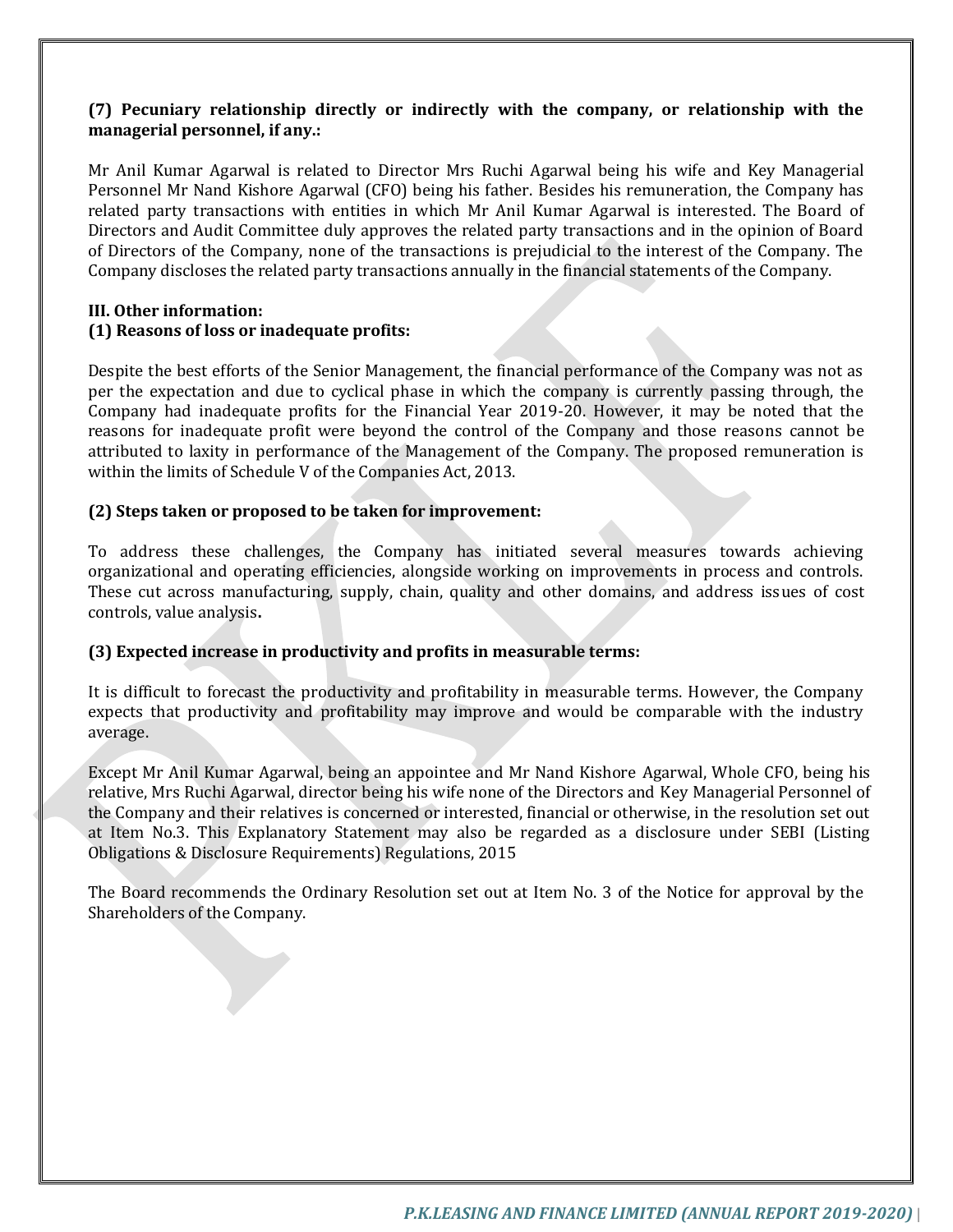#### **(Annexure to Item No 2 of the Notice)**

#### **Brief Profile of the Directors seeking re-appointment in the 28th Annual General Meeting on 24th September, 2020**

| <b>Name of Director</b>                       | Sri Anil Kumar Agarwal             |
|-----------------------------------------------|------------------------------------|
|                                               |                                    |
|                                               |                                    |
| <b>Director Identification Number</b>         | DIN-00315722                       |
|                                               |                                    |
| <b>Date of Birth</b>                          | 27th July 1974                     |
|                                               |                                    |
|                                               |                                    |
|                                               |                                    |
| <b>Date of First Appointment</b>              | 24th May 2000                      |
|                                               |                                    |
|                                               |                                    |
| <b>Educational Qualification</b>              | <b>BCOM</b>                        |
|                                               |                                    |
| specific<br><b>Expertise/Experience</b><br>in | Business and Corporate Advisory,   |
| functional areas                              | <b>Taxation and NBFC financial</b> |
|                                               | activities                         |
|                                               |                                    |
| <b>Chairmanship/Membership</b><br>оf          | Member in Stakeholders             |
| <b>Committees in this Company</b>             | Relationship Committee and Audit   |
|                                               | Committee                          |
|                                               |                                    |
| Present Status of directorship in             | <b>Managing Director</b>           |
| this Company                                  |                                    |
| Directorship in other Public Limited          | <b>None</b>                        |
| <b>Companies</b>                              |                                    |
|                                               |                                    |
| <b>Chairmanship/Membership</b><br>of          | None                               |
| <b>Committees in other Public Limited</b>     |                                    |
| <b>Companies</b>                              |                                    |
| Shareholding as on 31st March 2020            | 11600 Shares (0.373%)              |
|                                               |                                    |
|                                               |                                    |
| <b>Seeking</b><br>appointment/re-             | Retire by rotation and Seeking re- |
| appointment                                   | appointment                        |
| <b>Rotational Status</b>                      | Retire by Rotation                 |
|                                               |                                    |
|                                               |                                    |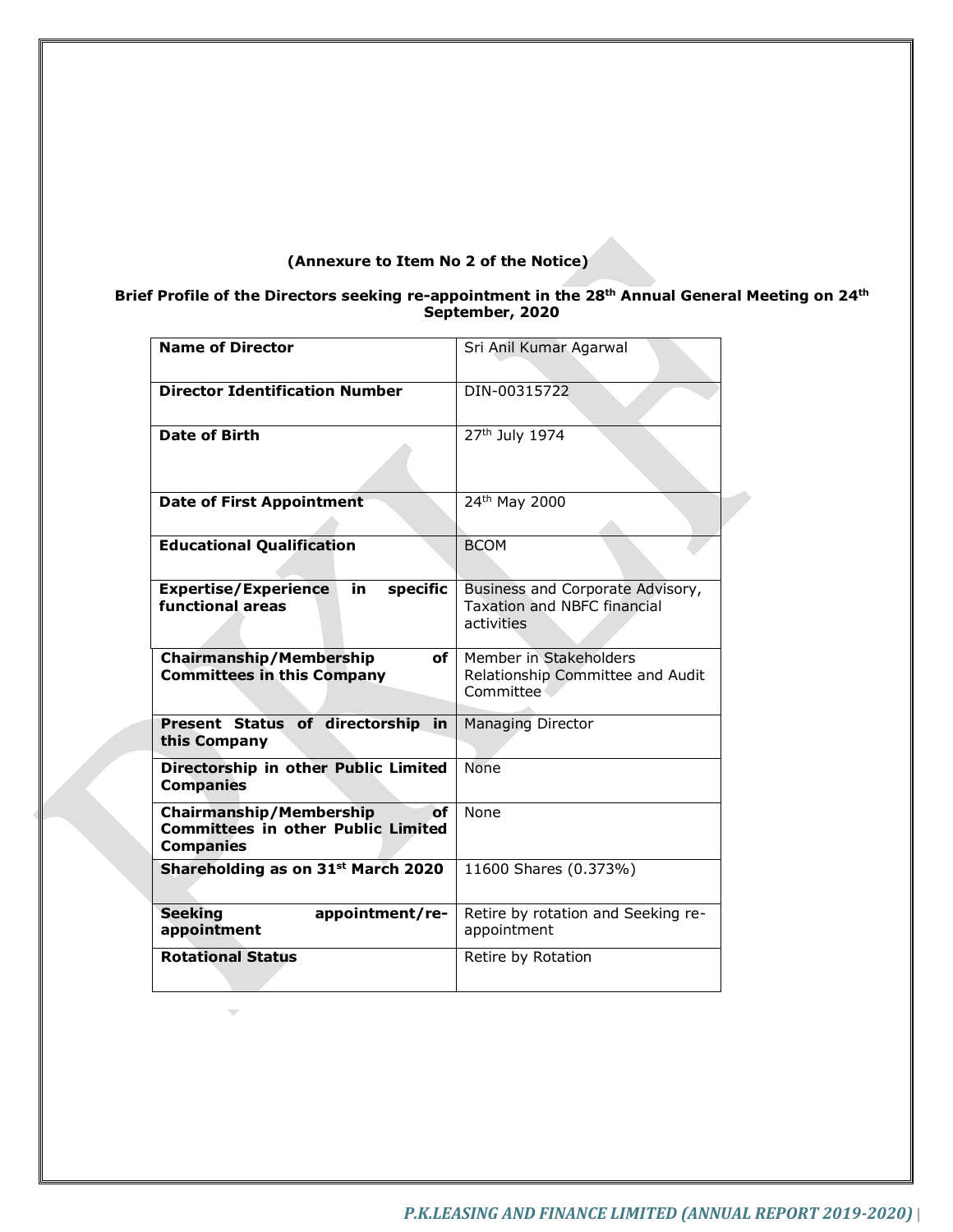## **DIRECTOR'S REPORT**

#### **Dear Members,**

Your Directors feel pleasure in presenting their  $28<sup>th</sup>$  Annual Report together with the Audited Statements of accounts for the Financial Year ended on 31st March, 2020.

#### **FINANCIAL RESULTS**

During the year under review, the Company has shown notable performance. The extracts of financial results 2019-20 are as under:

|                                 |           | (in Rs.)    |
|---------------------------------|-----------|-------------|
| <b>Particulars</b>              | 2019-20   | 2018-19     |
| <b>Total Revenue</b>            | 24,09,787 | 23,07,677   |
| <b>Total Expenses</b>           | 23,81,704 | 22,76,051   |
| Profit / (Loss) Before Taxation | 42,628    | 31,625      |
| <b>Contingent Provisions</b>    | 5,410     | $-5,250$    |
| Provision for Income Tax        | 19,185    | 38,577      |
| Provision for Deferred Tax      | 4,604     | $-1,24,090$ |
| Previous Year Tax               | 4,590     | 82,196      |
| Profit after Taxation           | 8,839     | 40,192      |

#### **OPERATIONS**

During the year, the company has carried out its business operations. However Company has achieved a stable profit during the year. Your Directors are putting their best efforts to improve the performance of the Company. The company anticipates more development in the Finance Industry in years to come.

The income from operations during the year is Rs. 24, 09,787/- as against Rs. 23, 07,677/- in the previous year. The Company made a profit before tax of Rs. 42,628/- as against the profit of Rs. 31,625/- in the previous year.

#### **GLOBAL HEALTH PANDEMIC FROM COVID-19**

The World Health Organization declared a global pandemic of the Novel Coronavirus disease (COVID-19) on February 11, 2020. In enforcing social distancing to contain the spread of the disease, our offices and client offices all over the world have been operating with minimal or no staff for extended periods of time. In keeping with its employee-safety first approach, the Company quickly instituted measures to trace all employees and be assured of their well-being. Our teams reacted with speed and efficiency, and quickly leveraged technology to shift the workforce to an entirely new 'work-from-home' model. Proactive preparations were done in our work locations during this transition to ensure our offices are safe.

#### **DIVIDEND**

Your Directors intend to plough back available resources for the financial requirements and express their inability to recommend any dividend for the financial year.

#### **RESERVES**

In terms of Section 45-IC of the RBI Act 1934, the Company registered as NBFC with RBI is required to transfer at least 20% of its Profit after tax to a Reserve Fund before dividend is declared. As at the year end, an amount of Rs. 1,768/- has transferred to the Reserve Fund.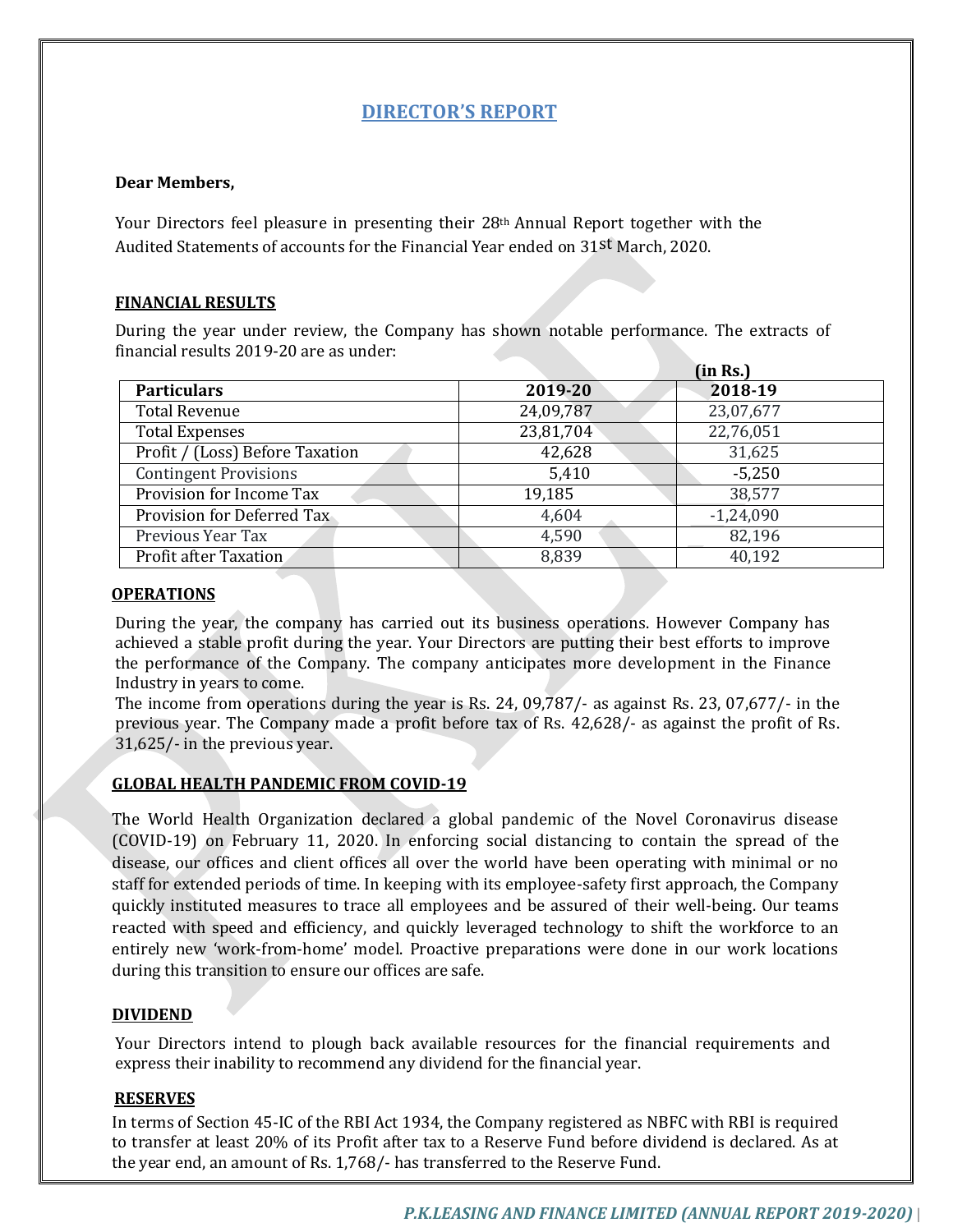#### **DEPOSIT**

The Company has not accepted any deposits during the year under review and it continues to be a Non- deposit taking Non-Banking Financial Company in conformity the guidelines of the Reserve Bank of India and Companies (Acceptance of Deposits) Rules, 1975.

#### **EXTRACT OF ANNUAL RETURN**

The details forming part of Annual Return in form MGT-9 is annexed **Annexure- II.**

#### **BOARD OF DIRECTORS AND KEY MANAGERIAL PERSONNEL**

The Board consist of Four (4) Directors, (1) CFO and (1) Company Secretary,

Mr.Nand Kishore Agarwal (CFO), Ms, Deepika Luharuka (CS), Mr. Anil Kumar Agarwal (Managing Director), Mrs. Ruchi Agarwal (Non-Executive Director) and Mr. Partha Das (Independent Director) and Mr. Amiya Mukherjee (Independent Director). There has been no change in composition of Board.

#### **COMPANY SECRETARY**

The Company has appointed Ms. Deepika Luharuka, an Associate Member of the Institute of Company Secretaries of India, as Company Secretary of the Company w.e.f. 27.01.2020.

#### **PERFORMANCE EVALUATION OF BOARD**

Pursuant to the provisions of the Companies Act, 2013 and as per SEBI (LODR) Regulations 2015, a separate exercise was carried out to evaluate the performance of individual Directors including the Chairman of the Board who were evaluated on parameters such as level of engagement and contribution and independence of judgment thereby safeguarding the interest of the Company. The performance evaluation of the Independent Directors was carried out by the entire Board. The performance evaluation of the Chairman and the Non Independent Directors was carried out by the Independent Directors. The Board also carried out annual performance evaluation of the working of its Audit, Nomination and Remuneration as well as Stakeholders Relationship Committee. The Directors expressed their satisfaction with the evaluation process.

#### **DECLARATION FROM INDEPENDENT DIRECTORS**

The Company has received declaration from, Mr. Partha Das and Mr. Amiya Mukherjee Independent Directors of the Company confirming that they meet with the criteria of Independence as prescribed by the Companies Act, 2013 and the SEBI (LODR) Regulations, 2015.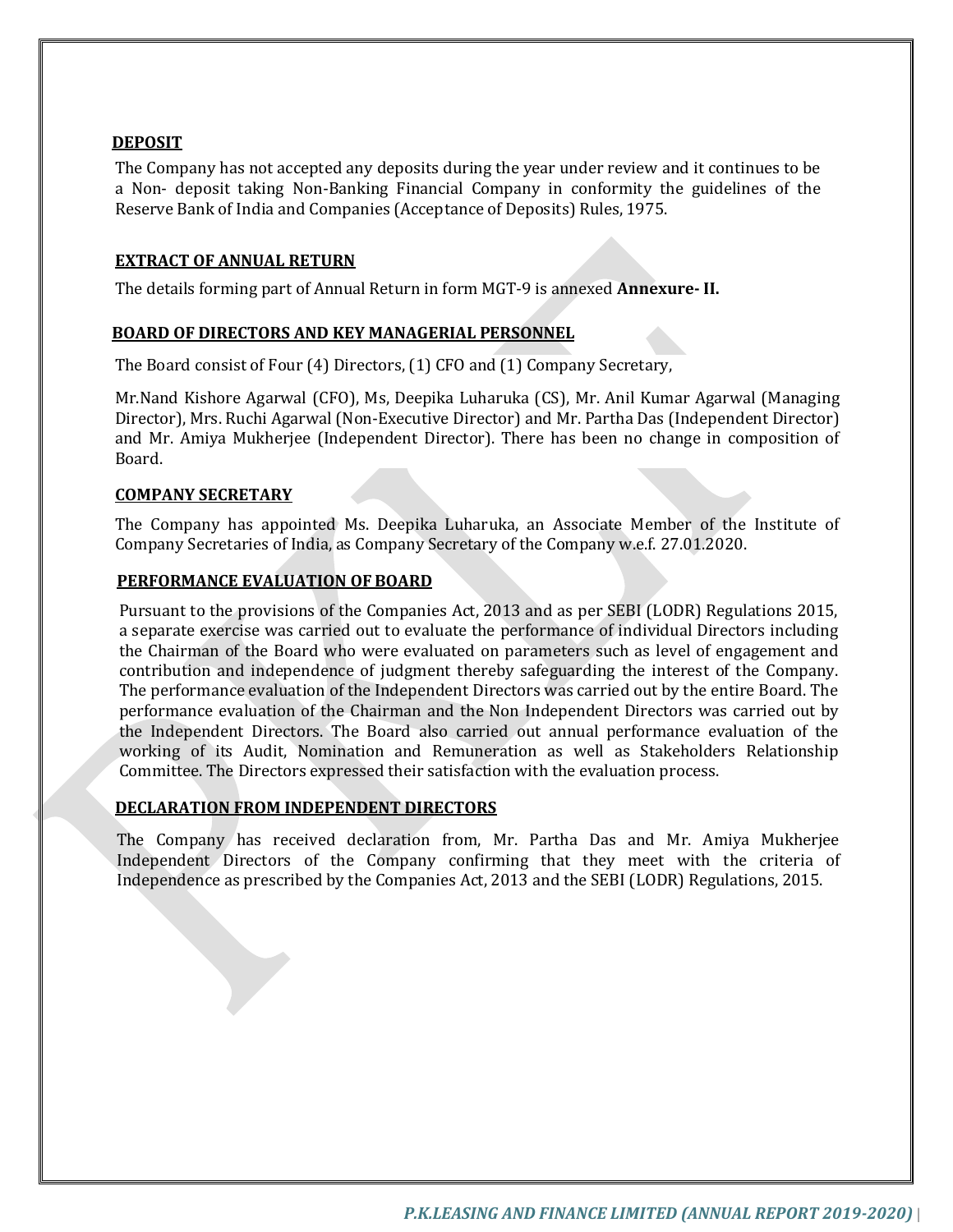#### **NUMBER OF MEETINGS OF THE BOARD OF DIRECTORS**

During the year under review five meeting were held on the following dates:

29th May 2019, 22nd July 2019, 11th November 2019, 27th January 2020,

The intervening gap between the Meetings was within the period prescribed under the Companies Act, 2013; details of the Directors participation at the Board Meetings are as under:

| Name of Director                        | Attendance at the Board Meetings held on |            |            |            |  |  |
|-----------------------------------------|------------------------------------------|------------|------------|------------|--|--|
|                                         | 29.05.2019                               | 22.07.2019 | 11.11.2019 | 27.01.2020 |  |  |
| Mr Anil Kumar Agarwal<br>(DIN:00315722) |                                          |            |            |            |  |  |
| Mrs Ruchi Agarwal<br>(DIN:06942318)     |                                          |            |            |            |  |  |
| MrPartha Das<br>(DIN:03556329)          |                                          |            |            |            |  |  |
| Mr.Amiya Mukherjee<br>(DIN:00326546)    |                                          |            |            |            |  |  |

#### **COMMITTIEES OF THE BOARD**

As per the provisions of Companies Act, 2013, the Company has the following four committee's

- 1) Audit Committee
- 2) Nomination and Remuneration Committee
- 3) Stakeholders' Relationship Committee
- 4) Risk Management Committee

#### **(1) Audit Committee**

The Audit Committee of the Company reviews the reports to be submitted with the Board of Directors with the Board of Directors with respect of auditing and accounting matters. It also supervises the Company's financial reporting process, reviewing Quarterly, Half yearly and Annual financial results, adequacy of internal control systems, internal audit function, discussions with the auditors about the scope of audit including the observations of the auditors and discussion with internal auditors on any significant finding and also to investigate any activity within its terms of reference and to seek any information it requires from any employees and to secure the attendance of outsiders with relevant experience and expertise, where considered necessary.

During the year under review four meeting were held on the following dates:

29th May 2019, 22nd July 2019, 11th November 2019, 27th January 2020,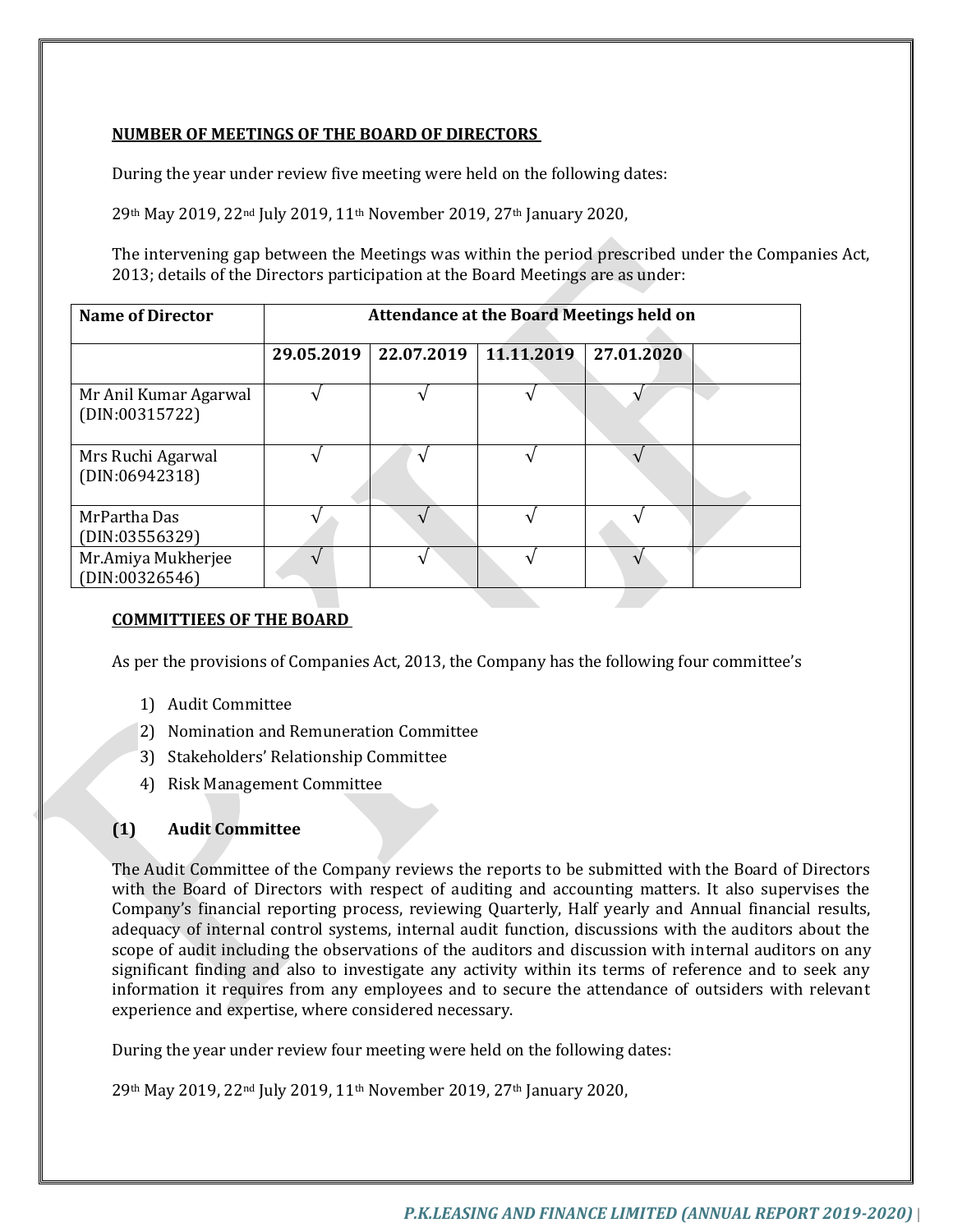The composition of the Audit Committee as at March 31, 2020 and details of the Members participation at the Meetings of the Committee are as under:-

| <b>Name of Member</b> | Category                | <b>Status</b> | of<br>No.<br>attended           | <b>Meeting</b>          |
|-----------------------|-------------------------|---------------|---------------------------------|-------------------------|
|                       |                         |               | <b>Held</b><br>during<br>tenure | <b>Attended</b>         |
| Mr Partha Das         | Independent<br>Director | Chairman      | 4                               | $\overline{\mathbf{4}}$ |
| Mr Amiya Mukherjee    | Independent<br>Director | Member        | $\overline{\mathbf{4}}$         | $\overline{\mathbf{4}}$ |
| Mr Anil Kumar Agarwal | Executive<br>Director   | Member        | 4                               | 4                       |

#### **(2) Nomination and Remuneration Committee**

The composition of the Nomination and Remuneration Committee as at March 31, 2020 and details of the Members participation at the Meetings of the Committee are as under:-

During the year under review four meeting were held on the following dates:

29th May 2019, 22nd July 2019, 11th November 2019, 27th January 2020,

| <b>Name of Member</b> | Category                      | <b>Status</b> | No.<br>of<br>attended    | <b>Meeting</b>          |
|-----------------------|-------------------------------|---------------|--------------------------|-------------------------|
|                       |                               |               | Held<br>during<br>tenure | <b>Attended</b>         |
| Mr Partha Das         | Independent<br>Director       | Chairman      | 4                        | $\overline{\mathbf{4}}$ |
| Mr Amiya Mukherjee    | Independent<br>Director       | Member        | $\overline{\mathbf{4}}$  | $\overline{\mathbf{4}}$ |
| Ms Ruchi Agarwal      | Non-<br>Executive<br>Director | Member        | 4                        | 4                       |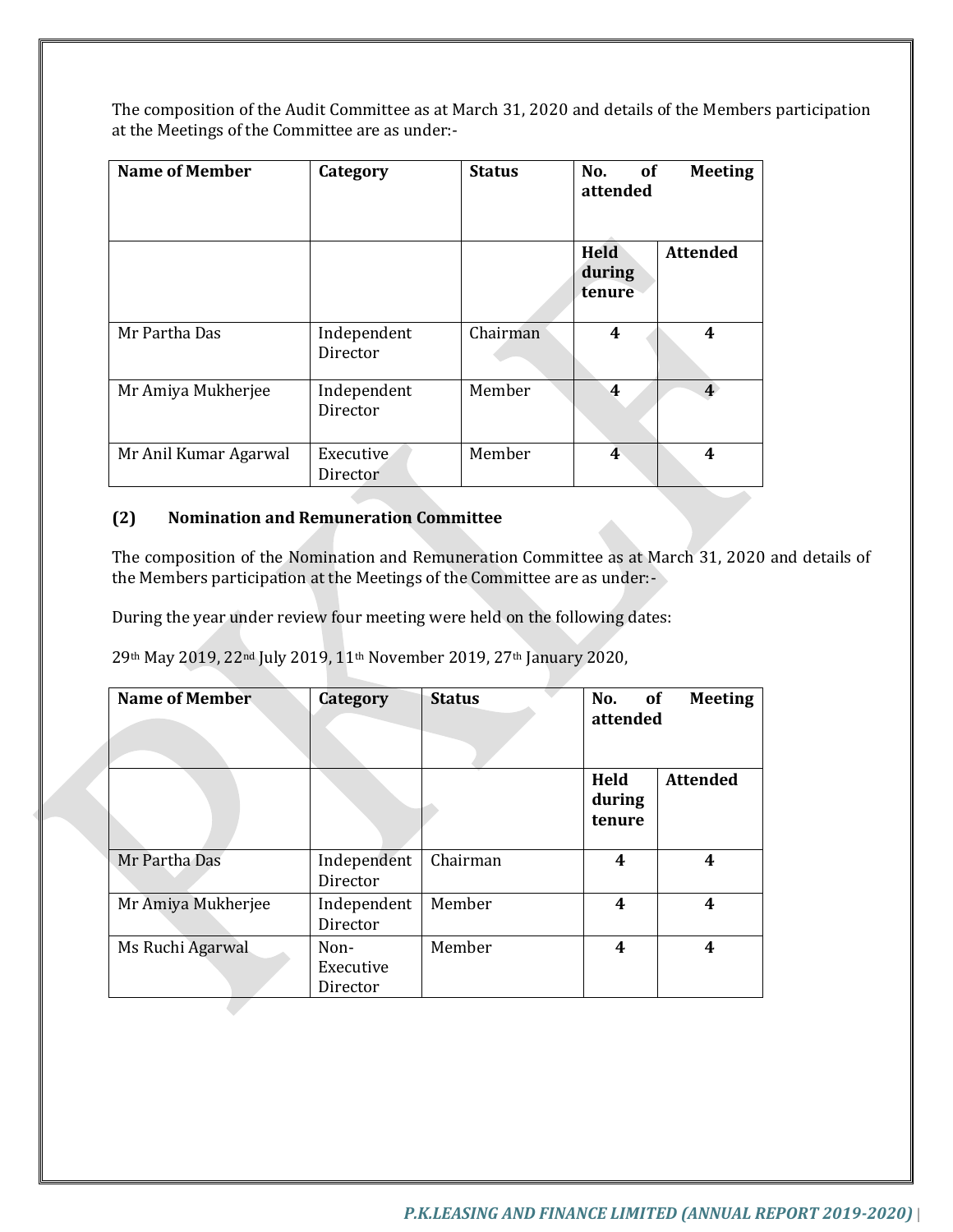#### **(3) Stakeholders Relationship Committee**

The Board of Directors of the Company has constituted a Committee which functions as "Stakeholders Relationship Committee", consisting of three members, chaired by Independent Director.

#### **The Committee, inter-alia, deals with various matters relating to:**

Transfer/transmission of shares/debentures and such other securities as may be issued by the Company from time to time;

Issue of duplicate share certificates for shares/debentures and other securities reported lost, defaced or destroyed, as per the laid down procedure;

Issue new certificates against subdivision of shares, renewal, split or consolidation of share certificate/certificates relating to other securities.

To approve and monitor dematerialization of shares or other securities and all matters incidental or related thereto;

To authorize the company secretary and head compliance/other officers of the share Department to attend to matters relating to non-receipt of annual reports, notices, non-receipt of declared dividend/interest, change of address for correspondence etc and to monitor action taken; Monitoring expeditious redressed of investors/stakeholders grievances and All other matters incidental or related to shares, debenture

Details of shares transfer/transmission approved by the committee and Shareholders/Investors grievances are placed at the Board Meetings from time to time.

The Company has not received any Complaints during the year.

During the year under review four meeting were held on the following dates:

29th May 2019, 22nd July 2019, 11th November 2019, 27th January 2020,

The composition of the Nomination and Remuneration Committee as at March 31, 2020 and details of the Members participation at the Meetings of the Committee are as under:-

| <b>Name of Member</b> | Category                  | <b>Status</b> | No.<br>of<br>attended    | <b>Meeting</b>          |
|-----------------------|---------------------------|---------------|--------------------------|-------------------------|
|                       |                           |               | Held<br>during<br>tenure | <b>Attended</b>         |
| Mr Partha Das         | Independent<br>Director   | Chairman      | 4                        | 4                       |
| Mr Amiya Mukherjee    | Independent<br>Director   | Member        | 4                        | 4                       |
| Mr Anil Kumar Agarwal | <b>Executive Director</b> | Member        | $\boldsymbol{4}$         | $\overline{\mathbf{4}}$ |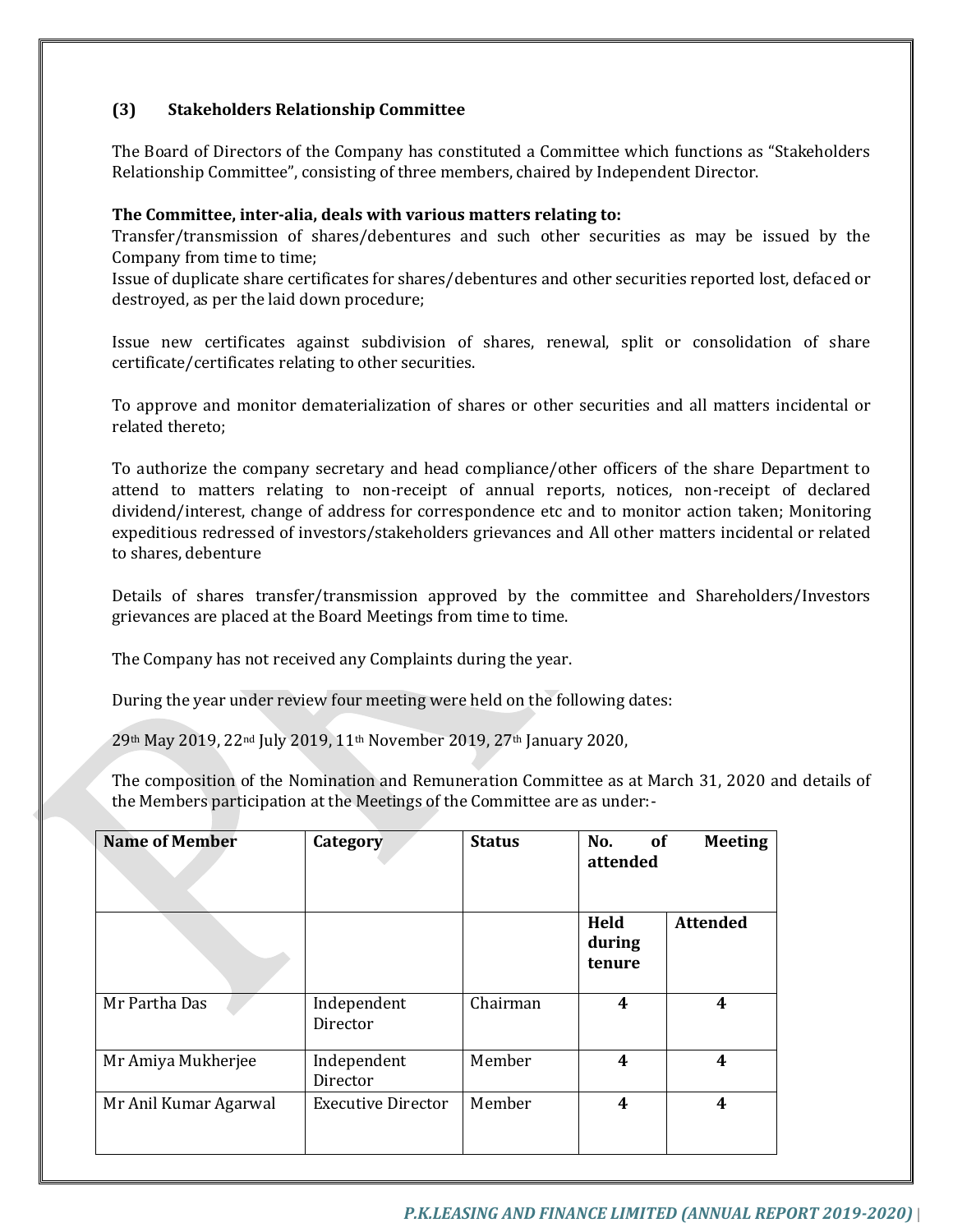## **Details of Complaints received during the Year 2019-2020**

| <b>Nature of Complaints/Queries</b> | No. of Complaints/Queries<br>received | No of Complaints<br>not solved to the<br>satisfaction<br>of<br><b>Shareholder</b> |  |  |
|-------------------------------------|---------------------------------------|-----------------------------------------------------------------------------------|--|--|
| <b>Transfer of Shares</b>           | <b>NIL</b>                            | <b>NIL</b>                                                                        |  |  |
| Non-receipt of Annual Report        | <b>NIL</b>                            | <b>NIL</b>                                                                        |  |  |
| Pending Share Transfer              | <b>NIL</b>                            | NIL.                                                                              |  |  |

The Company confirms that there were no share transfers lying pending as on 31.03.2020 and all request for dematerialization and re-materialization of shares as on that date were confirmed into NSDL/CDSL system.

#### **Name, Designation & Address of the Compliance officer**

Ms. Deepika Luharuka Company Secretary P.K.Leasing & Finnace Ltd P-36, India Exchange Place, 4th Floor Kolkata-700001 Email: [anilpklf@yahoo.co.in](mailto:anilpklf@yahoo.co.in) Phone: 033 2225 3123

#### **(4) Risk Management Committee**

The Board of Directors of the Company has constituted a "Risk Management Committee" consisting of four members.

#### **The objective and scope of the Risk Management Committee broadly comprises:**

Oversight of Risk management performed by the executive management;

Reviewing the BRM policy and framework in line with local legal requirements and SEBI guidelines; Reviewing risks and evaluate treatment including intimating mitigation actions and ownership as per a pre-defined cycle;

Defining framework for identification, assessment, monitoring, and mitigation and reporting of risks. The composition of the Committee as at March 31, 2020 and details of the Members participation at the Meetings of the Committee are as under:-

| <b>Name of the Member</b> | Category                    | <b>Attendance at the</b><br><b>Risk Management</b><br>Committee<br>meeting held on |
|---------------------------|-----------------------------|------------------------------------------------------------------------------------|
| Ms Ruchi Agarwal          | Non-Executive Director      | 22.07.2019                                                                         |
| Mr Partha Das             | <b>Independent Director</b> | 22.07.2019                                                                         |
| Mr Amiya Mukherjee        | <b>Independent Director</b> | 22.07.2019                                                                         |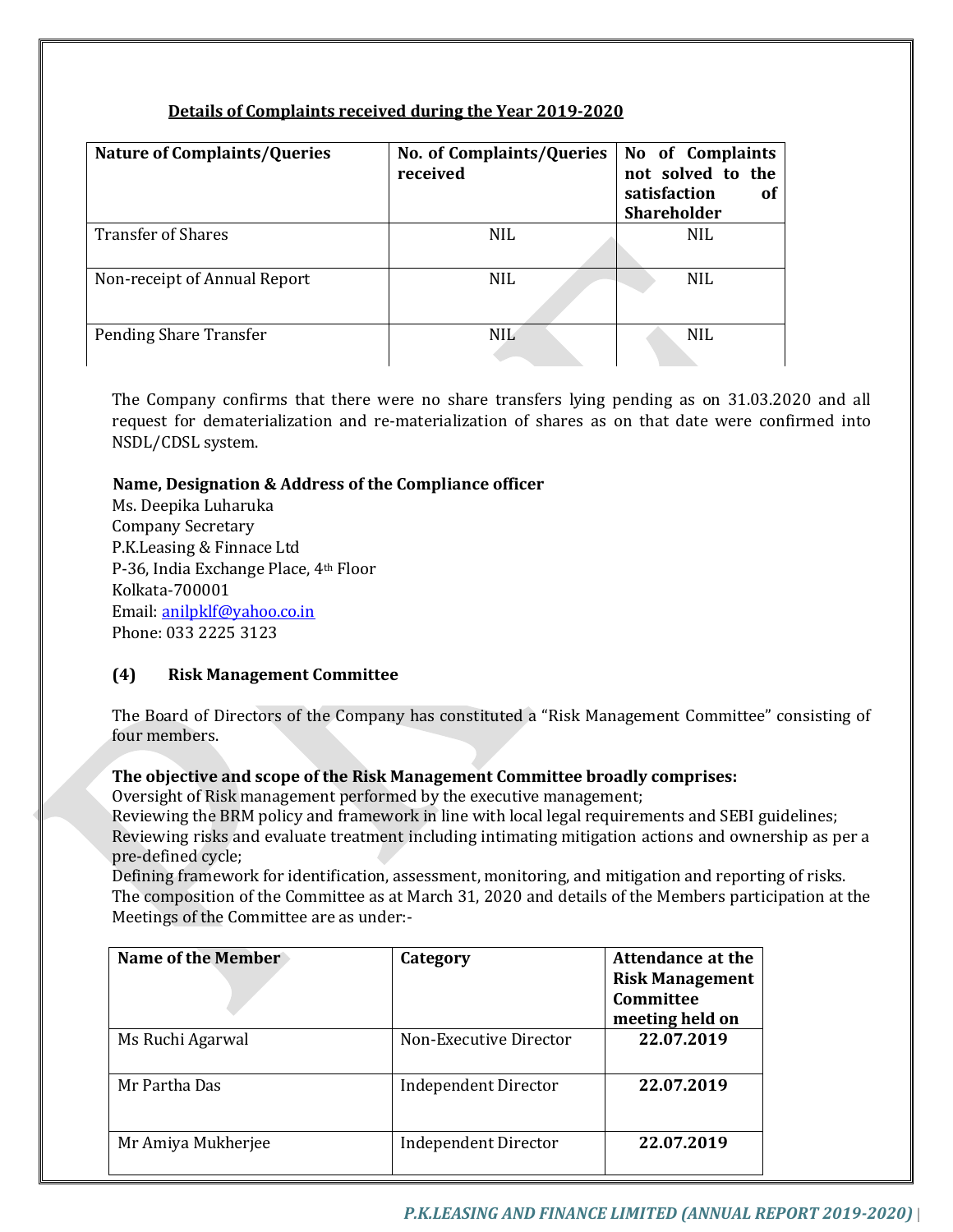#### **CHANGE IN THE NATURE OF BUSINESS**

The Company is engaged in the business of Investments, Leasing and Financing. There has been no change in the nature of business of the Company during the year under review.

## **SIGNIFICANT & MATERIAL ORDERS PASSED BY THE REGULATORS OR COURTS OR TRIBUNALS IMPACTING THE GOING CONCERN STATUS OF THE COMPANY**

No significant and material orders were passed by any Regulator(s) or Court(s) or Tribunal(s) which would impact the going concern status of the company.

## **MATERIAL CHANGES AND COMMITMENTS, IF ANY, AFFECTING THE FINANCIAL POSITION OF THE COMPANY WHICH HAVE OCCURRED BETWEEN THE END OF THE FINANCIAL YEAR OF THE COMPANY TO WHICH THE FINANCIAL STATEMENTS RELATE AND THE DATE OF THE REPORT:**

No material changes and commitment affecting the financial position of the Company occurred between the end of the financial year to which this financial statements relate and the date of this report.

#### **CORPORATE SOCIAL RESPONSIBILITY**

The provisions of Section 135(1) of the Companies Act, 2013 are not applicable to the Company and therefore the company has no corporate social responsibility committee of the Board.

## **PARTICULARS OF LOANS, GUARANTEES OR INVESTMENTS UNDER SECTION 186 OF THE COMPANIES ACT 2013**

Loans, Guarantees and Investments covered under Section 186 of the Companies Act, 2013 form part of the Notes to the financial statements provided in this Annual Report.

## **AUDITORS**

M/s. JSGA & Associates, Chartered Accountants, (Firm Registration No. 016078C), having their office at 18, Rabindra Sarani, Gate-2, 5th Floor, Room No. 548, Kolkata-700001 are continued to hold the office of the Auditors of the Company for the remaining periods.

#### **AUDITORS' REPORT**

The Auditors report does not contain any reservation, qualification or adverse remark. The observations contained in the Audit report submitted by M/s JSGA & Associates, Chartered Accountant, are self-explanatory and does not require any further explanation.

#### **SECRETARIAL AUDIT REPORT**

Pursuant to the provisions of Section 204 of the Companies Act, 2013 and Companies (Appointment and Remuneration of Managerial Personnel) Rules, 2014, the company has appointed Ms. Seema Manglunia, Practicing Company Secretary (CP No: 10520) , to undertake as the Secretarial Audit of the company. The Secretarial Audit report in **Form MR-3** is annexed herewith and forms an integral part of this Report.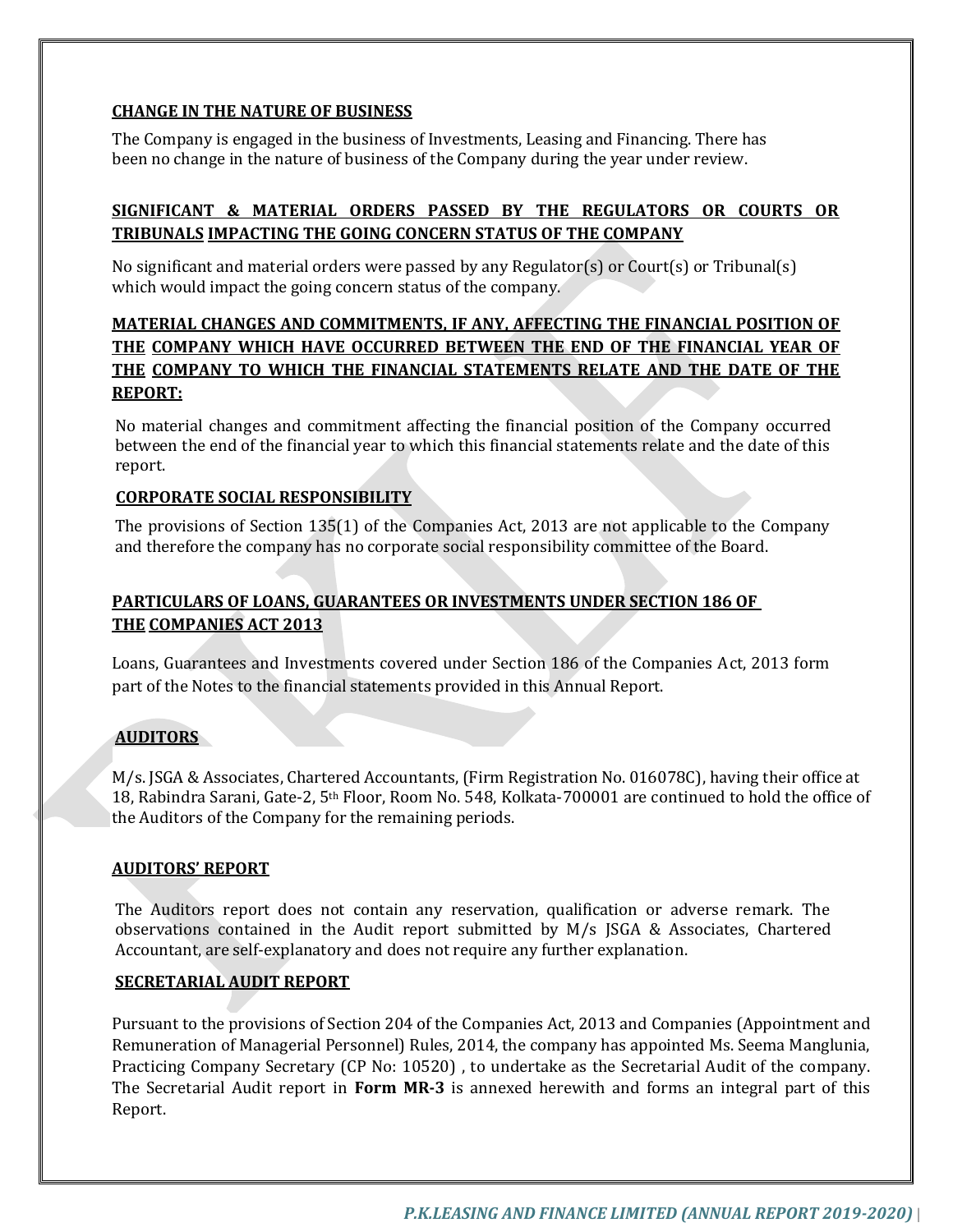#### **PUBLIC DEPOSITS**

The Company has not accepted any fixed deposits during the financial year under review.

#### **PARTICULARS OF CONTRACTS OR ARRANGEMENTS WITH RELATED PARTIES**

All material related party transactions that were entered into during the financial year were on an arm's length basis and were in the ordinary course of business. There are no materially significant related party transactions made by the Company with Promoters, Directors, Key Managerial Personnel or other designated persons which may have a potential conflict with the interest of the Company at large. **Form No. AOC-2** marked **Annexure-l** is annexed to this report containing disclosure of related party transactions under Section 188 of the Companies Act, 2013.

#### **ENVIRONMENT, HEALTH AND SAFETY**

The Company accords the highest priority to health and environment and safety. The Company takes at most care for the employees and ensures compliance with the Environment Act.

#### **CORPORATE GOVERNANCE**

As per Regulation 15(2) of SEBI (Listing Obligations and Disclosure Requirements) Regulations, 2015, the Compliance with the Corporate Governance Provisions shall not apply in respect of the listed entity having paid up Equity Share Capital not exceeding Rupees Ten Crores and Net worth not exceeding Rupees Twenty Five Crores as on the last day of the previous financial year.

#### **DIRECTORS' RESPONSIBILITY STATEMENT:**

Pursuant to Section 134 (5) of the Companies Act, 2013, your Directors' confirm the following:

- (A) That in preparation of the annual accounts, the applicable accounting standards had been followed along with proper explanation relating to material departures;
- (B) That the Directors have selected such accounting policies and applied them consistently and made judgments and estimates that are reasonable and prudent so as to give a true and fair view of the state of affairs of the Company at the end of the financial year ended on 31st March, 2019 and of the profit of the company for the thatyear.
- (C) That the Directors have taken proper and sufficient care for maintenance of adequate accounting records for the year ended 31st March 2020 in accordance with the provisions of the Companies Act, 2013 for safeguarding the assets of the company and for prevention and

Detection of fraud and other irregularities.

- (D) That the Directors have prepared the accounts for the financial year ended  $31$ <sup>st</sup> March 2020 on a going concern basis.
- (E) That the Directors had laid down internal financial controls to be followed by the Company and that such internal financial control is adequate and operating effectively.
- (F) The Director had devised proper systems to ensure compliance with the provisions of all applicable laws and such systems were adequate and operating effectively.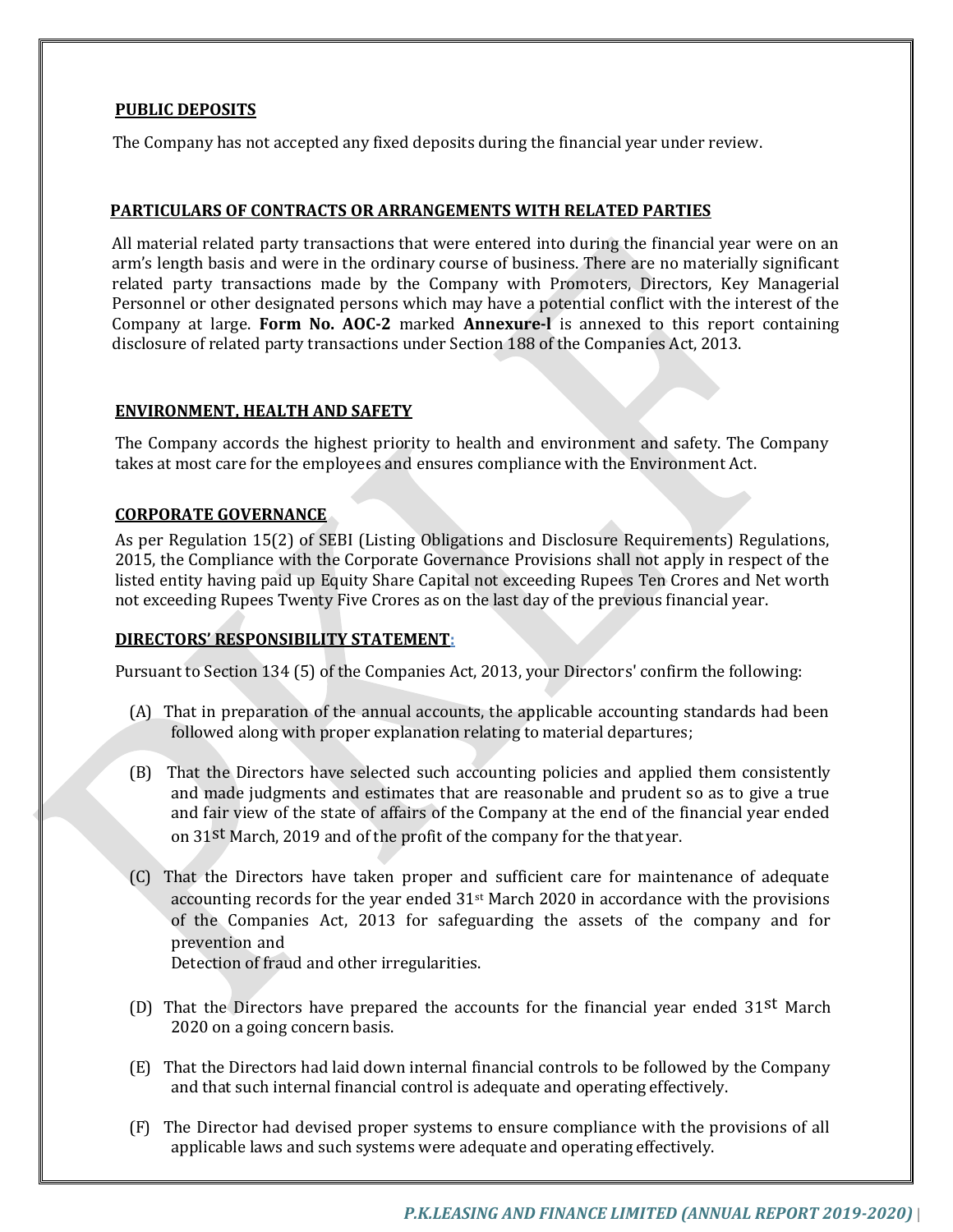## **CONSERVATION OF ENERGY, TECHNOLOGY ABSOPTION, FOREIGN EXCHANGE EARNINGS AND OUTGO:**

Section 134(3) (m) of the Companies Act, 2013 read with a Companies (Disclosure of particulars in the report of the Board of Directors) Rules 8 is not applicable since the company does not have any manufacturing activities.

There has been no expenditure and /or earning in foreign exchange.

#### **PARTICULARS OF EMPLOYEES:**

There is no employee in the Company drawing remuneration for which information is required to be furnished under section 134 of the Companies Act 2013 read with Companies (Particulars of Employees) Rules 1975 as amended.

#### **SUBSIDIARIES, JOINT VENTURE AND ASSOCIATE COMPANY**

The Company has no subsidiary, Associate Companies and joint venture Company.

#### **DETAILS IN RESPECT OF ADEQUACY OF INTERNAL CONTROLS WITH REFERENCE TO THE FINANCIAL STATEMENT**

The company has adequate internal financial control system commensurate with the size of the company and the nature of its business with regards to purchase of fixed assets. The activities of the company do not involve purchase of inventories and sale of goods and services.

For the purposes of effective internal financial control, the Company has adopted various procedures for ensuring the orderly and efficient conduct of its business, including adherence to company's policies, the safeguarding of its assets, the prevention and detection of frauds and errors, the accuracy and completeness of the accounting records, and the timely preparation of reliable financial information.

To ensure adequacy of internal financial controls, the procedures adopted by the Company are based on the following parameters:

- (a) Familiarity with Policies and Procedures the related policies and procedures and the changes thereto, if any, are communicated to the employees at the time of joining and it is ensured that such person understands the policies or procedures correctly.
- (b) Accountability of Transactions There is a proper delegation of authorities and responsibilities so as to ensure accountability of any transaction.
- (c) Accuracy & Completeness of Financial Statements/ Reports For accuracy and completeness of information, reconciliation procedure and multiple checking at different level have been adopted. To avoid human error, computer software's are extensively used.
- (d) Retention and Filing of Base Documents All the source documents are properly filed and stored in a safe manner. Further, important documents, depending upon their significance are also digitized.
- (e) Segregation of Duties It is ensured that no person handles all the aspect of a transaction. To avoid any conflict of interest and to ensure propriety, the duties have been distributed at different levels.
- (f) Timeliness It is also ensured that all the transactions are recorded and reported in a timely manner.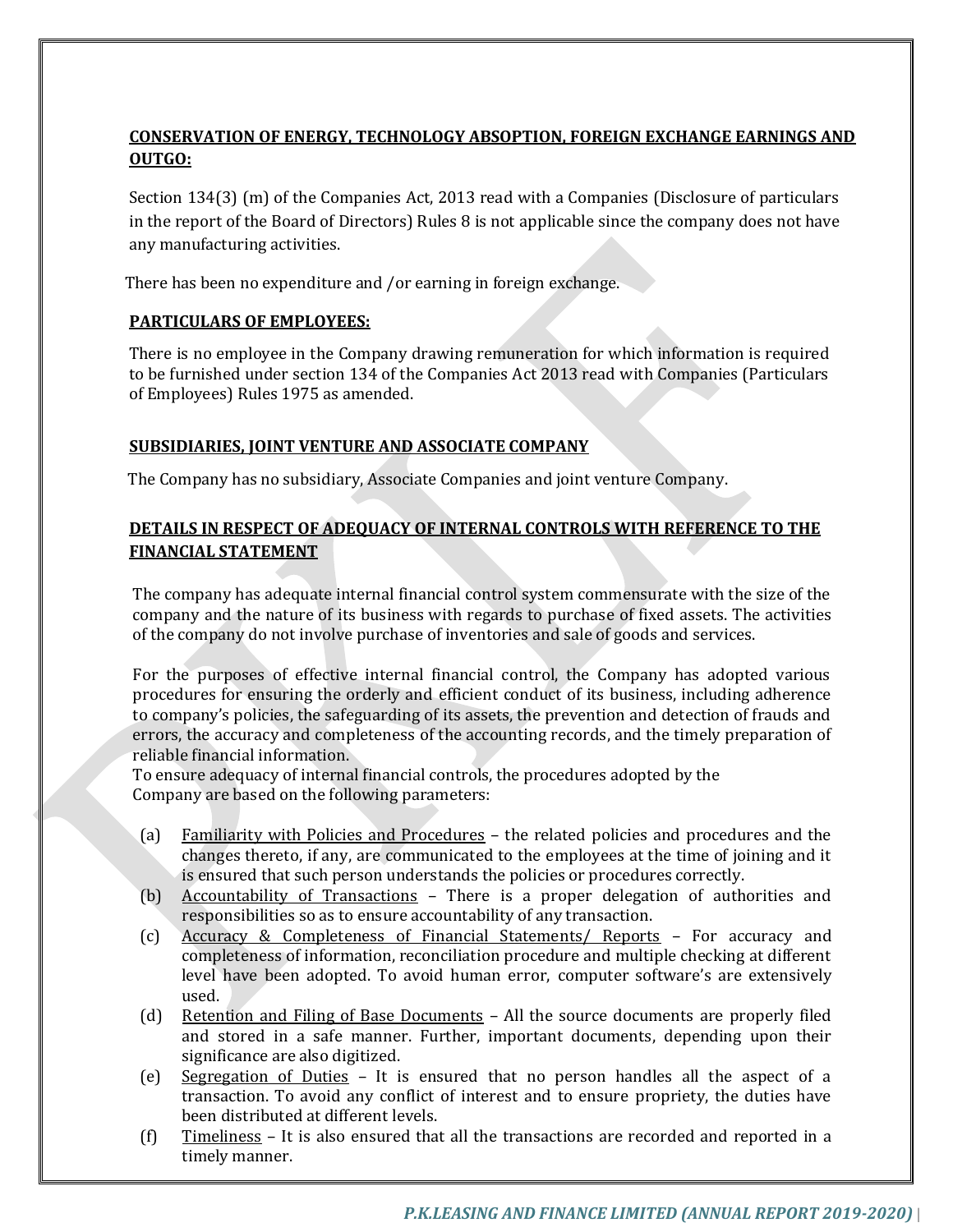The procedures are also reviewed by the Statutory Auditors and the Directors of the Company from

Time to time. There has also been proper reporting mechanism implemented in the organization for reporting any deviation from the procedures

#### **RISK MANAGEMENT POLICY**

At Present, the Company has not identified any element of risk which may threaten the existence of the Company.

#### **WHISTLE BLOWER POLICY AND VIGIL MECHANISM**

The Company has in place the whistle blower mechanism for directors, employees with a view to provide for adequate safeguards against victimization of stakeholders and provide for direct access to the Chairperson of the Audit Committee in appropriate cases. The policy can be accessed at the website of the Company at www.pkleasing.in

#### **CODE OF CONDUCT**

The Chairman of the Board Meetings has given a declaration that all Directors and senior Management Personnel concerned affirmed compliance with the code of conduct with reference to the year ended March, 31 2020.

#### **ACKNOWLEDGEMENT**

Your Directors wish to place on record and acknowledge their appreciation for the continued support and co- operation received from Government agencies and the Shareholders. Your Directors also record their appreciation for the total dedication of employees at all levels.

#### **By order of the Board for P.K.LEASING & FINANCE LTD**

**Anil Kumar Agarwal Managing Director DIN: 00315722 Place:** Kolkata **Add:** P-36, India Exchange Place, **Date: 11.08.2020 4th Floor, Kolkata-700001**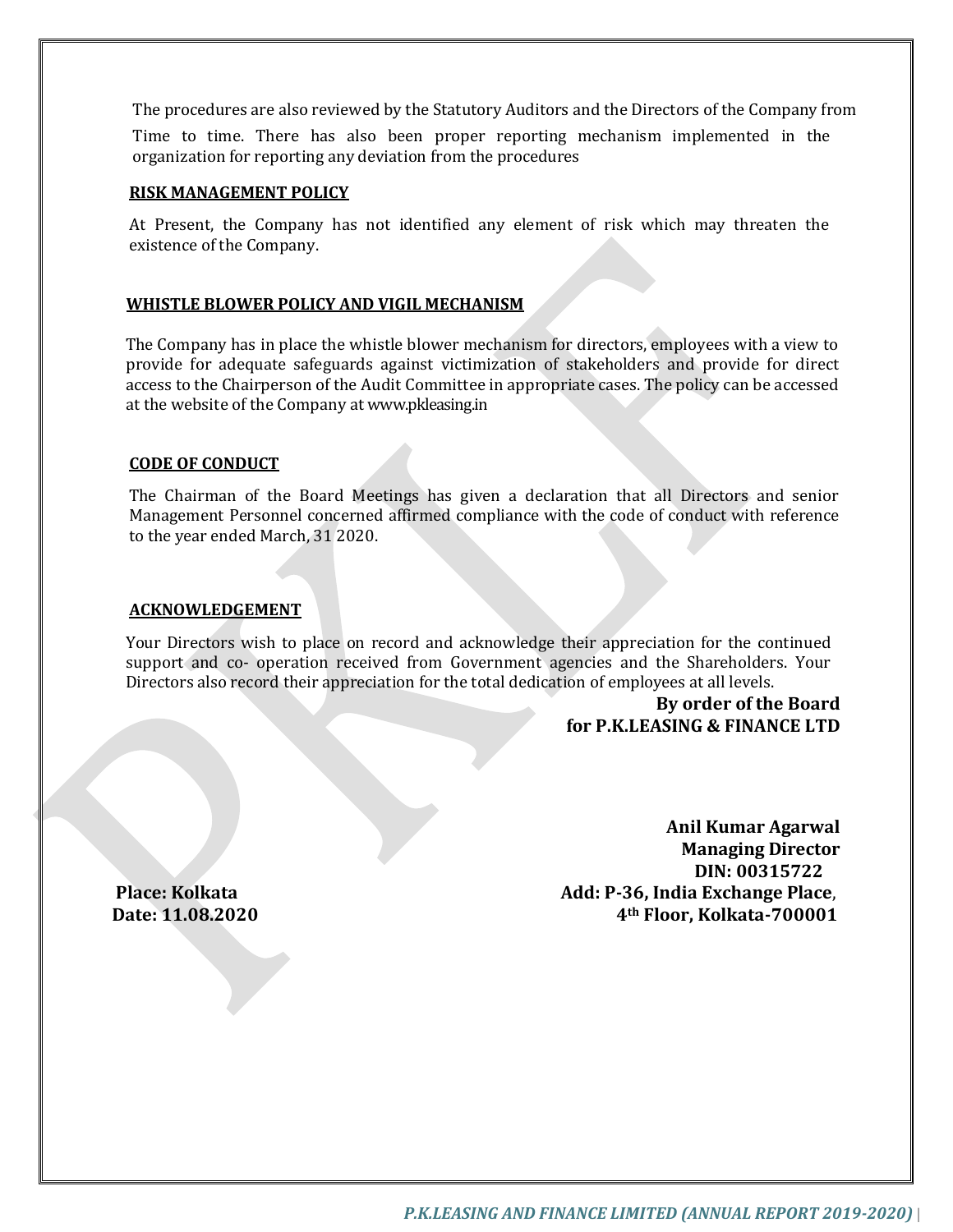## **MANAGEMENT DISCUSSION AND ANALYSIS REPORT**

#### **1. OPERATING RESULTS OF THE COMPANY**

During the year, the company has carried out its business operations. However Company has achieved a stable profit during the year. Your Directors are putting their best efforts to improve the performance of the Company. The company anticipates more development in the Finance Industry in years to come.

The income from operations during the year is Rs. 24, 09,787/- as against Rs. 23, 07,677/- in the previous year. The Company made a profit before tax of Rs. 42,628/- as against the profit of Rs. 31,625/- in the previous.

#### **2. INDUSTRY STRUCTURE AND DEVELOPMENT**

The principal activities of the Company are:

- I. The Company carries on the business of financing loan to Corporate & Individual.
- II. The Company invest in buy, sell, transfer, hypothecate, deal in and dispose of any shares, stocks debentures (whether perpetual or redeemable debentures), debenture stock, securities, properties of any other Company including securities of any Government, Local Authority, bonds and certificates.

#### **3. THREATS**

- I. With the increase in business segment, the competition has increased from Domestic and other developed countries.
- II. Threats for this Industry are very common and every person is aware of the threats and the risks involved with this Industry.

#### **4. PROSPECT & OUTLOOK**

The Company presents the analysis of the Company for the year 2018-2019 & its outlook for the future. This outlook is based on assessment of the current business environment. It may vary due to future economic & other developments, both in India and abroad.

#### **5. RISKS AND CONCERNS**

The Company has taken adequate preventive and precautionary measures to overcome all negative factors responsible for low trend to ensure steady growth.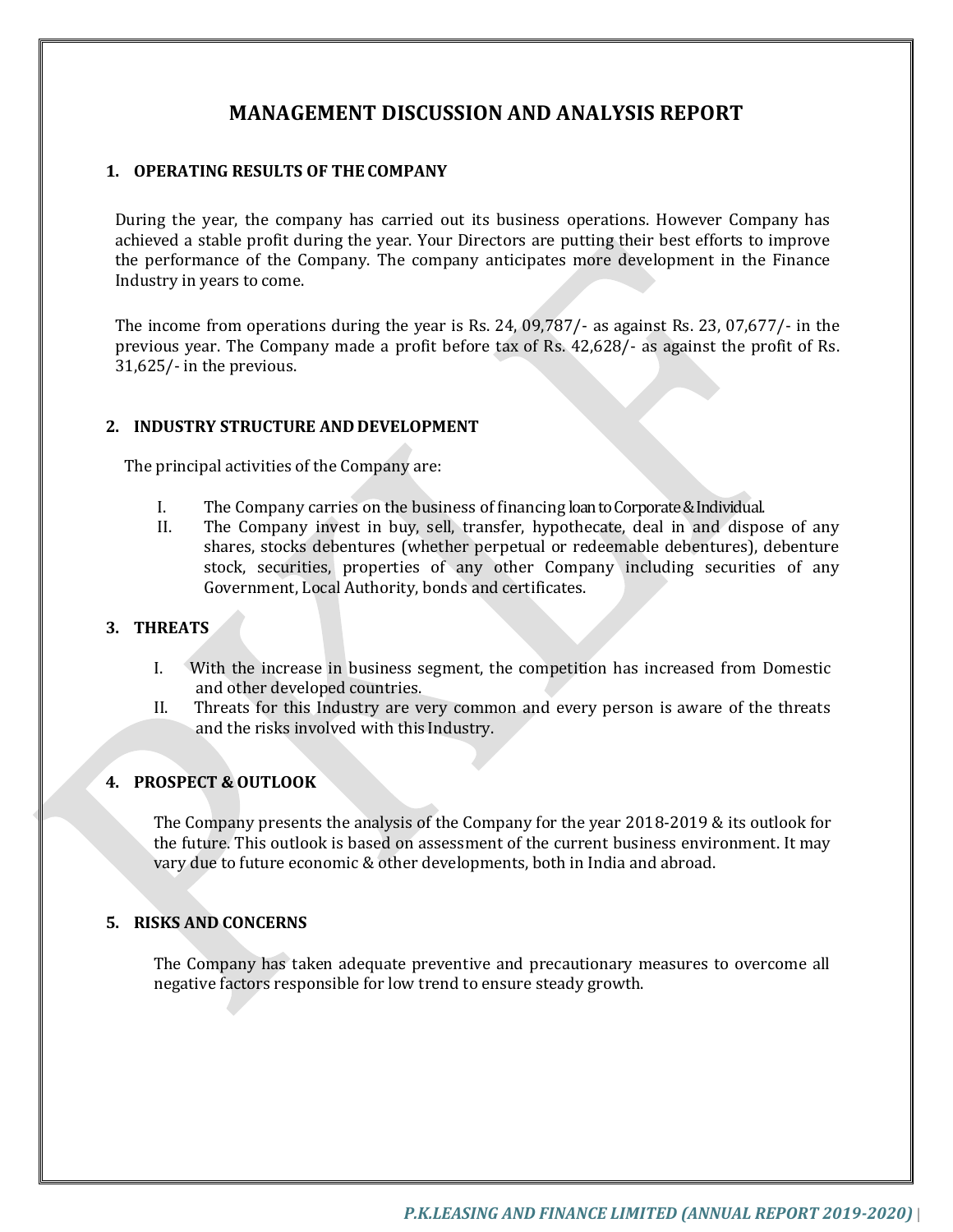#### **6. INTERNAL CONTROL SYSTEM AND THEIRADEQUACY**

There are well-established procedures for Internal Controls for operations of the Company. The finance & audit functions are well equipped with professionally experienced qualified personnel & play important roles in implementing the statutory obligations. The Company has constituted Audit Committee for guidance and proper control of affairs of the Company.

#### **7. HUMAN RESOURCES**

Human Resources are highly valued assets at Leading Leasing Finance And Investment Company Limited. The Company seeks to attract, retain and nurture technical & managerial talent across its operations and continues to create, sustain the environment that brings out the best in our people with emphasis on training, learning & development. It aims at career progression and fulfilling satisfactory needs. Performance is recognized and rewarded through up gradation & job enrichment, performance incentives.

#### **8. SEXUAL HARASSMENT OF WOMEN AT WORKPLACE (PREVENTION, PROHIBITION & REDRESSAL) ACT, 2013**

The company has in place an Anti-Sexual Harassment Policy in line with the requirement of the Sexual Harassment of women at Workplace (Prevention Prohibition and Redressal) Act 2013. An internal Complaints Committee (ICC) has been set up to redress the compliant received regarding sexual harassment. There was no case of sexual harassment reported during the year under review.

> **By order of the Board for P.K.LEASING & FINANCE LTD**

**Anil Kumar Agarwal Managing Director DIN: 00315722 Place:** Kolkata Add: P-36, India Exchange Place, **Date: 11.08.2020 4th Floor, Kolkata-700001**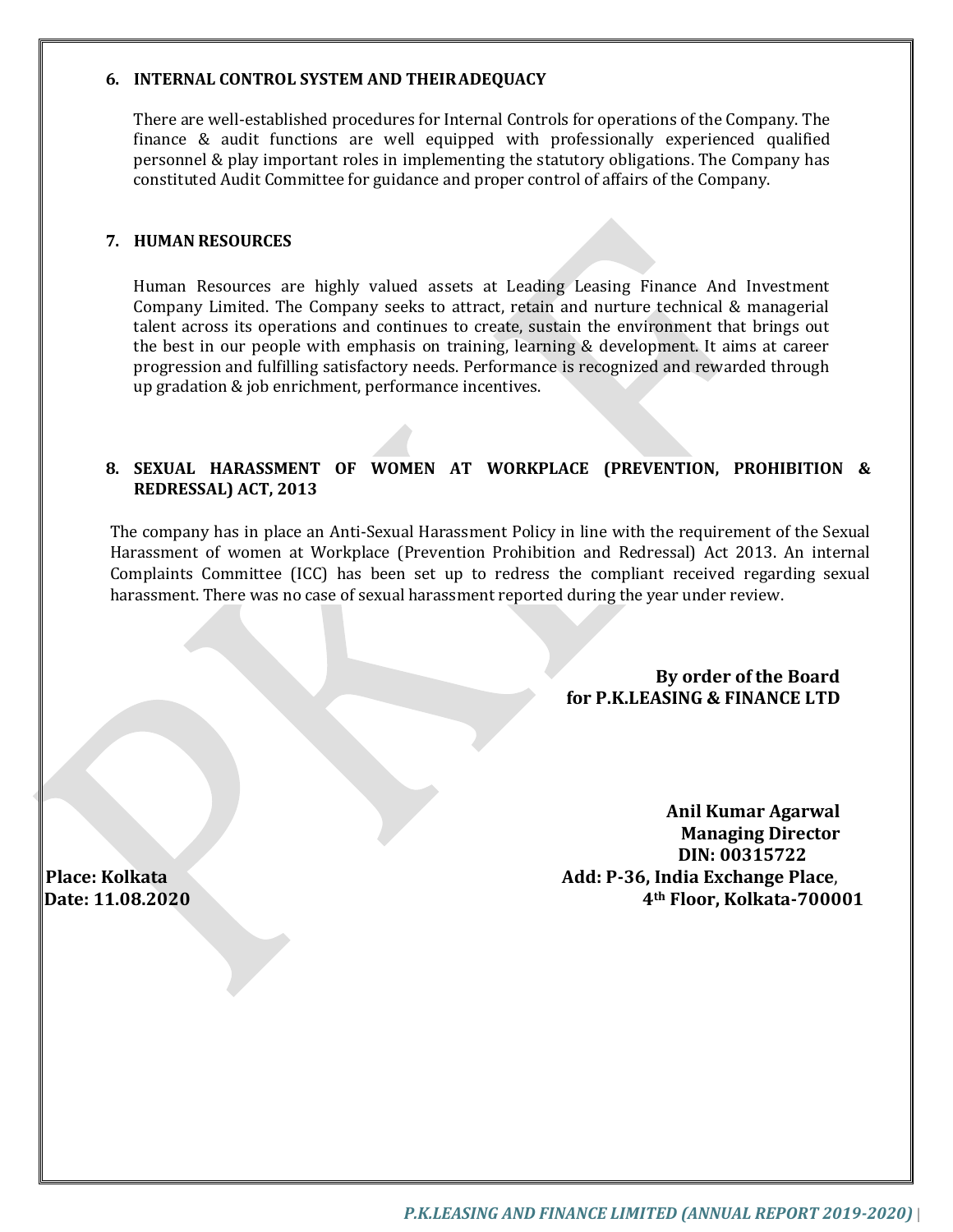#### **Annexure- l**

#### **FORM NO. AOC - 2**

#### {Pursuant to clause (h) of sub-section (3) of section 134 of the Act and Rule 8(2) of the Companies **(Accounts) Rules, 2014}**

Form for Disclosure of particulars of contracts/ arrangements entered into by the company with related parties referred to in sub section (1) of section 188 of the Companies Act, 2013 including certain arm's length transaction under third proviso thereto:

#### **1. Details of contracts or arrangements or transactions not at Arm's length basis.**

| Name (s) of    | of<br><b>Nature</b> | <b>Duration of</b> | <b>Salient</b>           | Justifica  | <b>Date</b>  | Amount     | Date<br>on |
|----------------|---------------------|--------------------|--------------------------|------------|--------------|------------|------------|
| related<br>the | contracts/          | the                | of <sub>l</sub><br>terms | tion for   | of           | paid as    | which the  |
| &<br>party     | arrangeme           | contracts/         | the                      | entering   | appro        | advance    | special    |
| of<br>nature   | nts/                | arrangemen         | contracts                | into       | val by       | s, if any  | resolution |
| relationship   | transaction         | ts/                | <sub>or</sub>            | such       | the          |            | was        |
|                |                     | transaction        | arrangeme                | contract   | <b>Board</b> |            | passed in  |
|                |                     |                    | nts<br><b>or</b>         | or<br>S.   |              |            | General    |
|                |                     |                    | transaction              | arrange    |              |            | meeting    |
|                |                     |                    | including                | ments      |              |            | <b>as</b>  |
|                |                     |                    | value,<br>the            | <b>or</b>  |              |            | required   |
|                |                     |                    | if any                   | transact   |              |            | under      |
|                |                     |                    |                          | ions'      |              |            | first      |
|                |                     |                    |                          |            |              |            | proviso to |
|                |                     |                    |                          |            |              |            | section    |
|                |                     |                    |                          |            |              |            | 188        |
| <b>NIL</b>     | <b>NIL</b>          | <b>NIL</b>         | <b>NIL</b>               | <b>NIL</b> | <b>NIL</b>   | <b>NIL</b> | <b>NIL</b> |

#### **2. Details of material contracts or arrangements or transactions at Arm's length basis**

| Name (s) of<br>the related<br>$\boldsymbol{\mathcal{S}}$<br>party<br><b>of</b><br>nature<br>relationship | <b>of</b><br><b>Nature</b><br>contracts/<br>arrangements/<br>transaction | <b>Duration of the</b><br>contracts<br>arrangements/<br>transaction | <b>Salient terms</b><br>of<br>the<br>contracts<br>or<br>arrangements<br><b>or</b><br>transaction<br>including the<br>value, if any | Date of<br>approval<br>the<br>by<br><b>Board</b> | <b>Amount</b><br>paid as<br>advance<br>s, if any |
|----------------------------------------------------------------------------------------------------------|--------------------------------------------------------------------------|---------------------------------------------------------------------|------------------------------------------------------------------------------------------------------------------------------------|--------------------------------------------------|--------------------------------------------------|
| <b>NIL</b>                                                                                               | <b>NIL</b>                                                               | <b>NIL</b>                                                          | <b>NIL</b>                                                                                                                         | <b>NIL</b>                                       | <b>NIL</b>                                       |

**By order of the board For P.K.LEASING & FINANCE TD**

**Sd/-**

**Signature Name: ANIL KUMAR AGARWAL Designation: Managing Director DIN: 00315722 Add- P-36, India Exchange Place, 4th Floor, Kolkata-700001**

**Date: 11.08.2020 Place: Kolkata**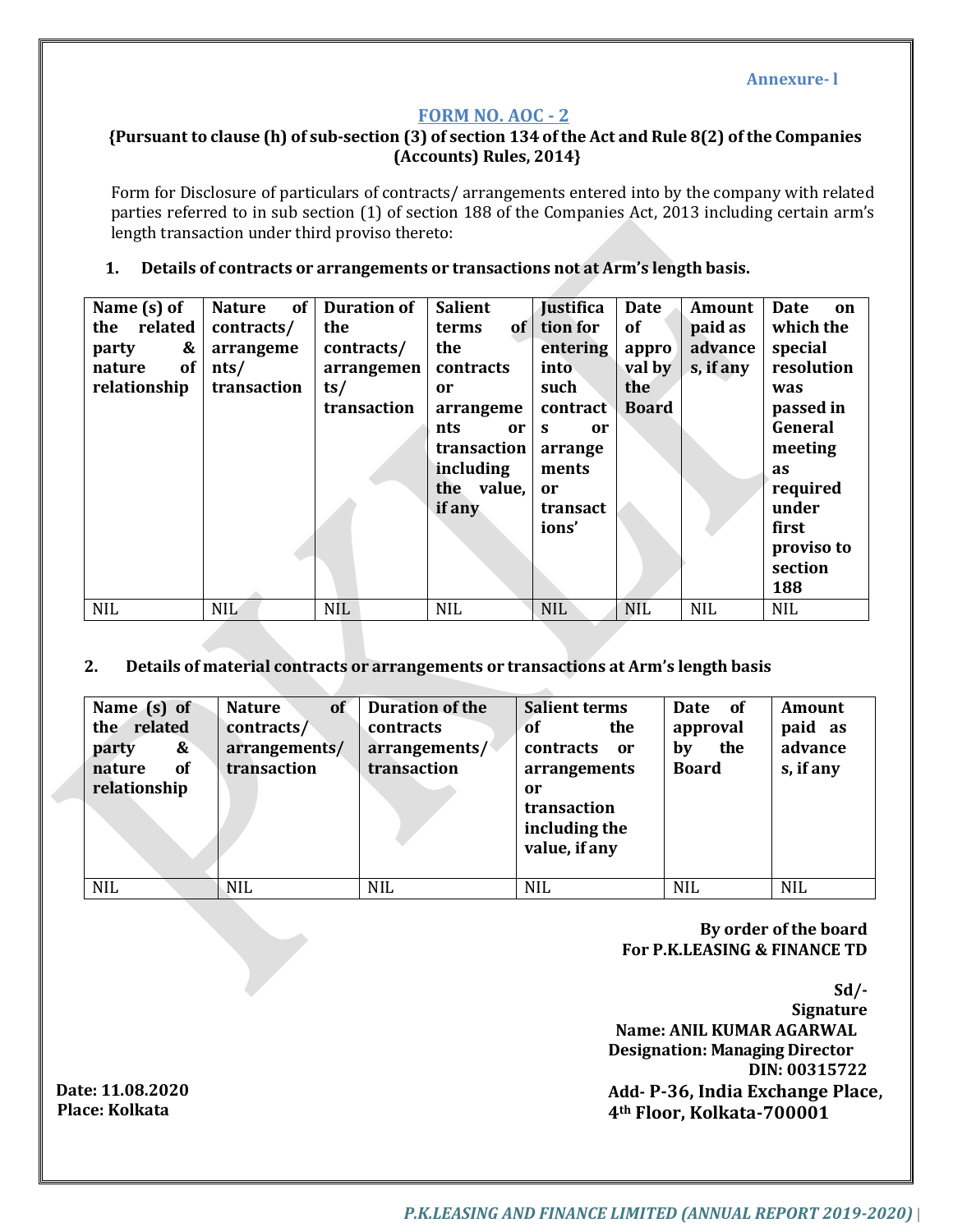## **Annexure- II**

## **EXTRACT OF THE ANNUAL RETURN**

## **FORM MGT-9**

#### **As on the financial year ended on 31st March, 2020**

#### *[Pursuant to section 92(3) of the Companies Act, 2013 and rule 12(1) of the Companies (Management*

#### *and Administration) Rules, 2014]*

#### **REGISTRATION AND OTHER DETAILS**

| i.   | <b>CIN</b>                                                                          | L65910WB1992PLC055895                                                                                                                                                                                   |
|------|-------------------------------------------------------------------------------------|---------------------------------------------------------------------------------------------------------------------------------------------------------------------------------------------------------|
| ii.  | <b>Registration Date</b>                                                            | 08/07/1992                                                                                                                                                                                              |
| iii. | <b>Name of the Company</b>                                                          | P.K.Leasing & Finance Ltd                                                                                                                                                                               |
| iv.  | <b>Category/Sub-Category of the Company</b>                                         | Public Company having Share Capital                                                                                                                                                                     |
| V.   | <b>Address of the Registered office and</b><br>contact details                      | P-36, India Exchange Place<br>4th Floor, Kolkata-700 001<br>Email id: anilpklf@yahoo.co.in                                                                                                              |
| vi.  | <b>Whether listed Company</b>                                                       | Yes                                                                                                                                                                                                     |
| vii. | Name, Address and Contact details of<br><b>Registrar and Transfer Agent, if any</b> | Niche Technologies Pvt Ltd<br>3A, Auckland Place,<br>7th Floor, Room No. 7A & 7B, Kolkata 700<br>017<br>Phones: (033) 2280 6616 / 17 / 18<br>Fax: (033) 2280 6619<br>Email: nichetechpl@nichetechpl.com |

## **I. PRINCIPAL BUSINESS ACTIVITIES OF THE COMPANY**

All the business activities contributing 10 % or more of the total turnover of the company shall be stated:-

| SI. No. | Name and Description of main         | <b>NIC Code of the</b> | % to total turnover |  |
|---------|--------------------------------------|------------------------|---------------------|--|
|         | products / services                  | <b>Product/service</b> | of the company      |  |
|         | financial service activities, except | 649                    | 100                 |  |
|         | insurance and pension funding        |                        |                     |  |
|         | activities                           |                        |                     |  |

*\*As per NIC Code 2008.*

#### **II. PARTICULARS OF HOLDING, SUBSIDIARY AND ASSOCIATE COMPANIES**

The Company does not have any Holding, Subsidiary and Associates Companies.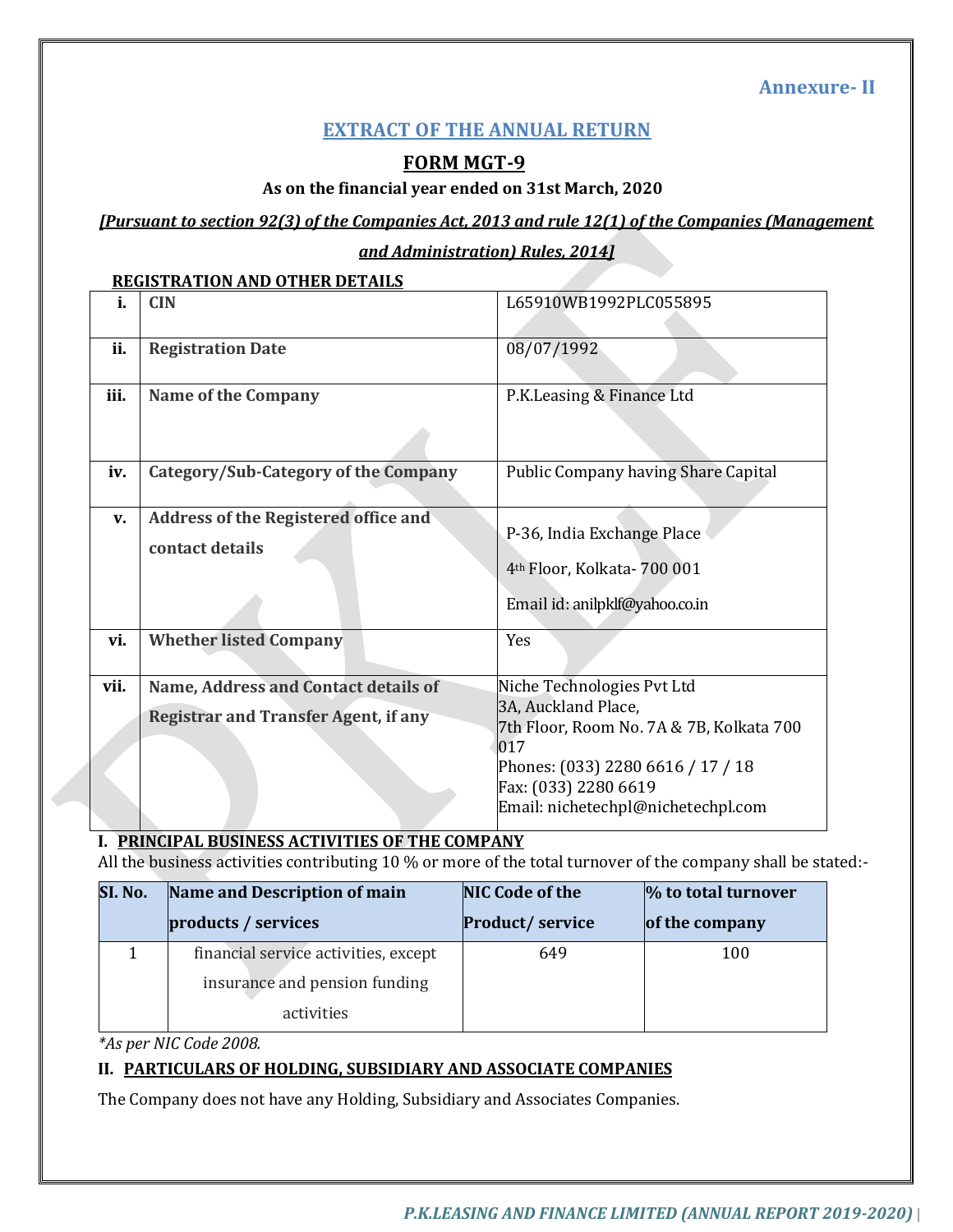#### **P K LEASING & FINANCE LTD. VI. SHARE HOLDING PATTERN (Equity Share Capital Breakup as percentage of Total Equity)**

|           | i) Category-wise Share Holding                                                                                                                                                                                                                                                                                                 |         |             |                                                 |                             |         |          |                                           |                             |                    |
|-----------|--------------------------------------------------------------------------------------------------------------------------------------------------------------------------------------------------------------------------------------------------------------------------------------------------------------------------------|---------|-------------|-------------------------------------------------|-----------------------------|---------|----------|-------------------------------------------|-----------------------------|--------------------|
|           | <b>Category of Shareholders</b>                                                                                                                                                                                                                                                                                                |         |             | No. of Shares held at the beginning of the year |                             |         |          | No. of Shares held at the end of the year |                             | % Change           |
|           |                                                                                                                                                                                                                                                                                                                                | Demat   | Physical    | <b>Total</b>                                    | % of Total<br><b>Shares</b> | Demat   | Physical | Total                                     | % of Total<br><b>Shares</b> | during the<br>year |
| Α.<br>(1) | <b>PROMOTERS</b><br>Indian<br>a) Individual / HUF<br>b) Centran Government<br>c) State Government<br>d) Bodies Corporate                                                                                                                                                                                                       | 345000  | $\pmb{0}$   | 345000                                          | 11.092                      | 345000  | 0        | 345000                                    | 11.092                      | 0.000              |
|           | e) Banks / Financial Institutions<br>f) Any Other<br>Sub-total (A)(1)                                                                                                                                                                                                                                                          | 345000  | $\mathbf 0$ | 345000                                          | 11.092                      | 345000  | 0        | 345000                                    | 11.092                      | 0.000              |
| (2)       | Foreign<br>a) NRIs - Individuals<br>b) Other - Individuals<br>c) Bodies Corporate<br>d) Banks / Financial Institutions<br>e) Any Other                                                                                                                                                                                         |         |             |                                                 |                             |         |          |                                           |                             |                    |
|           | Sub-total (A)(2)                                                                                                                                                                                                                                                                                                               | 0       | $\mathbf 0$ | $\mathbf 0$                                     | 0.000                       | 0       | 0        | $\mathsf 0$                               | 0.000                       | 0.000              |
|           | Total Shareholding of Promoter (A) =<br>$(A)(1)+(A)(2)$                                                                                                                                                                                                                                                                        | 345000  | 0           | 345000                                          | 11.092                      | 345000  | 0        | 345000                                    | 11.092                      | 0.000              |
| B.<br>(1) | PUBLIC SHAREHOLDING<br>Institutions<br>a) Mutual Funds<br>b) Banks / Financial Institutions<br>c) Central Governments<br>d) State Governments<br>e) Venture Capital Funds<br>f) Insurance Companies<br>g) Foreign Institutional Investors (FII)<br>h) Foreign Venture Capital Funds<br>i) Others (Specify)<br>Sub-total (B)(1) | 0       | $\mathbf 0$ | $\mathsf 0$                                     | 0.000                       | 0       | 0        | 0                                         | 0.000                       | 0.000              |
|           | (2) Non-Institutions<br>a) Bodies Corporate<br>i) Indian<br>ii) Overseas                                                                                                                                                                                                                                                       | 1023450 | 200         | 1023650                                         | 32.911                      | 1023450 | 200      | 1023650                                   | 32.911                      | 0.000              |
|           | b) Individuals<br>i) Individual shareholders holding nominal<br>share capital upto Rs 1 lakh                                                                                                                                                                                                                                   | 356850  | 55000       | 411850                                          | 13.241                      | 357350  | 55000    | 412350                                    | 13.257                      | 0.016              |
|           | ii) Individual shareholders holding nominal<br>share capital in excess of Rs 1 l<br>c) Others Specify<br>1. NRI<br>2. Overseas Corporate Bodies                                                                                                                                                                                | 1324300 | 5100        | 1329400                                         | 42.740                      | 1324300 | 5100     | 1329400                                   | 42.740                      | 0.000              |
|           | 3. Foreign Nationals<br>4. Clearing Members<br>5. Trusts                                                                                                                                                                                                                                                                       | 500     | $\pmb{0}$   | 500                                             | 0.016                       |         |          |                                           |                             | $-0.016$           |
|           | 6. Foreign Bodies - D.R.<br>Sub-total (B)(2)                                                                                                                                                                                                                                                                                   | 2705100 | 60300       | 2765400                                         | 88.908                      | 2705100 | 60300    | 2765400                                   | 88.908                      | 0.000              |
|           | Total Public Shareholding $(B) = (B)(1)+(B)(2)$                                                                                                                                                                                                                                                                                | 2705100 | 60300       | 2765400                                         | 88.908                      | 2705100 | 60300    | 2765400                                   | 88.908                      | 0.000              |
| С.        | Shares held by Custodian for GDRs & ADRs                                                                                                                                                                                                                                                                                       |         |             |                                                 |                             |         |          |                                           |                             |                    |
|           | <b>GRAND TOTAL (A+B+C)</b>                                                                                                                                                                                                                                                                                                     | 3050100 | 60300       | 3110400                                         | 100.000                     | 3050100 | 60300    | 3110400                                   | 100.000                     | 0.000              |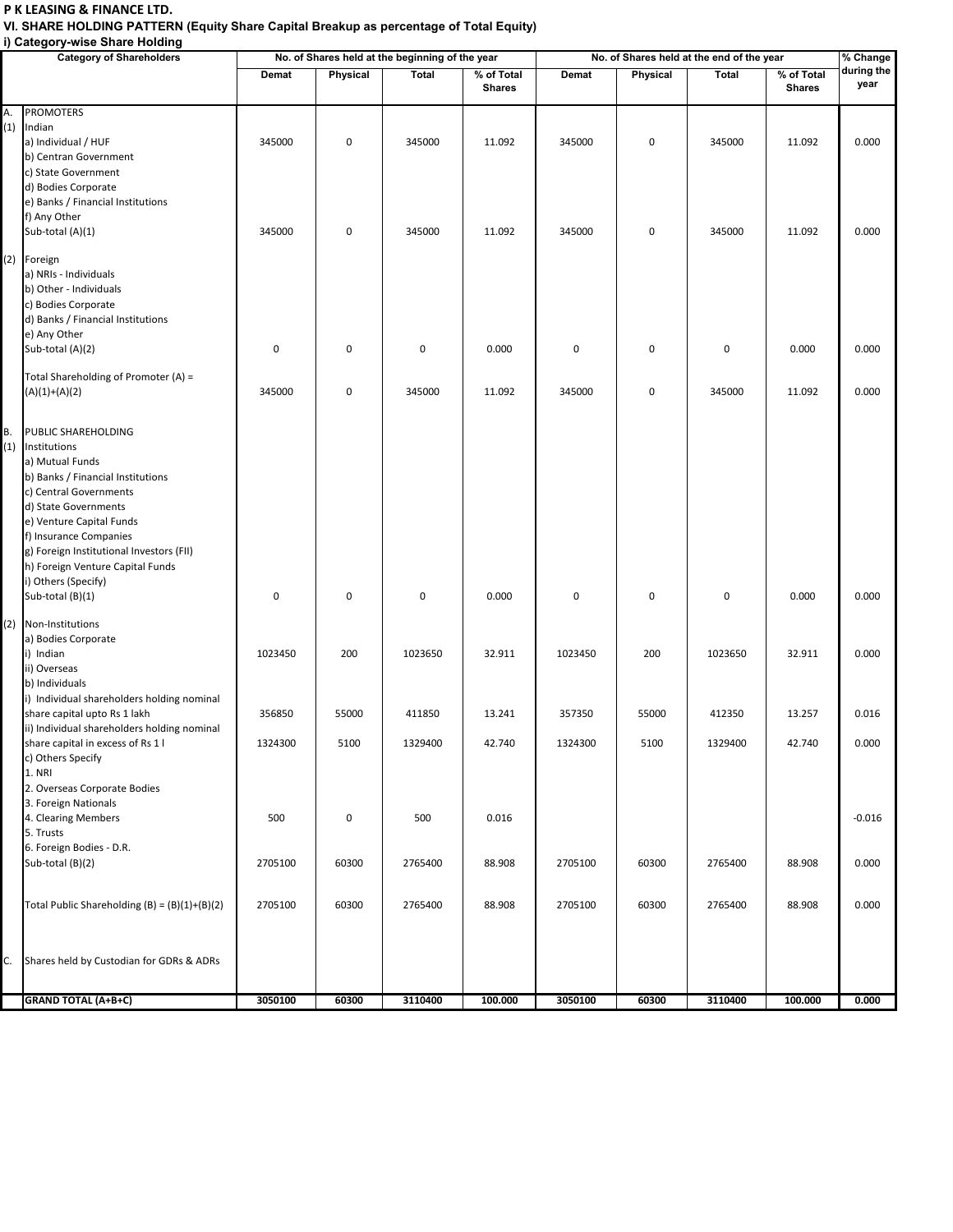#### **B. Shareholding of Promoters**

| SI No. Shareholder's Name     |               | Shareholding at the beginning of the year |                                                          | Shareholding at the end of the year | % of change<br>in                      |                                                                          |                                    |
|-------------------------------|---------------|-------------------------------------------|----------------------------------------------------------|-------------------------------------|----------------------------------------|--------------------------------------------------------------------------|------------------------------------|
|                               | No. of Shares | % of total shares<br>of the company       | % of Shares<br>Pledged/encum<br>bered to total<br>shares | No. of<br><b>Shares</b>             | % of total<br>shares of the<br>company | $%$ of<br><b>Shares</b><br>Pledged/e<br>ncumbere<br>d to total<br>shares | shareholding<br>during the<br>year |
| LlABHAY AGARWAL               | 107000        | 3.440                                     | 0.000                                                    | 107000                              | 3.440                                  | 0.000                                                                    | 0.000                              |
| 2 ANIL KUMAR AGARWAL          | 11600         | 0.373                                     | 0.000                                                    | 11600                               | 0.373                                  | 0.000                                                                    | 0.000                              |
| 3 CHANDRAKALA DEVI AGARWAL    | 10600         | 0.341                                     | 0.000                                                    | 10600                               | 0.341                                  | 0.000                                                                    | 0.000                              |
| 4 DEEPAK KUMAR AGARWAL        | 3200          | 0.103                                     | 0.000                                                    | 3200                                | 0.103                                  | 0.000                                                                    | 0.000                              |
| 5 LUXMI DEVI AGARWAL          | 18700         | 0.601                                     | 0.000                                                    | 18700                               | 0.601                                  | 0.000                                                                    | 0.000                              |
| 6 MAINA DEVI AGARWAL          | 17000         | 0.547                                     | 0.000                                                    | 17000                               | 0.547                                  | 0.000                                                                    | 0.000                              |
| 7 MANJU DEVI AGARWAL          | 31300         | 1.006                                     | 0.000                                                    | 31300                               | 1.006                                  | 0.000                                                                    | 0.000                              |
| <b>8 NAND KISHORE AGARWAL</b> | 7300          | 0.235                                     | 0.000                                                    | 7300                                | 0.235                                  | 0.000                                                                    | 0.000                              |
| 9 RAJENDRA KUMAR AGARWAL      | 14500         | 0.466                                     | 0.000                                                    | 14500                               | 0.466                                  | 0.000                                                                    | 0.000                              |
| 10 RAMAUTAR AGARWAL           | 43500         | 1.399                                     | 0.000                                                    | 43500                               | 1.399                                  | 0.000                                                                    | 0.000                              |
| 11 RUCHI AGARWAL              | 39000         | 1.254                                     | 0.000                                                    | 39000                               | 1.254                                  | 0.000                                                                    | 0.000                              |
| 12 SHYAM SUNDER AGARWAL       | 30000         | 0.965                                     | 0.000                                                    | 30000                               | 0.965                                  | 0.000                                                                    | 0.000                              |
| 13 SURYAKANT AGARWAL          | 11300         | 0.363                                     | 0.000                                                    | 11300                               | 0.363                                  | 0.000                                                                    | 0.000                              |
| TOTAL                         | 345000        | 11.092                                    | 0.000                                                    | 345000                              | 11.092                                 | 0.000                                                                    | 0.000                              |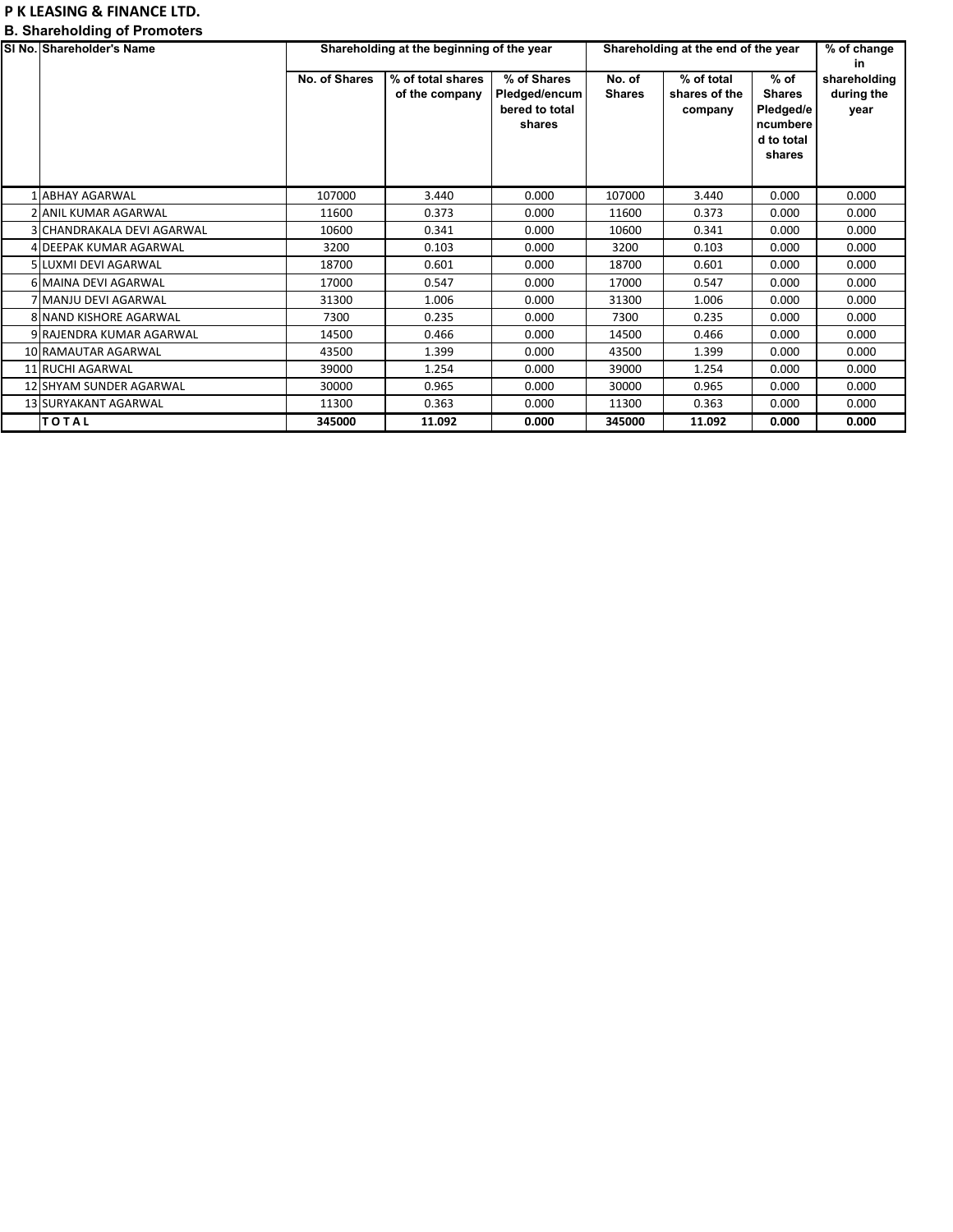#### **C. Change in Promoter's Shareholding**

|             |                                                              |               | Shareholding at the beginning<br>of the year | <b>Cumulative Shareholding</b><br>during the year |                                     |  |
|-------------|--------------------------------------------------------------|---------------|----------------------------------------------|---------------------------------------------------|-------------------------------------|--|
| SI No. Name |                                                              | No. of shares | % of total shares<br>of the company          | No. of shares                                     | % of total shares<br>of the company |  |
|             | 1 ABHAY AGARWAL                                              |               |                                              |                                                   |                                     |  |
|             | a) At the Begining of the Year                               | 107000        | 3.440                                        |                                                   |                                     |  |
|             | b) Changes during the year                                   |               | [NO CHANGES DURING THE YEAR]                 |                                                   |                                     |  |
|             | c) At the End of the Year                                    |               |                                              | 107000                                            | 3.440                               |  |
|             | 2 ANIL KUMAR AGARWAL                                         |               |                                              |                                                   |                                     |  |
|             | a) At the Begining of the Year                               | 11600         | 0.373                                        |                                                   |                                     |  |
|             | b) Changes during the year                                   |               | [NO CHANGES DURING THE YEAR]                 |                                                   |                                     |  |
|             | c) At the End of the Year                                    |               |                                              | 11600                                             | 0.373                               |  |
|             |                                                              |               |                                              |                                                   |                                     |  |
|             | 3 CHANDRAKALA DEVI AGARWAL                                   |               | 0.341                                        |                                                   |                                     |  |
|             | a) At the Begining of the Year<br>b) Changes during the year | 10600         | [NO CHANGES DURING THE YEAR]                 |                                                   |                                     |  |
|             | c) At the End of the Year                                    |               |                                              | 10600                                             | 0.341                               |  |
|             |                                                              |               |                                              |                                                   |                                     |  |
|             | 4 DEEPAK KUMAR AGARWAL                                       |               |                                              |                                                   |                                     |  |
|             | a) At the Begining of the Year                               | 3200          | 0.103                                        |                                                   |                                     |  |
|             | b) Changes during the year<br>c) At the End of the Year      |               | [NO CHANGES DURING THE YEAR]                 | 3200                                              | 0.103                               |  |
|             |                                                              |               |                                              |                                                   |                                     |  |
|             | 5 LUXMI DEVI AGARWAL                                         |               |                                              |                                                   |                                     |  |
|             | a) At the Begining of the Year                               | 18700         | 0.601                                        |                                                   |                                     |  |
|             | b) Changes during the year                                   |               | [NO CHANGES DURING THE YEAR]                 |                                                   |                                     |  |
|             | c) At the End of the Year                                    |               |                                              | 18700                                             | 0.601                               |  |
|             | 6 MAINA DEVI AGARWAL                                         |               |                                              |                                                   |                                     |  |
|             | a) At the Begining of the Year                               | 17000         | 0.547                                        |                                                   |                                     |  |
|             | b) Changes during the year                                   |               | [NO CHANGES DURING THE YEAR]                 |                                                   |                                     |  |
|             | c) At the End of the Year                                    |               |                                              | 17000                                             | 0.547                               |  |
|             |                                                              |               |                                              |                                                   |                                     |  |
|             | 7 MANJU DEVI AGARWAL<br>a) At the Begining of the Year       | 31300         | 1.006                                        |                                                   |                                     |  |
|             | b) Changes during the year                                   |               | [NO CHANGES DURING THE YEAR]                 |                                                   |                                     |  |
|             | c) At the End of the Year                                    |               |                                              | 31300                                             | 1.006                               |  |
|             |                                                              |               |                                              |                                                   |                                     |  |
|             | 8 NAND KISHORE AGARWAL                                       |               |                                              |                                                   |                                     |  |
|             | a) At the Begining of the Year<br>b) Changes during the year | 7300          | 0.235<br>[NO CHANGES DURING THE YEAR]        |                                                   |                                     |  |
|             | c) At the End of the Year                                    |               |                                              | 7300                                              | 0.235                               |  |
|             |                                                              |               |                                              |                                                   |                                     |  |
|             | 9 RAJENDRA KUMAR AGARWAL                                     |               |                                              |                                                   |                                     |  |
|             | a) At the Begining of the Year                               | 14500         | 0.466                                        |                                                   |                                     |  |
|             | b) Changes during the year<br>c) At the End of the Year      |               | [NO CHANGES DURING THE YEAR]                 | 14500                                             | 0.466                               |  |
|             |                                                              |               |                                              |                                                   |                                     |  |
|             | 10 RAMAUTAR AGARWAL                                          |               |                                              |                                                   |                                     |  |
|             | a) At the Begining of the Year                               | 43500         | 1.399                                        |                                                   |                                     |  |
|             | b) Changes during the year                                   |               | [NO CHANGES DURING THE YEAR]                 |                                                   |                                     |  |
|             | c) At the End of the Year                                    |               |                                              | 43500                                             | 1.399                               |  |
|             | 11 RUCHI AGARWAL                                             |               |                                              |                                                   |                                     |  |
|             | a) At the Begining of the Year                               | 39000         | 1.254                                        |                                                   |                                     |  |
|             | b) Changes during the year                                   |               | [NO CHANGES DURING THE YEAR]                 |                                                   |                                     |  |
|             | c) At the End of the Year                                    |               |                                              | 39000                                             | 1.254                               |  |
|             | 12 SHYAM SUNDER AGARWAL                                      |               |                                              |                                                   |                                     |  |
|             | a) At the Begining of the Year                               | 30000         | 0.965                                        |                                                   |                                     |  |
|             | b) Changes during the year                                   |               | [NO CHANGES DURING THE YEAR]                 |                                                   |                                     |  |
|             | c) At the End of the Year                                    |               |                                              | 30000                                             | 0.965                               |  |
|             |                                                              |               |                                              |                                                   |                                     |  |
|             | 13 SURYAKANT AGARWAL                                         | 11300         | 0.363                                        |                                                   |                                     |  |
|             | a) At the Begining of the Year<br>b) Changes during the year |               | [NO CHANGES DURING THE YEAR]                 |                                                   |                                     |  |
|             | c) At the End of the Year                                    |               |                                              | 11300                                             | 0.363                               |  |
|             |                                                              |               |                                              |                                                   |                                     |  |
|             | TOTAL                                                        | 345000        | 11.092                                       | 345000                                            | 11.092                              |  |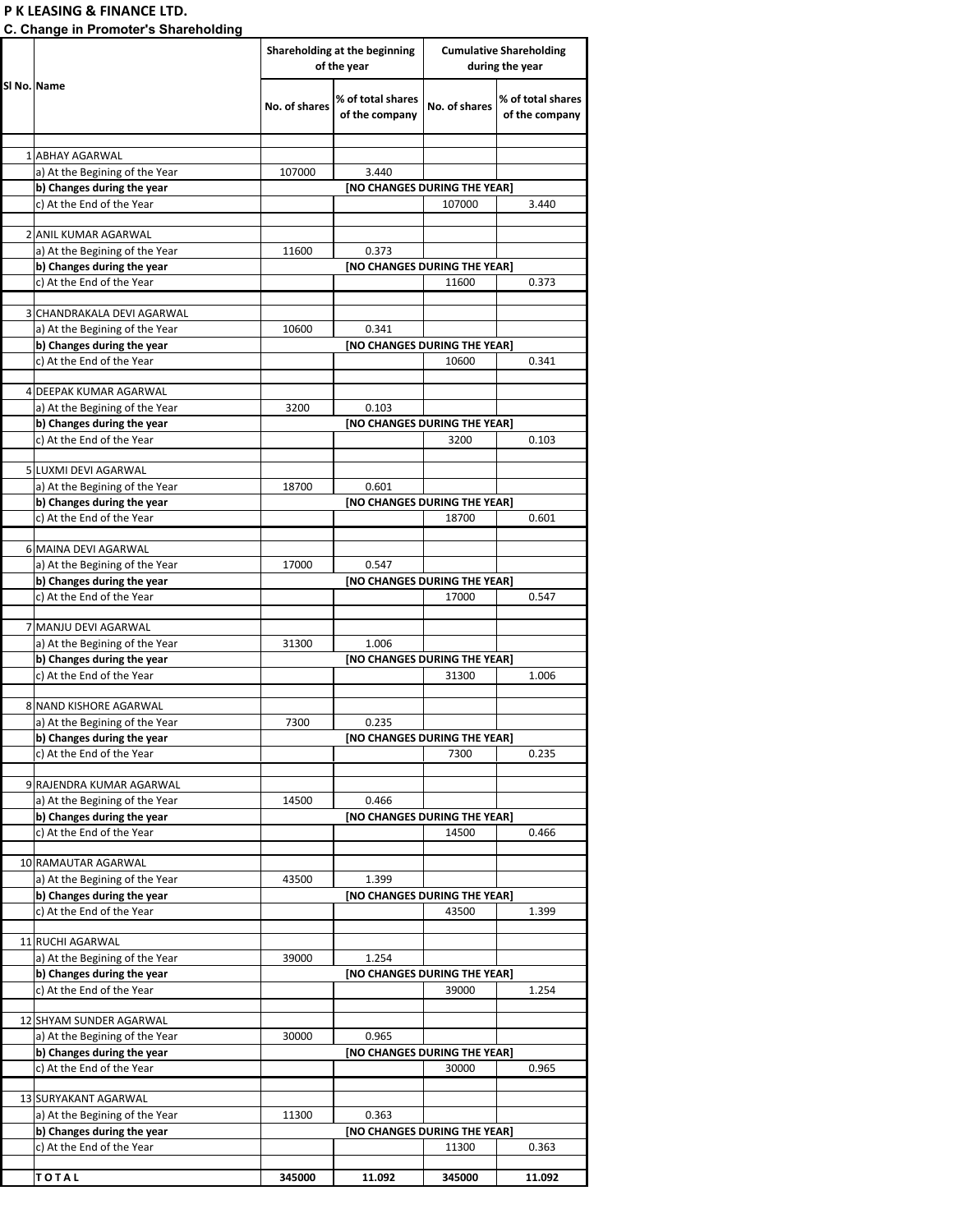#### **D. Shareholding Pattern of top ten Shareholders (other than Directors, Promoters and Holder of GDRs and ADRs) :**

| SI.<br>For Each of the Top 10 Shareholders<br>No. |                                                                 | Shareholding at the<br>beginning of the year |                                        | <b>Cumulative Shareholding</b><br>during the year |                                        |
|---------------------------------------------------|-----------------------------------------------------------------|----------------------------------------------|----------------------------------------|---------------------------------------------------|----------------------------------------|
|                                                   |                                                                 | No. of shares                                | % of total<br>shares of<br>the company | No. of shares                                     | % of total<br>shares of<br>the company |
|                                                   |                                                                 |                                              |                                        |                                                   |                                        |
|                                                   | 1 BASUKINATH BARTER PVT. LTD.<br>a) At the Begining of the Year | 60400                                        | 1.942                                  |                                                   |                                        |
|                                                   | b) Changes during the year                                      |                                              |                                        | [NO CHANGES DURING THE YEAR]                      |                                        |
|                                                   | c) At the End of the Year                                       |                                              |                                        | 60400                                             | 1.942                                  |
|                                                   |                                                                 |                                              |                                        |                                                   |                                        |
|                                                   | 2 HANDSOME MERCHANTS PRIVATE LIMITED                            |                                              |                                        |                                                   |                                        |
|                                                   | a) At the Begining of the Year<br>b) Changes during the year    | 75000                                        | 2.411                                  | [NO CHANGES DURING THE YEAR]                      |                                        |
|                                                   | c) At the End of the Year                                       |                                              |                                        | 75000                                             | 2.411                                  |
|                                                   |                                                                 |                                              |                                        |                                                   |                                        |
|                                                   | 3 LATA DEVI KHEMKA                                              |                                              |                                        |                                                   |                                        |
|                                                   | a) At the Begining of the Year                                  | 70000                                        | 2.251                                  |                                                   |                                        |
|                                                   | b) Changes during the year                                      |                                              |                                        |                                                   |                                        |
|                                                   | Date<br>Reason                                                  |                                              |                                        |                                                   |                                        |
|                                                   | 07/06/2019 Transfer<br>c) At the End of the Year                | $-70000$                                     | 2.251                                  | 0<br>0                                            | 0.000<br>0.000                         |
|                                                   |                                                                 |                                              |                                        |                                                   |                                        |
|                                                   | 4 MAHESH KUMAR MITTAL                                           |                                              |                                        |                                                   |                                        |
|                                                   | a) At the Begining of the Year                                  | 491210                                       | 15.793                                 |                                                   |                                        |
|                                                   | b) Changes during the year                                      |                                              |                                        | [NO CHANGES DURING THE YEAR]                      |                                        |
|                                                   | c) At the End of the Year                                       |                                              |                                        | 491210                                            | 15.793                                 |
|                                                   | 5 PRIYA VINCOM PRIVATE LIMITED                                  |                                              |                                        |                                                   |                                        |
|                                                   | a) At the Begining of the Year                                  | 90000                                        | 2.894                                  |                                                   |                                        |
|                                                   | b) Changes during the year                                      |                                              |                                        | [NO CHANGES DURING THE YEAR]                      |                                        |
|                                                   | c) At the End of the Year                                       |                                              |                                        | 90000                                             | 2.894                                  |
|                                                   |                                                                 |                                              |                                        |                                                   |                                        |
|                                                   | 6 RAJENDRA PRASAD SHAH                                          |                                              |                                        |                                                   |                                        |
|                                                   | a) At the Begining of the Year                                  | 123200                                       | 3.961                                  |                                                   |                                        |
|                                                   | b) Changes during the year<br>c) At the End of the Year         |                                              |                                        | [NO CHANGES DURING THE YEAR]<br>123200            | 3.961                                  |
|                                                   |                                                                 |                                              |                                        |                                                   |                                        |
|                                                   | 7 RAJESH KUMAR SINGH                                            |                                              |                                        |                                                   |                                        |
|                                                   | a) At the Begining of the Year                                  | 26900                                        | 0.865                                  |                                                   |                                        |
|                                                   | b) Changes during the year                                      |                                              |                                        |                                                   |                                        |
|                                                   | Date Reason                                                     |                                              |                                        |                                                   |                                        |
|                                                   | 07/06/2019 Transfer                                             | 70000                                        | 2.251                                  | 96900                                             | 3.115                                  |
|                                                   | c) At the End of the Year                                       |                                              |                                        | 96900                                             | 3.115                                  |
|                                                   | 8 SHIVMANI VINIMAY PRIVATE LIMITED                              |                                              |                                        |                                                   |                                        |
|                                                   | a) At the Begining of the Year                                  | 57000                                        | 1.833                                  |                                                   |                                        |
|                                                   | b) Changes during the year                                      |                                              |                                        | [NO CHANGES DURING THE YEAR]                      |                                        |
|                                                   | c) At the End of the Year                                       |                                              |                                        | 57000                                             | 1.833                                  |
|                                                   |                                                                 |                                              |                                        |                                                   |                                        |
|                                                   | 9 VIKAS MITTAL<br>a) At the Begining of the Year                | 80450                                        | 2.586                                  |                                                   |                                        |
|                                                   | b) Changes during the year                                      |                                              |                                        | [NO CHANGES DURING THE YEAR]                      |                                        |
|                                                   | c) At the End of the Year                                       |                                              |                                        | 80450                                             | 2.586                                  |
|                                                   |                                                                 |                                              |                                        |                                                   |                                        |
|                                                   | 10 VIKAS MITTAL (HUF).                                          |                                              |                                        |                                                   |                                        |
|                                                   | a) At the Begining of the Year                                  | 130950                                       | 4.210                                  |                                                   |                                        |
|                                                   | b) Changes during the year                                      |                                              |                                        | [NO CHANGES DURING THE YEAR]                      |                                        |
|                                                   | c) At the End of the Year                                       |                                              |                                        | 130950                                            | 4.210                                  |
|                                                   | 11 ZOOM SYSTEMS PRIVATE LIMITED                                 |                                              |                                        |                                                   |                                        |
|                                                   | a) At the Begining of the Year                                  | 270900                                       | 8.709                                  |                                                   |                                        |
|                                                   | b) Changes during the year                                      |                                              |                                        | [NO CHANGES DURING THE YEAR]                      |                                        |
|                                                   | c) At the End of the Year                                       |                                              |                                        | 270900                                            | 8.709                                  |
|                                                   |                                                                 |                                              |                                        |                                                   |                                        |
|                                                   | TOTAL                                                           | 1476010                                      | 47.454                                 | 1476010                                           | 47.454                                 |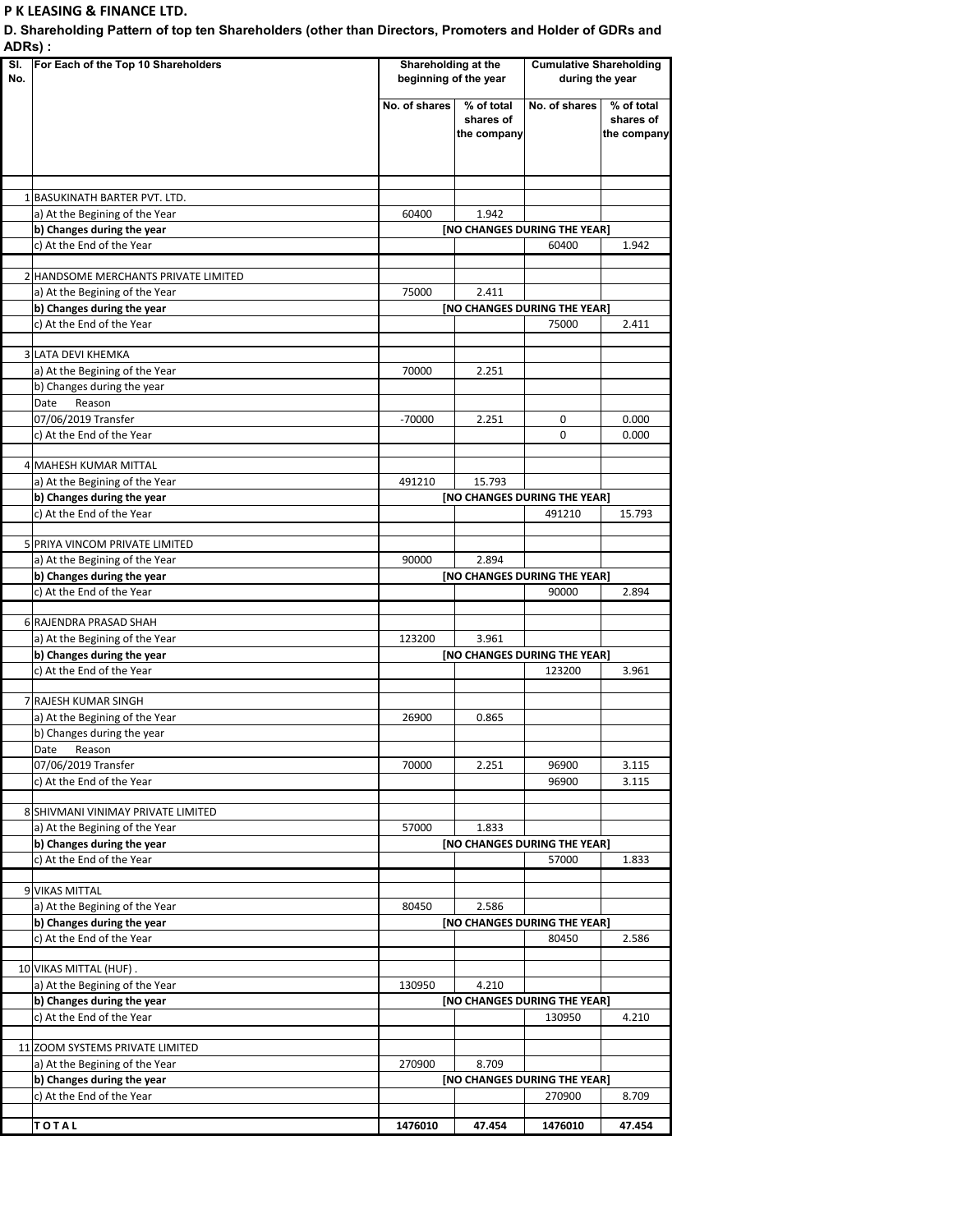## **Shareholding of Directors and Key Managerial Personnel**

| Sl. No. Name |                                | Shareholding at the |                              | <b>Cumulative Shareholding</b> |               |
|--------------|--------------------------------|---------------------|------------------------------|--------------------------------|---------------|
|              |                                | No. of shares       | % of total                   | No. of                         | % of total    |
|              |                                |                     | shares of the                | shares                         | shares of the |
|              |                                |                     | company                      |                                | company       |
|              |                                |                     |                              |                                |               |
|              |                                |                     |                              |                                |               |
|              | 1 ANIL KUMAR AGARWAL           |                     |                              |                                |               |
|              | a) At the Begining of the Year | 11600               | 0.373                        |                                |               |
|              |                                |                     | [NO CHANGES DURING THE YEAR] |                                |               |
|              | b) Changes during the year     |                     |                              |                                |               |
|              | c) At the End of the Year      |                     |                              | 11600                          | 0.373         |
|              |                                |                     |                              |                                |               |
|              | 2 NAND KISHORE AGARWAL         |                     |                              |                                |               |
|              | a) At the Begining of the Year | 7300                | 0.235                        |                                |               |
|              | b) Changes during the year     |                     | [NO CHANGES DURING THE YEAR] |                                |               |
|              | c) At the End of the Year      |                     |                              | 7300                           | 0.235         |
|              |                                |                     |                              |                                |               |
|              | <b>3 PARTHA DAS</b>            |                     |                              |                                |               |
|              | a) At the Begining of the Year | 58300               | 1.874                        |                                |               |
|              | b) Changes during the year     |                     | [NO CHANGES DURING THE YEAR] |                                |               |
|              | c) At the End of the Year      |                     |                              | 58300                          | 1.874         |
|              |                                |                     |                              |                                |               |
|              | 4 RUCHI AGARWAL                |                     |                              |                                |               |
|              | a) At the Begining of the Year | 39000               | 1.254                        |                                |               |
|              | b) Changes during the year     |                     | [NO CHANGES DURING THE YEAR] |                                |               |
|              | c) At the End of the Year      |                     |                              | 39000                          | 1.254         |
|              |                                |                     |                              |                                |               |
|              | <b>TOTAL</b>                   | 116200              | 3.736                        | 116200                         | 3.736         |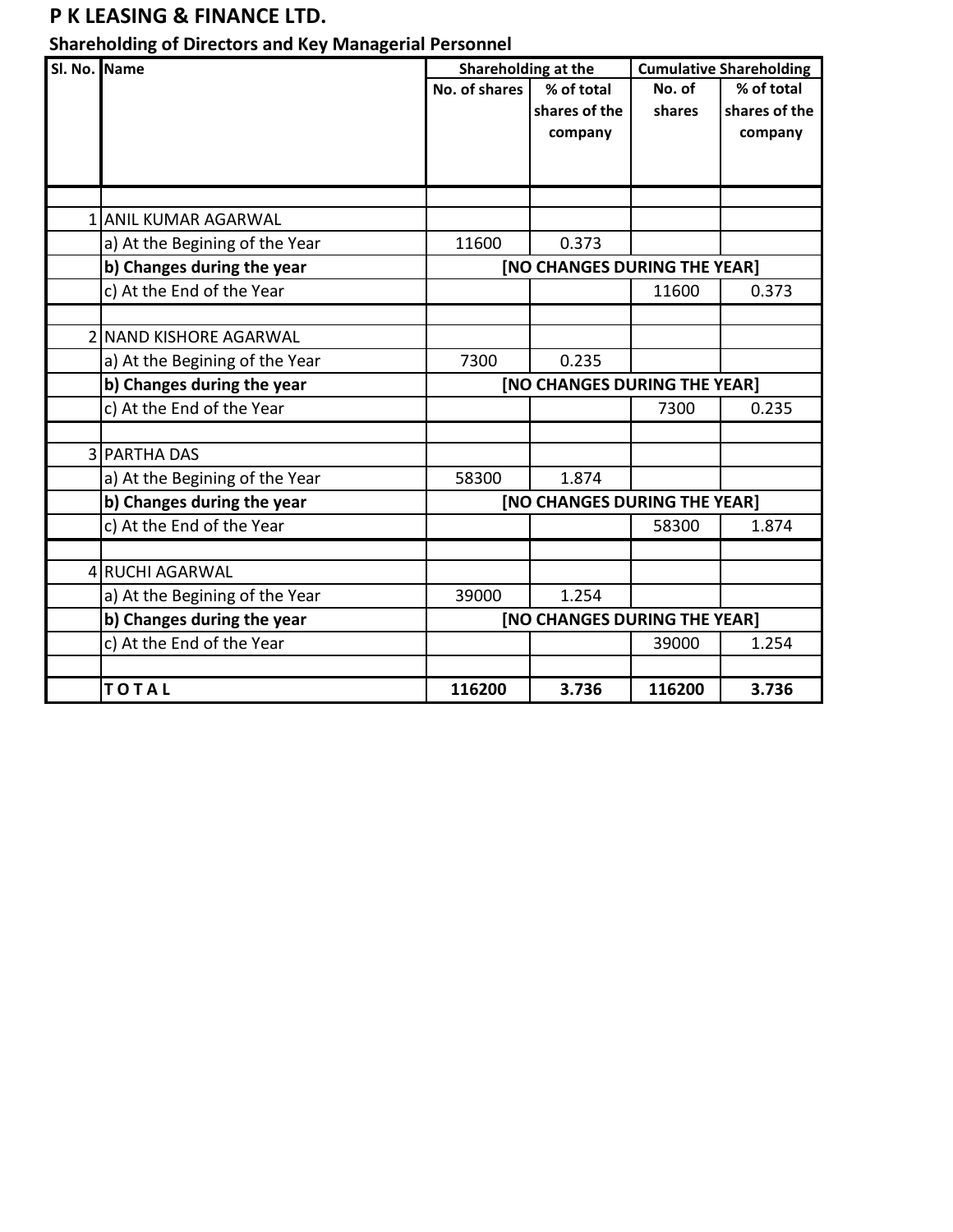#### **III. INDEBTEDNESS**

The Company has no Loans (Secured & Unsecured) and Deposit outstanding during the beginning or at the end of the Financial Year.

#### **VI. REMUNERATION OF DIRECTORS AND KEY MANAGERIAL PERSONNEL**

#### *A. Remuneration to Managing Director, Whole-time Directors and/or Manager:*

During the year the Company has made payment of Rs. 9, 00,000/- as remuneration to Managing Director.

#### *B. Remuneration to other directors:*

The Company has not made any payment as remuneration to any Director of the Company.

#### *C. Remuneration to Key Managerial Personnel Other Than MD/Manager/WTD*

During the year the Company has made payment of Rs. 3, 00,000 as remuneration to Chief Financial officer & Rs 60,000/- to Company Secretary.

#### **VII PENALTIES/PUNISHMENT/COMPUNDING OF OFFENCES**

| Type       | Section of the<br>Companies<br>Act | Brief<br>Description | Details of Penalty/<br>punishment/compounding<br>Fees imposed | Authority<br>IRD/NCLT/<br>Court | Appeal<br>made if any<br>give details |
|------------|------------------------------------|----------------------|---------------------------------------------------------------|---------------------------------|---------------------------------------|
| <b>NIL</b> | <b>NIL</b>                         | <b>NIL</b>           | <b>NIL</b>                                                    | NIL                             | <b>NIL</b>                            |

## **By order of the board For P.K.LEASING & FINANCE TD**

**Sd/- Signature**

**Place: Kolkata** Name: ANIL KUMAR AGARWAL **Designation: Managing Director DIN: 00315722 Add- P-36, India Exchange Place, 4th Floor, Kolkata-700001**

**Date: 11.08.2020**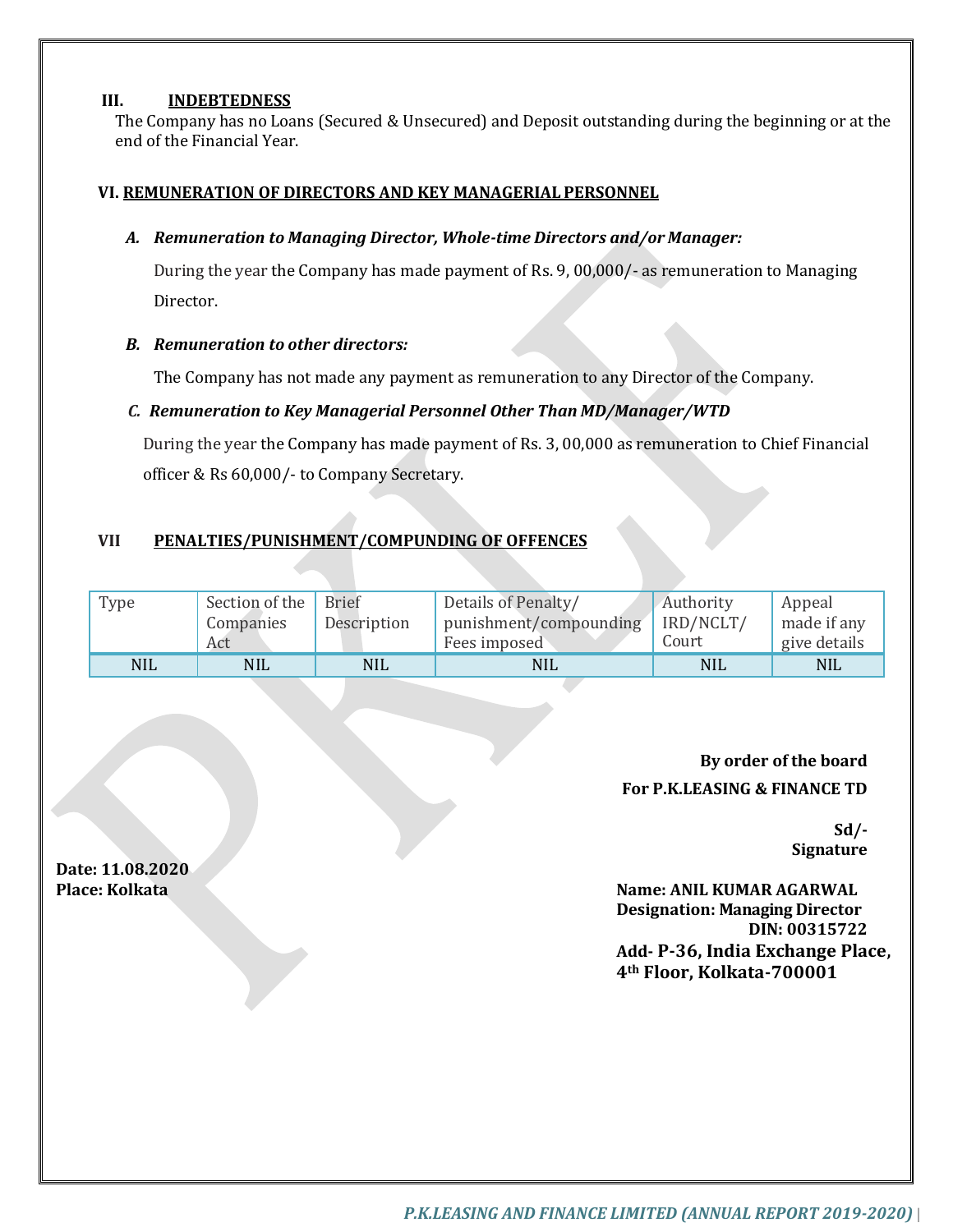## Annexure – III

## **NOMINATION AND REMUNERATION POLICY**

This Nomination and Remuneration Policy is being formulated in compliance with Section 178 of the Companies Act, 2013 read along with the applicable rules thereto, as amended from time to time. This policy on nomination and remuneration of Directors, Key Managerial Personnel and Senior Management has been formulated by the Nomination and Remuneration Committee (NRC or the Committee) and has been approved by the Board of Directors.

#### **DEFINITIONS**

"Remuneration" means any money or its equivalent given or passed to any person for services rendered by him and includes perquisites as defined under the Income-tax Act, 1961;

"Key Managerial Personnel" means:

- (i) Managing Director, or Chief Executive Officer or Manager and in their absence, a Whole-timeDirector;
- (ii) Chief Financial Officer;
- (iii) Company Secretary; and
- (iv) such other officer as may be prescribed.

"Senior Managerial Personnel" mean the personnel of the company who are members of its core management team excluding Board of Directors. Normally, this would comprise all members of management of rank equivalent to General Manager and above, including all functional heads.

#### **OBJECTIVE**

The objective of the policy is to ensure that

- the level and composition of remuneration is reasonable and sufficient to attract, retain and motivate directors of the quality required to run the company successfully;
- relationship of remuneration to performance is clear and meets appropriate performance benchmarks; and
- Remuneration to directors, key managerial personnel and senior management involves a balance between fixed and incentive pay reflecting short and long-term performance objectives appropriate to the working of the company and its goals.

## **ROLE OF THE COMMITTEE:**

The role of the NRC will be the following:

- To formulate criteria for determining qualifications, positive attributes and independence of a Director.
- To formulate criteria for evaluation of Independent Directors and the Board.
- To identify persons who are qualified to become Directors and who may be appointed in Senior Management in accordance with the criteria laid down in this policy.
- To carry out evaluation of Director's performance.
- To recommend to the Board the appointment and removal of Directors and Senior Management.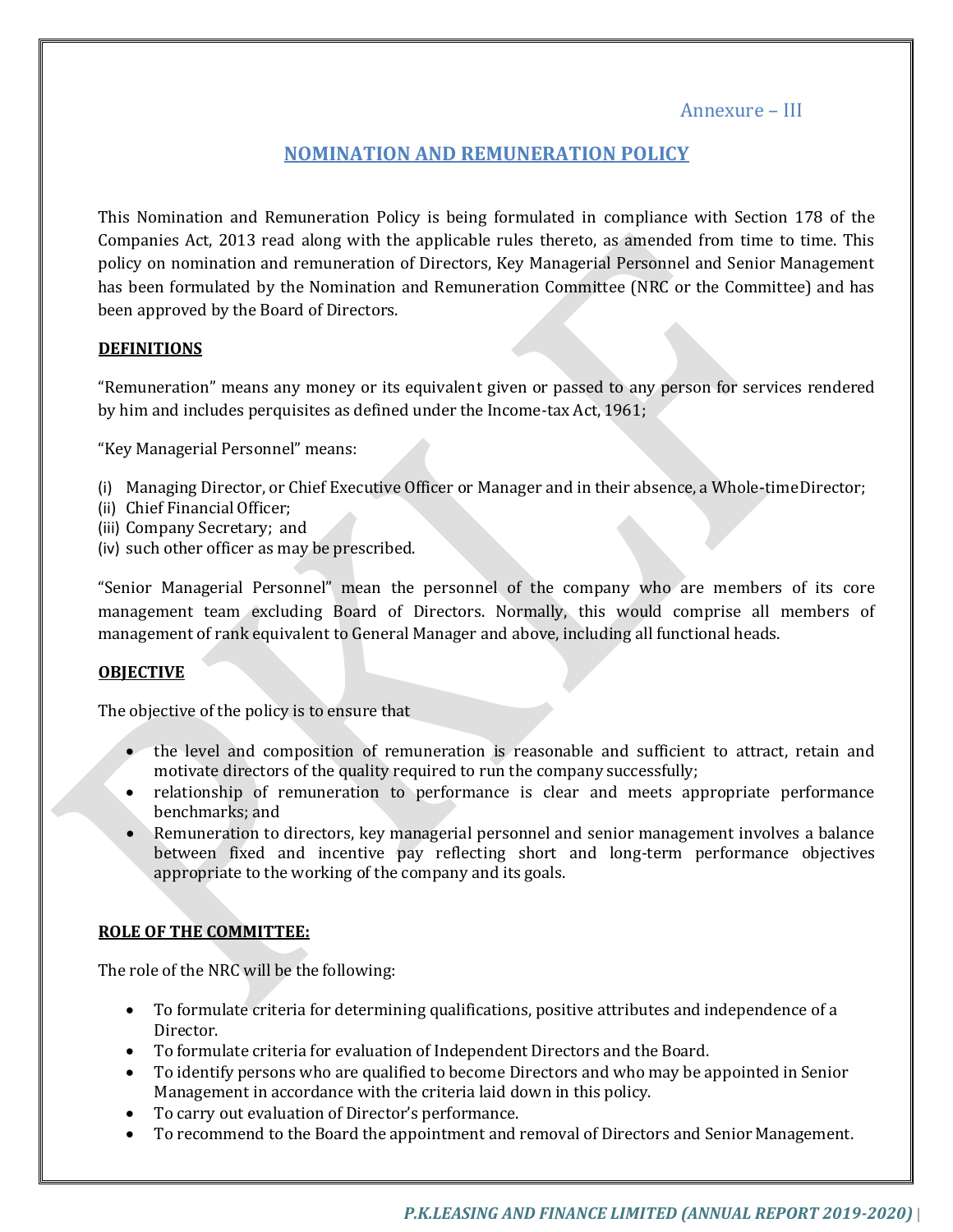- To recommend to the Board policy relating to remuneration for Directors, Key Managerial Personnel and Senior Management.
- To devise a policy on Board diversity, composition, size.
- Succession planning for replacing Key Executives and overseeing.
- To carry out any other function as is mandated by the Board from time to time and/ or enforced by any statutory notification, amendment or modification, as may be applicable.
- To perform such other functions as may be necessary or appropriate for the performance of its duties.

#### **APPOINTMENT AND REMOVAL OF DIRECTOR, KEY MANAGERIAL PERSONNEL AND SENIOR MANAGEMENT**

- (a) The Committee shall identify and ascertain the integrity, qualification, expertise and experience of the person for appointment as Director, KMP or at Senior Management level and recommend his / her appointment, as per Company's requirements.
- (b) A person should possess adequate qualification, expertise and experience w.r.t. the position for which his/her appointment is considered. The Committee has authority to decide whether qualification, expertise and experience possessed by a person is sufficient/ satisfactory for the position.
- (c) The Company shall not appoint or continue the employment of any person as its Managing Director, Whole-time Director or Manager who has attained the age of seventy years.

Provided that the term of the person holding this position may be extended beyond the age of seventy years with the approval of shareholders by passing a special resolution.

#### **TERM / TENURE Managing Director/Whole-time Director:**

The Company shall appoint or re-appoint any person as its Managing Director, Whole-time Director or Manager for a term not exceeding five years at a time. No re-appointment shall be made earlier than one year before the expiry of term.

#### a) **Independent Director**

An Independent Director shall hold office for a term up to five consecutive years on the Board of the Company and will be eligible for re-appointment on passing of a special resolution by the Company and disclosure of such appointment in the Board's report.

No Independent Director shall hold office for more than two consecutive terms, but such Independent Director shall be eligible for appointment after expiration of three years of ceasing to become an Independent Director.

Provided that an Independent Director shall not, during the said period of three years, be appointed in or be associated with the Company in any other capacity, either directly or indirectly.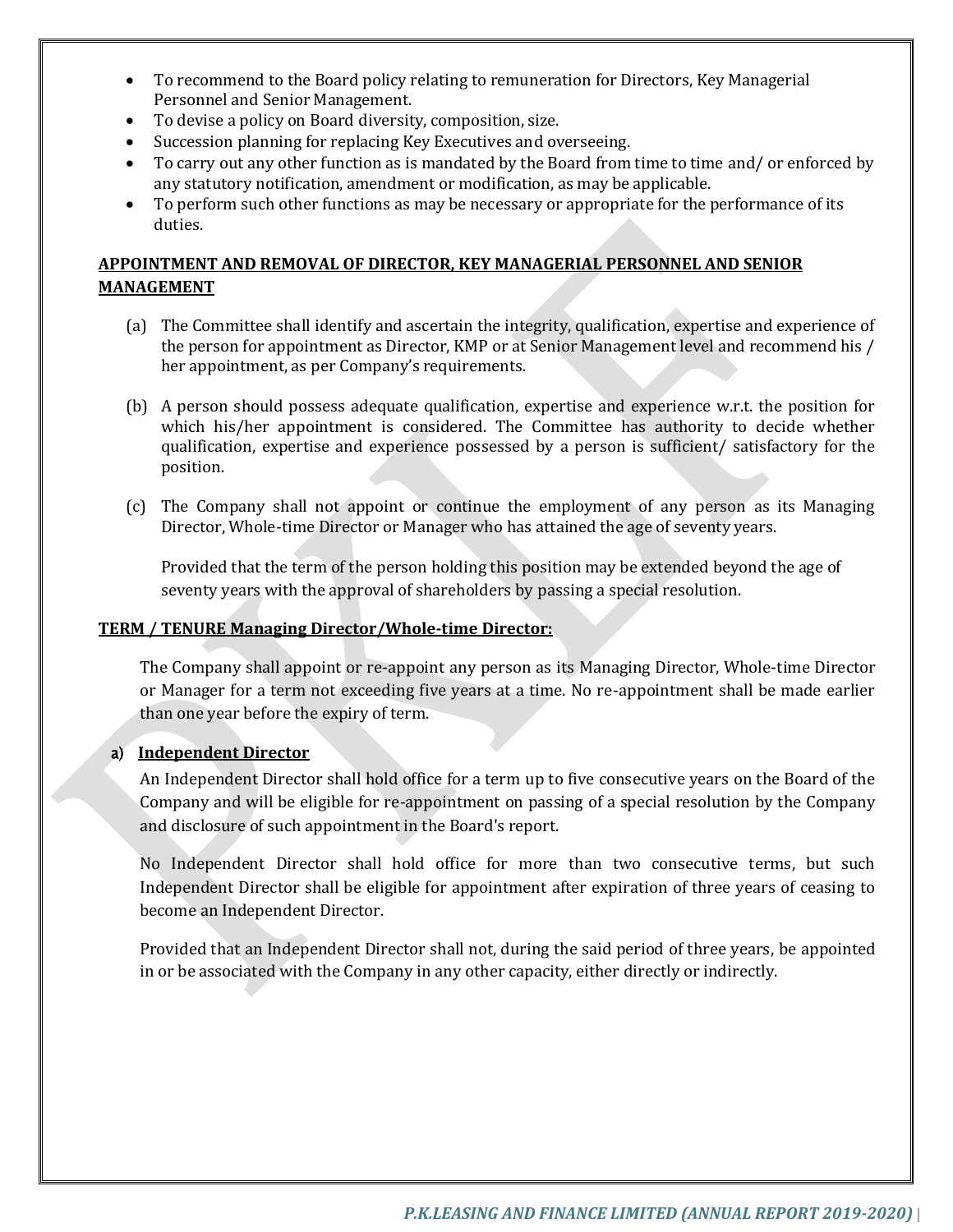#### **EVALUATION**

The Committee shall carry out evaluation of performance of Director, KMP and Senior Management Personnel yearly or at such intervals as may be considered necessary.

#### **REMOVAL**

The Committee may recommend with reasons recorded in writing, removal of a Director, KMP or Senior Management Personnel subject to the provisions and in compliance of the Companies Act, 2013, rules and regulations made there under and the policy of the Company.

#### **RETIREMENT**

The Director, KMP and Senior Management Personnel shall retire as per the applicable provisions of the Act and the prevailing policy of the Company. The Board will have the discretion to retain the Director, KMP, Senior Management Personnel in the same position/ remuneration or otherwise even after attaining the retirement age, for the benefit of the Company in compliance with the provisions of the Act.

#### **POLICY FOR REMUNERATION TO DIRECTORS/KMP/SENIOR MANAGEMENTPERSONNEL**

#### **(1)Remuneration to Managing Director/ Whole-time Directors:**

- (a) The Remuneration/ Commission etc. to be paid to Managing Director/ Whole-time Directors/ Manager etc. shall be governed as per provisions of the Companies Act, 2013 and rules made there under or any other enactment for the time being in force and the approvals obtained from the Members of the Company.
- (b) The Nomination and Remuneration Committee shall make such recommendations to the Board of Directors, as it may consider appropriate with regard to remuneration to Managing Director/ Whole-time Directors.

#### **(2)Remuneration to Non- Executive/ Independent Directors:**

- (a) The Non-Executive / Independent Directors may receive sitting fees and such other remuneration as permissible under the provisions of Companies Act, 2013. The amount of sitting fees shall be such as may be recommended by the Nomination and Remuneration Committee and approved by the Board of Directors.
- (b) All the remuneration of the Non- Executive/ Independent Directors (excluding remuneration for attending meetings as prescribed under Section 197 (5) of the Companies Act, 2013) shall be subject to ceiling/ limits as provided under Companies Act, 2013 and rules made there under or any other enactment for the time being in force. The amount of such remuneration shall be such as may be recommended by the Nomination and Remuneration Committee and approved by the Board of Directors or shareholders, as the case may be.
- (c) An Independent Director shall not be eligible to get Stock Options and also shall not be eligible to participate in any share based payment schemes of the Company.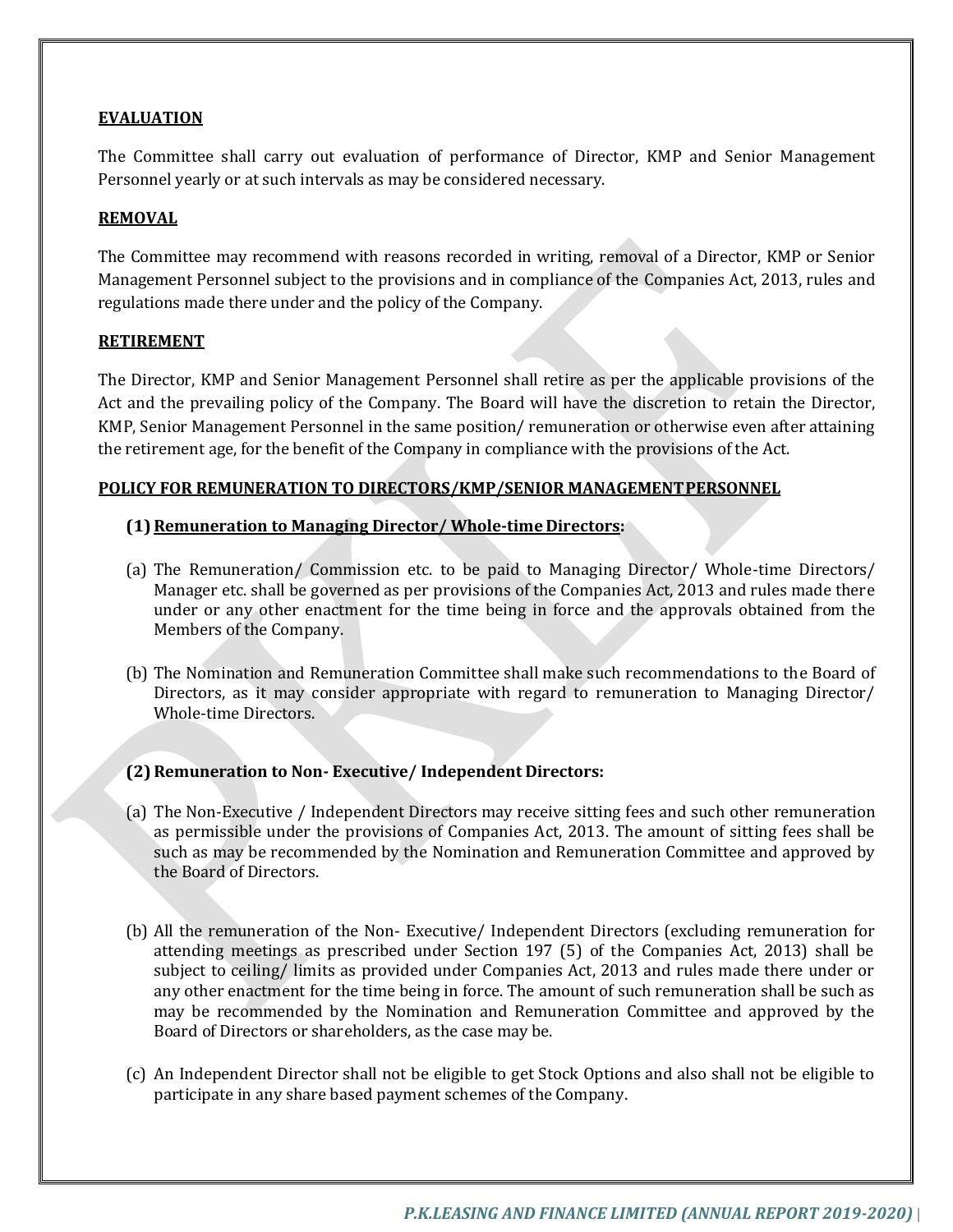- (d) Any remuneration paid to Non- Executive /Independent Directors for services rendered which are of professional in nature shall not be considered as part of the remuneration for the purposes of clause (b) above if the following conditions are satisfied:
	- i) The Services are rendered by such Director in his capacity as the professional;and
	- ii) In the opinion of the Committee, the director possesses the requisite qualification for the practice of that profession.

#### **(3)Remuneration to Key Managerial Personnel and Senior Management:**

- (a) The remuneration to Key Managerial Personnel and Senior Management shall consist of fixed pay and incentive pay, in compliance with the provisions of the Companies Act, 2013.
- (b) The Fixed pay shall include monthly remuneration, employer's contribution to Provident Fund, contribution to pension fund, pension schemes, etc. as decided from to time.
- (c) The Incentive pay shall be decided based on the balance between performance of the Company and performance of the Key Managerial Personnel and Senior Management, to be decided annually or at such intervals as may be considered appropriate.

#### **IMPLEMENTATION**

The Committee may issue guidelines, procedures, formats, reporting mechanism and manuals in supplement and for better implementation of this policy as considered appropriate. The Committee may delegate any of its powers to one or more of its members.

> **By order of the board For P.K.LEASING & FINANCE TD**

> > **Sd/- Signature**

**Place: Kolkata Name: ANIL KUMAR AGARWAL Designation: Managing Director DIN: 00315722 Add- P-36, India Exchange Place, 4th Floor, Kolkata-700001**

**Date: 11.08.2020**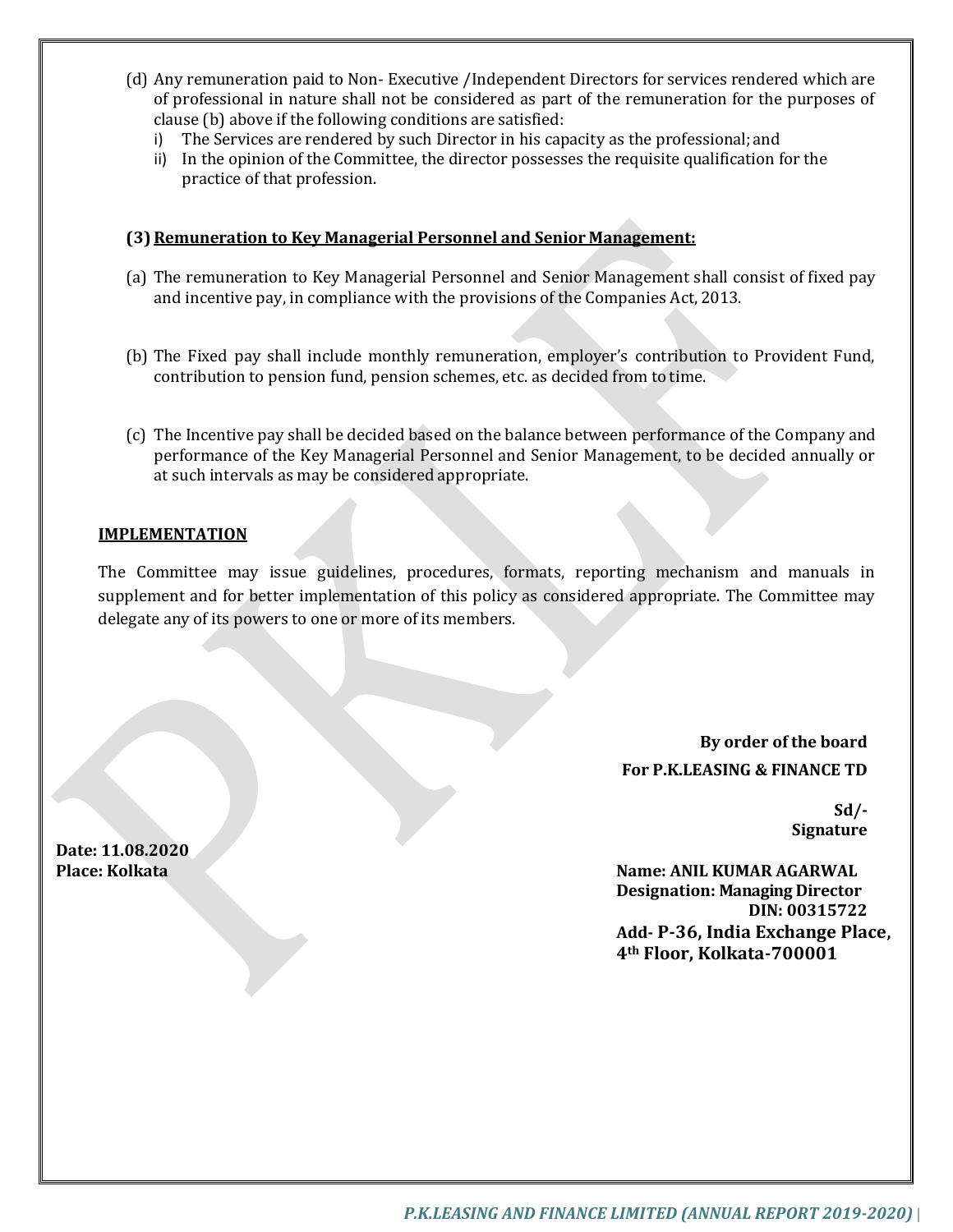#### **Form No. MR-3**

#### **SECRETARIAL AUDIT REPORT**

#### **FOR THE FINANCIAL YEAR ENDED 31ST MARCH 2019**

*[Pursuant to section 204(1) of the Companies Act, 2013 and rule No.9 of the Companies* 

#### *(Appointment and Remuneration Personnel) Rules, 2014]*

**To, The Members, P. K. Leasing & Finance Limited P-36, India Exchange Place Kolkata-700001**

I have conducted the secretarial audit of the compliance of applicable statutory provisions and the adherence to good corporate practices by **P. K. Leasing & Finance Limited** (hereinafter called the Company). The Secretarial Audit was conducted in a manner that provided us a reasonable basis for evaluating the corporate conducts / statutory compliances and expressing our opinion thereon.

Based on our verification of the Company's books, papers, minute books, forms and returns filed and other records maintained by the company and also the information provided by the company, its officers, agents and authorized representatives during the conduct of secretarial audit and as per the explanations given to us and the representations made by the Management, I hereby report that in my opinion, the Company has, during the audit period covering the financial year ended on 31st March, 2020 generally complied with the statutory provisions listed hereunder and also that the Company has proper Board processes and compliance mechanism in place to the extent, in the manner and subject to the reporting made hereinafter:

I have examined the books, papers, minute books, forms and returns filed and other records maintained by the Company for the financial year ended on 31st March, 2020 according to the provisions of:

- i. The Companies Act, 2013 ('the Act') and the rules made there under;
- ii. The Securities Contract (Regulation) Act, 1956 ('SCRA') and the rules made there under;

iii. The Depositories Act, 1996 and the Regulations and Bye-laws framed there under;

iv. Foreign Exchange Management Act, 1999 and the rules and regulations made there under to the extent of Foreign Direct Investment, Overseas Direct Investment; **(Not Applicable to the Company during the Audit Period);**

v. The following Regulations and Guidelines prescribed under the Securities and Exchange Board of India Act, 1992 ('SEBI Act') to the extent applicable to the Company:-

- **a.** The Securities and Exchange Board of India (Substantial Acquisition of Shares and Takeovers) Regulations, 2011;
- **b.** The Securities and Exchange Board of India (Prohibition of Insider Trading) Regulations, 1992;
- **c.** The Securities and Exchange Board of India (Issue of Capital and Disclosure Requirements) Regulations, 2009; **(Not Applicable to the Company during the Audit Period);**
- **d.** The Securities and Exchange Board of India (Share Based Employee Benefit) Regulations, 2014; **(Not Applicable to the Company during the Audit Period);**
- **e.** The Securities and Exchange Board of India (Issue and Listing of Debt Securities) Regulations, 2015. **(Not Applicable as the company has not issued any debt securities during the Audit Period);**
- **f.** The Securities and Exchange Board of India (Registrars to an Issue and Share Transfer Agents)Regulations, 1993 regarding the Companies Act and dealing with client; **(Not Applicable as the company is not registered as Registrar to Issue and Share Transfer Agent during the Audit Period);**
- **g.** The Securities and Exchange Board of India ( Listing Obligation & Disclosure Requirements) Regulation 2015 ;
- **h.** The Securities and Exchange Board of India (Delisting of Equity Shares) Regulations, 2009; **(Not Applicable as the company has not delisted/propose to delist its equity shares from any stock exchange during the Audit Period);**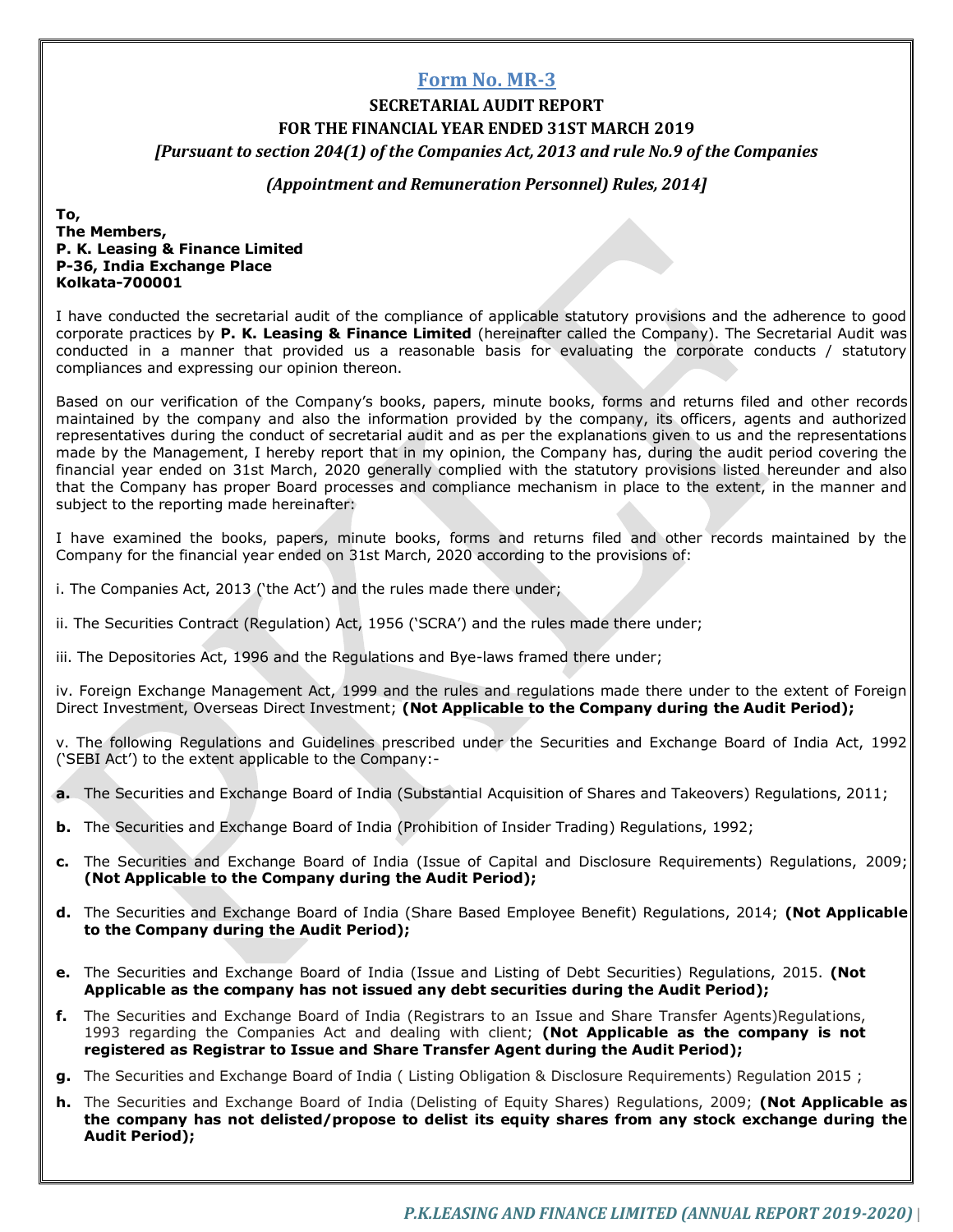- **i.** The Securities and Exchange Board of India (Buyback of Securities) Regulations, 1998; **(Not Applicable as the company has not bought back/propose to buyback any of its securities during the Audit Period);**
- VI. Other laws applicable specifically to the Company namely:
- **a)** The Reserve bank Of India Act 1934.
- **b)** Guidelines on corporate Governance issued by Reserve bank of India for NBFC.
- **c)** Non-Banking Financial ( Non-Deposit Accepting or Holding) Companies Prudential Norms ( Reserve Bank ) Directions, 2007 and Non-Banking Financial ( Non-Deposit Accepting or Holding) Companies Prudential Norms ( Reserve Bank) Directions, 2015 and other relevant guidelines and Circulars issued by the RBI from time to time and to the extent of Capital adequacy norms and periodic reporting's done by the company.

I have also examined compliance with the applicable clauses of the following:-

- a) the Secretarial Standards issued by the Institute of Company Secretaries of India
- b) Listing Agreements entered into by the Company with the Stock Exchanges and newly enforced SEBI (LODR) Regulation, 2015

**I report that,** during the period under review, the Company has generally complied with the provisions of the Act,

Rules, Regulations, Guidelines, etc. mentioned above.

**I further report that,** the compliance by the Company of applicable financial laws direct & indirect tax laws and maintenance of financial records and books of accounts has not been reviewed in this audit since the same has been subject to review by statutory financial audit and other designated professionals.

**I further report that,** The Board of Directors of the Company is duly constituted with proper balance of Executive Directors, Non-Executive Directors and Independent Directors. The changes in the composition of the Board of Directors that took place during the period under review are carried out in compliance with the provisions of the Act. *. The company is not paying any sitting fees to its directors for attending the meeting of the boards.*

Adequate notice was given to all Directors at least seven days in advance to schedule the Board Meetings. Agenda and detailed notes on agenda are sent in advance, and a system exists for seeking and obtaining further information and clarifications on the agenda items before the meeting and for meaningful participation at the meeting.

As per the minutes of the meeting duly recorded and signed by the Chairman the decisions of the Board were unanimous and no dissenting views have been noticed.

**I further report that** as per the explanations given to us and the representations made by the Management and relied upon by us there are adequate systems and processes in the Company commensurate with the size and operations of the Company to monitor and ensure compliance with applicable laws, rules, regulations and guidelines.

**I further report that** during the audit period, there were no instances of:

- (i) Public/Rights/Preferential issue of shares/debentures/sweat equity.
- (ii) Redemption/buy-back of Securities.
- (iii) Merger/amalgamation/reconstruction etc.
- (iv) Foreign technical collaboration.

SeemaManglunia Practicing Company Secretary Guwahati 11 th August, 2020 FCS No: 9390 CP No: 10520 UDIN: F009390B000569719

This Report is to be read with our letter of even date which is annexed as Annexure and forms an integral part of this report.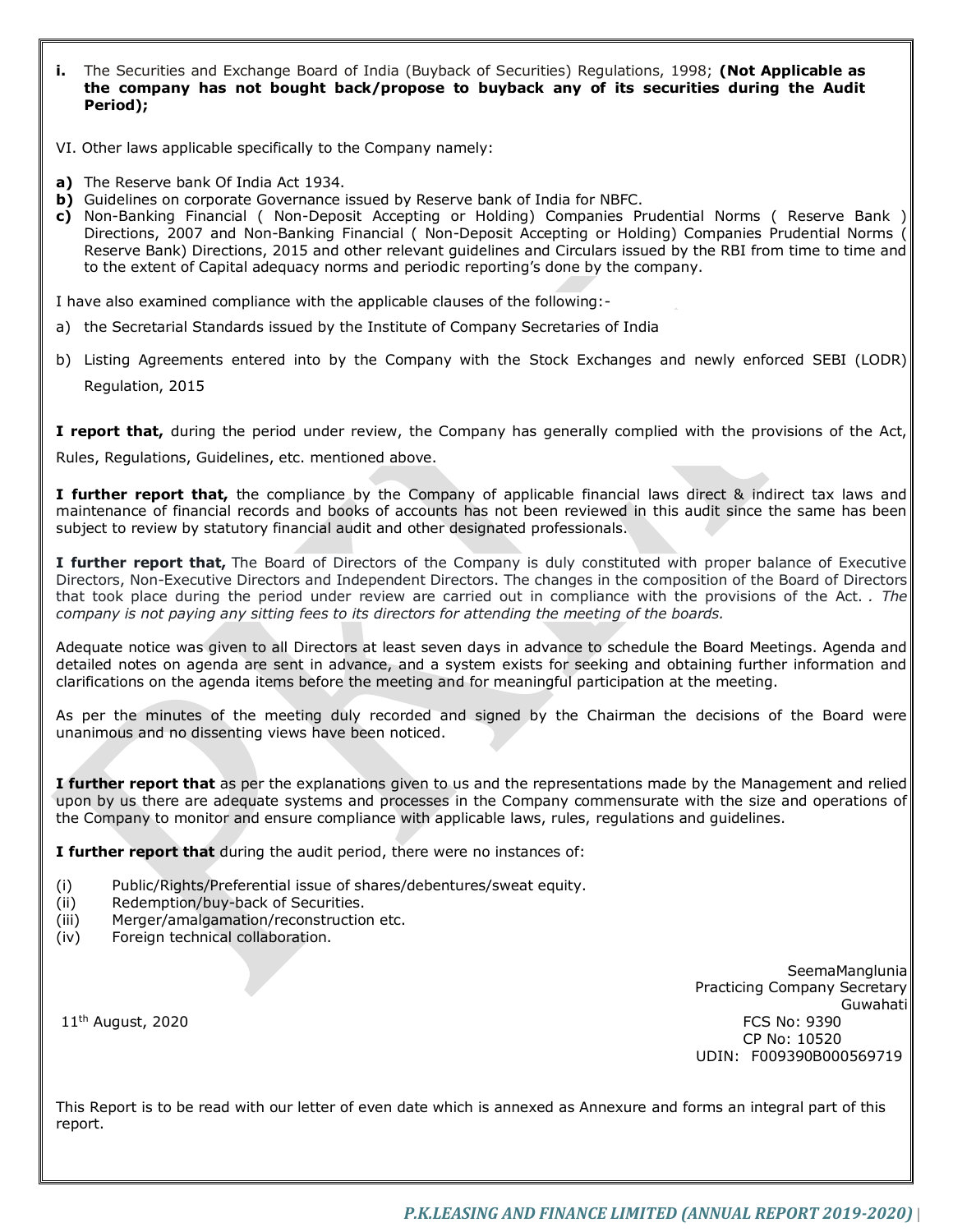#### **ANNEXURE to Secretarial Audit Report**

**To, The Members, P. K. Leasing & Finance Limited P-36, India Exchange Place Kolkata-700001**

Our report of even date is to be read along with this letter.

1. Maintenance of Secretarial record is the responsibility of the management of the Company. Our responsibility is to express an opinion on these secretarial records based on our audit.

2. I have followed the audit practices and process as were appropriate to obtain reasonable assurance about the correctness of the contents of the Secretarial records. The verification was done on test basis to ensure that correct facts are reflected in Secretarial records. I believe that the process and practices, I followed provide a reasonable basis for our opinion.

3. I have not verified the correctness and appropriateness of financial records and Books of Accounts of the Company.

4. Where ever required, I have obtained the Management representation about the Compliance of laws, rules and regulations and happening of events etc.

5. The Compliance of the provisions of Corporate and other applicable laws, rules, regulations, standards is the responsibility of management. Our examination was limited to the verification of procedure on test basis.

6. The Secretarial Audit report is neither an assurance as to the future viability of the Company nor of the efficacy or effectiveness with which the management has conducted the affairs of the Company.

> Seema Manglunia Practicing Company Secretary Guwahati

FCS No: 9390  $\blacksquare$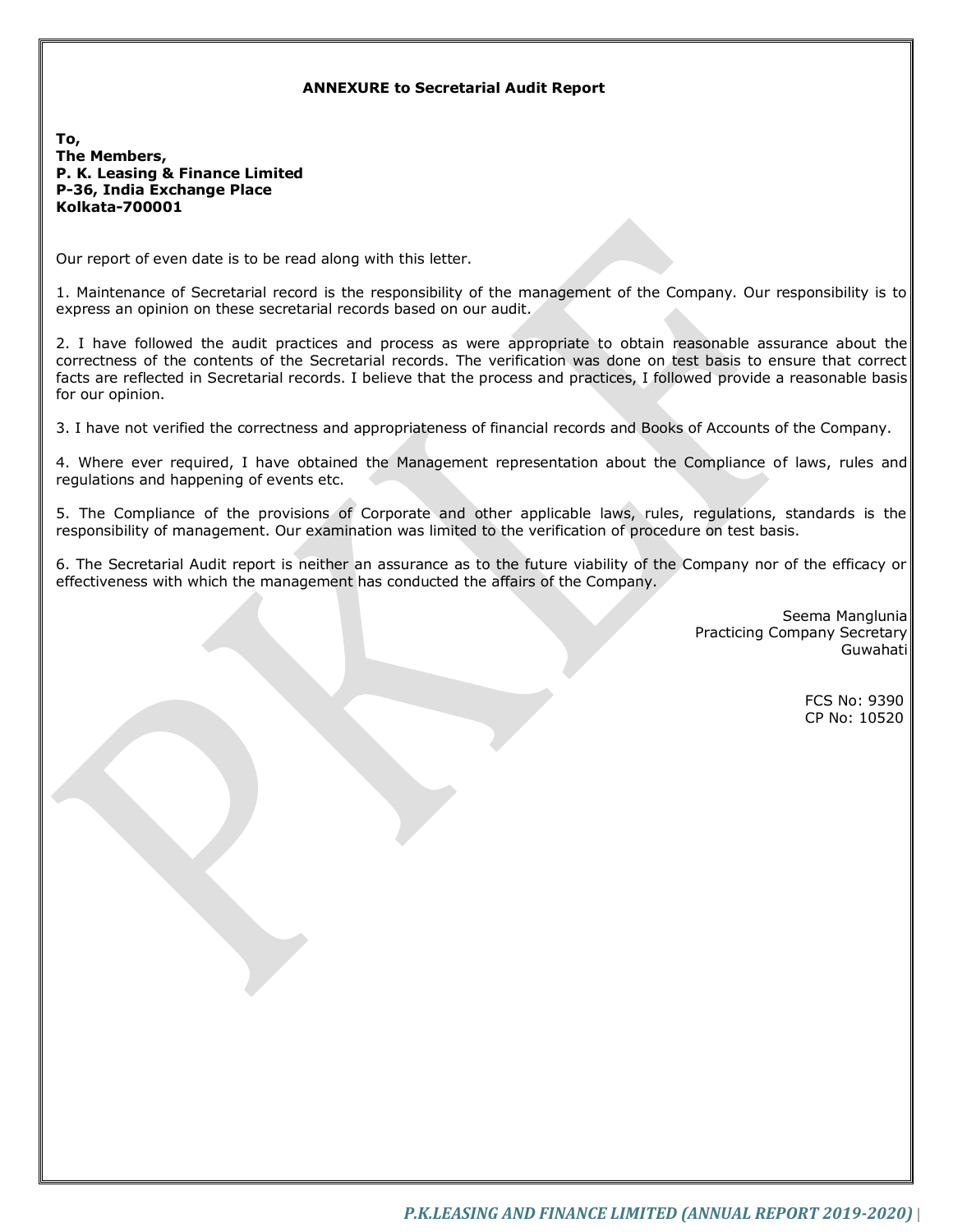## **INDEPENDENT AUDITOR'S REPORT**

#### **TO THE MEMBERS OF P K LEASING & FINANCE LIMITED**

#### **Report on the Audit of the Standalone Financial Statements**

#### **Opinion**

We have audited the accompanying standalone financial statements of P K Leasing & Finance Limited ("the Company"), which comprise the Balance Sheet as at March 31, 2020, the Statement of Profit and Loss (including Other Comprehensive Income), the Statement of Changes in Equity and the Statement of Cash Flows for the year ended on that date, and a summary of the significant accounting policies and other explanatory information (hereinafter referred to as "the standalone financial statements").

In our opinion and to the best of our information and according to the explanations given to us, the aforesaid standalone financial statements give the information required by the Companies Act, 2013 ("the Act") in the manner so required and give a true and fair view in conformity with the Indian Accounting Standards prescribed under section 133 of the Act read with the Companies (Indian Accounting Standards) Rules, 2015, as amended, ("Ind AS") and other accounting principles generally accepted in India, of the state of affairs of the Company as at March 31, 2020, the profit and total comprehensive income, changes in equity and its cash flows for the year ended on that date.

#### **Basis for Opinion**

We conducted our audit of the standalone financial statements in accordance with the Standards on Auditing specified under section 143(10) of the Act (SAs). Our responsibilities under those Standards are further described in the *Auditor's Responsibilities for the Audit of the Standalone Financial Statements* section of our report. We are independent of the Company in accordance with the Code of Ethics issued by the Institute of Chartered Accountants of India (ICAI) together with the independence requirements that are relevant to our audit of the standalone financial statements under the provisions of the Act and the Rules made there under, and we have fulfilled our other ethical responsibilities in accordance with these requirements and the ICAI's Code of Ethics. We believe that the audit evidence we have obtained is sufficient and appropriate to provide a basis for our audit opinion on the standalone financial statements.

#### **Key Audit Matters**

Key audit matters are those matters that, in our professional judgment, were of most significance in our audit of the standalone financial statements of the current period. These matters were addressed in the context of our audit of the standalone financial statements as a whole, and in forming our opinion thereon, and we do not provide a separate opinion on these matters. There are no key audit matters that need to be reported in auditor's report.

#### **Information Other than the Standalone Financial Statements and Auditor's Report Thereon**

The Company's Board of Directors is responsible for the preparation of the other information. The other information comprises the information included in the Management Discussion and Analysis, Board's Report including Annexure to Board's Report, Business Responsibility Report, Corporate Governance and Shareholder's Information, but does not include the standalone financial statements and our auditor's reportthereon.

Our opinion on the standalone financial statements does not cover the other information and we do not express any form of assurance conclusion thereon.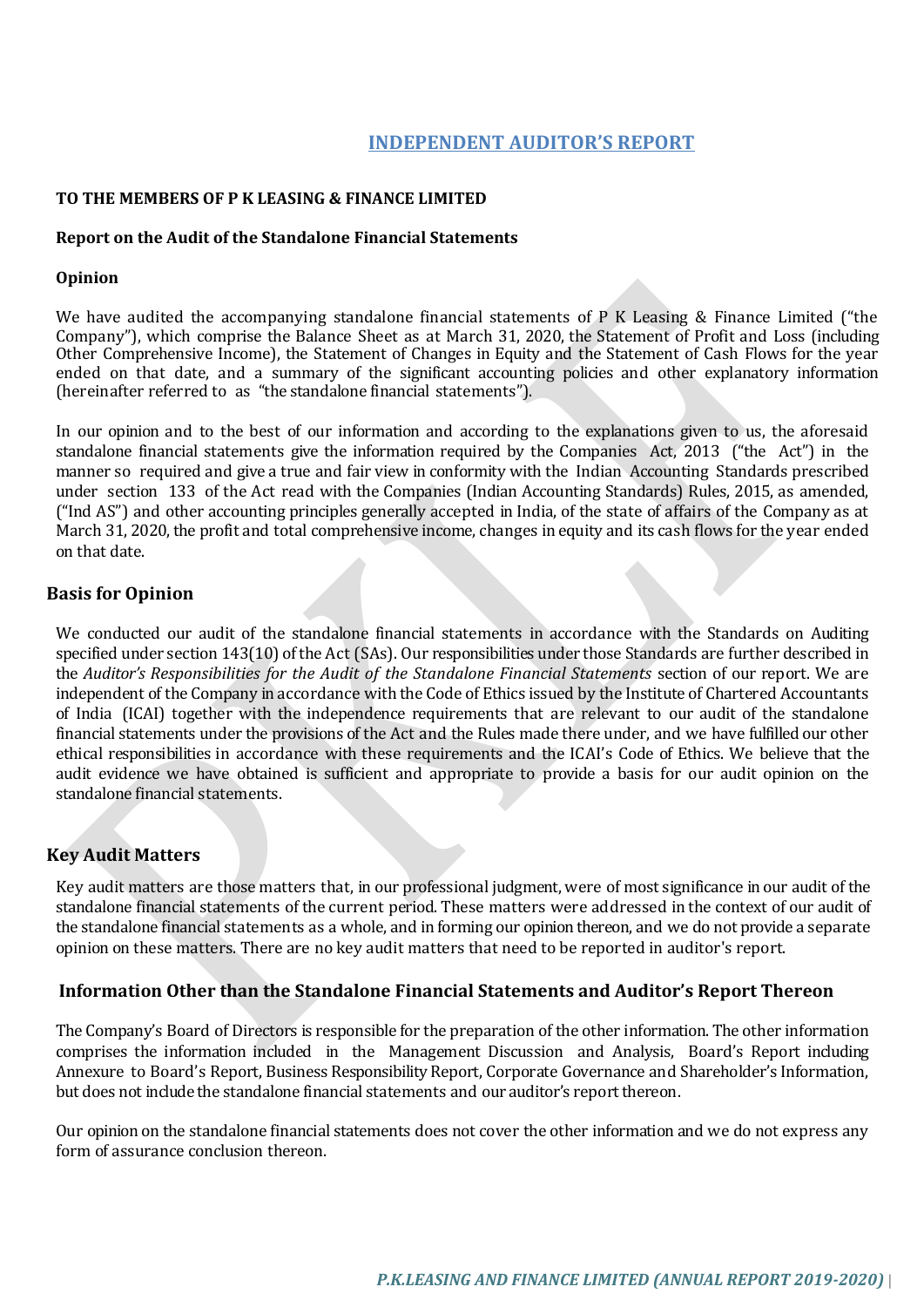In connection with our audit of the standalone financial statements, our responsibility is to read the other information and, in doing so, consider whether the other information is materially inconsistent with the standalone financial statements or our knowledge obtained during the course of our audit or otherwise appears to be materiallymisstated.

If, based on the work we have performed, we conclude that there is a material misstatement of this other information; we are required to report that fact. We have nothing to report in this regard.

#### **Management's Responsibility for the Standalone Financial Statements**

The Company's Board of Directors is responsible for the matters stated in section 134(5) of the Act with respect to the preparation of these standalone financial statements that give a true and fair view of the financial position, financial performance, total comprehensive income, changes in equity and cash flows of the Company in accordance with the Ind AS and other accounting principles generally accepted in India. This responsibility also includes maintenance of adequate accounting records in accordance with the provisions of the Act for safeguarding the assets of the Company and for preventing and detecting frauds and other irregularities; selection and application of appropriate accounting policies; making judgments and estimates that are reasonable and prudent; and design, implementation and maintenance of adequate internal financial controls, that were operating effectively for ensuring the accuracy and completeness of the accounting records, relevant to the preparation and presentation of the standalone financial statements that give a true and fair view and are free from material misstatement, whether due to fraud or error.

In preparing the standalone financial statements, management is responsible for assessing the Company's ability to continue as a going concern, disclosing, as applicable, matters related to going concern and using the going concern basis of accounting unless management either intends to liquidate the Company or to cease operations, or has no realistic alternative but to doso.

The Board of Directors are responsible for overseeing the Company's financial reporting process.

## **Auditor's Responsibilities for the Audit of the Standalone Financial Statements**

Our objectives are to obtain reasonable assurance about whether the standalone financial statements as a whole are free from material misstatement, whether due to fraud or error, and to issue an auditor's report that includes our opinion. Reasonable assurance is a high level of assurance, but is not a guarantee that an audit conducted in accordance with SAs will always detect a material misstatement when it exists. Misstatements can arise from fraud or error and are considered material if, individually or in the aggregate, they could reasonably be expected to influence the economic decisions of users taken on the basis of these standalone financial statements.

As part of an audit in accordance with SAs, we exercise professional judgment and maintain professional skepticism throughout the audit. We also:

- Identify and assess the risks of material misstatement of the standalone financial statements, whether due to fraud or error, design and perform audit procedures responsive to those risks, and obtain audit evidence that is sufficient and appropriate to provide a basis for our opinion. The risk of not detecting a material misstatement resulting from fraud is higher than for one resulting from error, as fraud may involve collusion, forgery, intentional omissions, misrepresentations, or the override of internal control.
- Obtain an understanding of internal financial controls relevant to the audit in order to design audit procedures that are appropriate in the circumstances. Under section 143(3)(i) of the Act, we are also responsible for expressing our opinion on whether the Company has adequate internal financial controls system in place and the operating effectiveness of such controls.
- Evaluate the appropriateness of accounting policies used and the reasonableness of accounting estimates and related disclosures made bymanagement.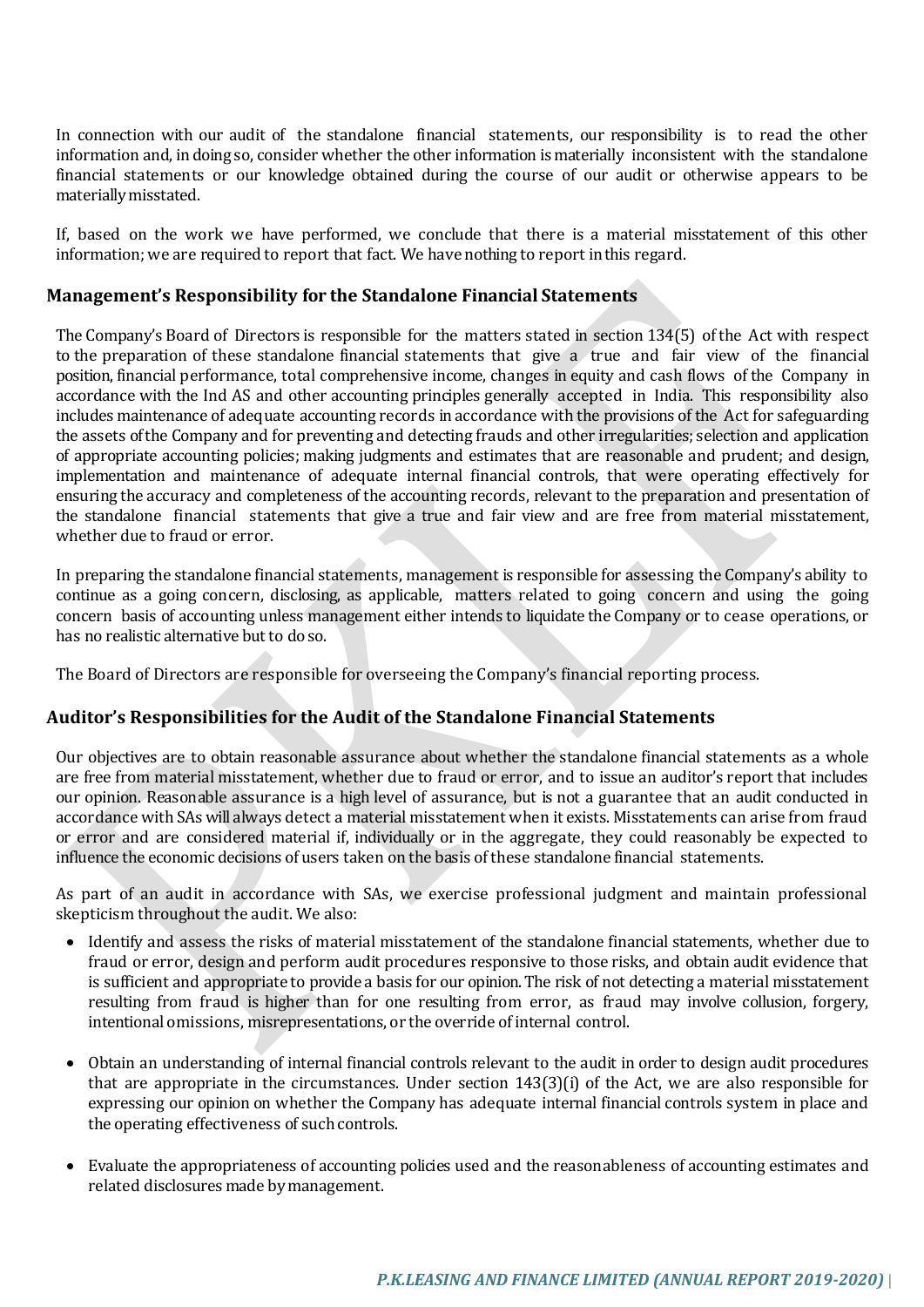- Conclude on the appropriateness of management's use of the going concern basis of accounting and, based on the audit evidence obtained, whether a material uncertainty exists related to events or conditions that may cast significant doubt on the Company's ability to continue as a going concern. If we conclude that a material uncertainty exists, we are required to draw attention in our auditor's report to the related disclosures in the standalone financial statements or, if such disclosures are inadequate, to modify our opinion. Our conclusions are based on the audit evidence obtained up to the date of our auditor's report. However, future events or conditions may cause the Company to cease to continue as a going concern.
- Evaluate the overall presentation, structure and content of the standalone financial statements, including the disclosures, and whether the standalone financial statements represent the underlying transactions and events in a manner that achieves fair presentation.

Materiality is the magnitude of misstatements in the standalone financial statements that, individually or in aggregate, makes it probable that the economic decisions of a reasonably knowledgeable user of the financial statements may be influenced. We consider quantitative materiality and qualitative factors in (i) planning the scope of our audit work and in evaluating the results of our work; and (ii) to evaluate the effect of any identified misstatements in the financial statements.

We communicate with those charged with governance regarding, among other matters, the planned scope and timing of the audit and significant audit findings, including any significant deficiencies in internal control that we identify during our audit.

We also provide those charged with governance with a statement that we have complied with relevant ethical requirements regarding independence, and to communicate with them all relationships and other matters that may reasonably be thought to bear on our independence, and where applicable, related safeguards.

From the matters communicated with those charged with governance, we determine those matters that were of most significance in the audit of the standalone financial statements of the current period and are therefore the key audit matters. We describe these matters in our auditor's report unless law or regulation precludes public disclosure about the matter or when, in extremely rare circumstances, we determine that a matter should not be communicated in our report because the adverse consequences of doing so would reasonably be expected to outweigh the public interest benefits of such communication.

## **Report on Other Legal and Regulatory Requirements**

- 1. As required by Section 143(3) of the Act, based on our audit we report that:
	- a) We have sought and obtained all the information and explanations which to the best of our knowledge and belief were necessary for the purposes of our audit.
	- b) In our opinion, proper books of account as required by law have been kept by the Company so far as it appears from our examination of those books.
	- c) The Balance Sheet, the Statement of Profit and Loss including Other Comprehensive Income, Statement of Changes in Equity and the Statement of Cash Flow dealt with by this Report are in agreement with the relevant books of account.
	- d) In our opinion, the aforesaid standalone financial statements comply with the Ind AS specified under Section 133 of the Act, read with Rule 7 of the Companies (Accounts) Rules, 2014.
	- e) On the basis of the written representations received from the directors as on March 31, 2019 taken on record by the Board of Directors, none of the directors is disqualified as on March 31, 2019 from being appointed as a director in terms of Section 164 (2) of theAct.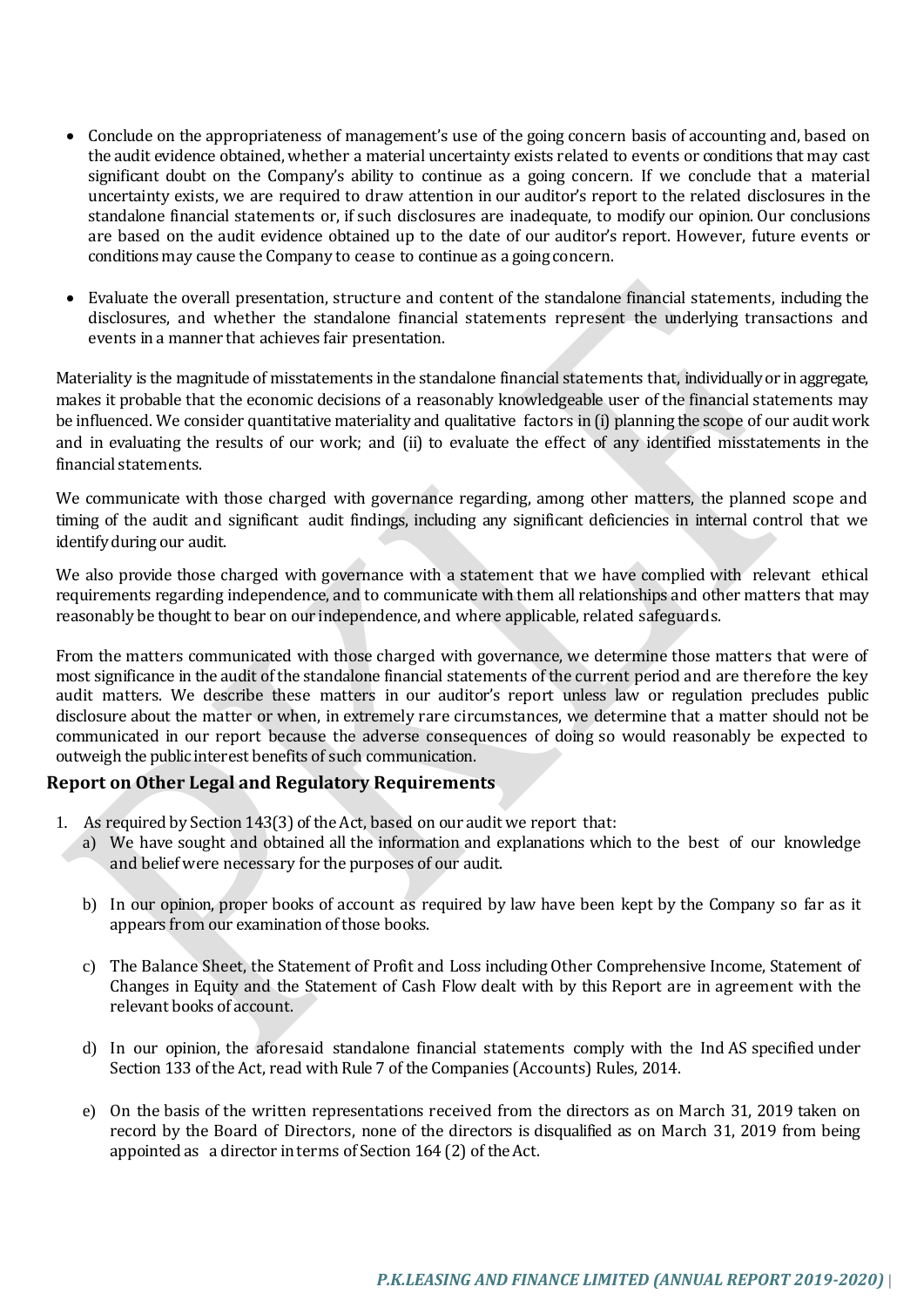- f) With respect to the adequacy of the internal financial controls over financial reporting of the Company and the operating effectiveness of such controls, refer to our separate Report in **"Annexure A**". Our report expresses an unmodified opinion on the adequacy and operating effectiveness of the Company's internal financial controls over financialreporting.
- g) With respect to the other matters to be included in the Auditor's Report in accordance with the requirements of section 197(16) of the Act, as amended:

In our opinion and to the best of our information and according to the explanations given to us, the remuneration paid by the Company to its directors during the year is in accordance with the provisions of section 197 of the Act.

- h) With respect to the other matters to be included in the Auditor's Report in accordance with Rule 11 of the Companies (Audit and Auditors) Rules, 2014, as amended in our opinion and to the best of our information and according to the explanations given tous:
	- i. The Company has disclosed the impact of pending litigations on its financial position in its standalone financial statements.
	- ii. The Company has made provision, as required under the applicable law or accounting standards, for material foreseeable losses, if any, on long-term contracts including derivative contracts.
	- iii. There has been no delay in transferring amounts, required to be transferred, to the Investor Education and Protection Fund by theCompany.
- 2. As required by the Companies (Auditor's Report) Order, 2016 ("the Order") issued by the Central Government in terms of Section 143(11) of the Act, we give in "**Annexure B**" a statement on the matters specified in paragraphs 3 and 4 of the Order.

For **JSGA AND ASSOCIATES** Chartered Accountants (Firm's

Registration No. 016078C)

**Ashish kumar Goenka**  Partner MRN-068343 UDIN : 20068343AAAABP2531

Kolkata, June 15, 2020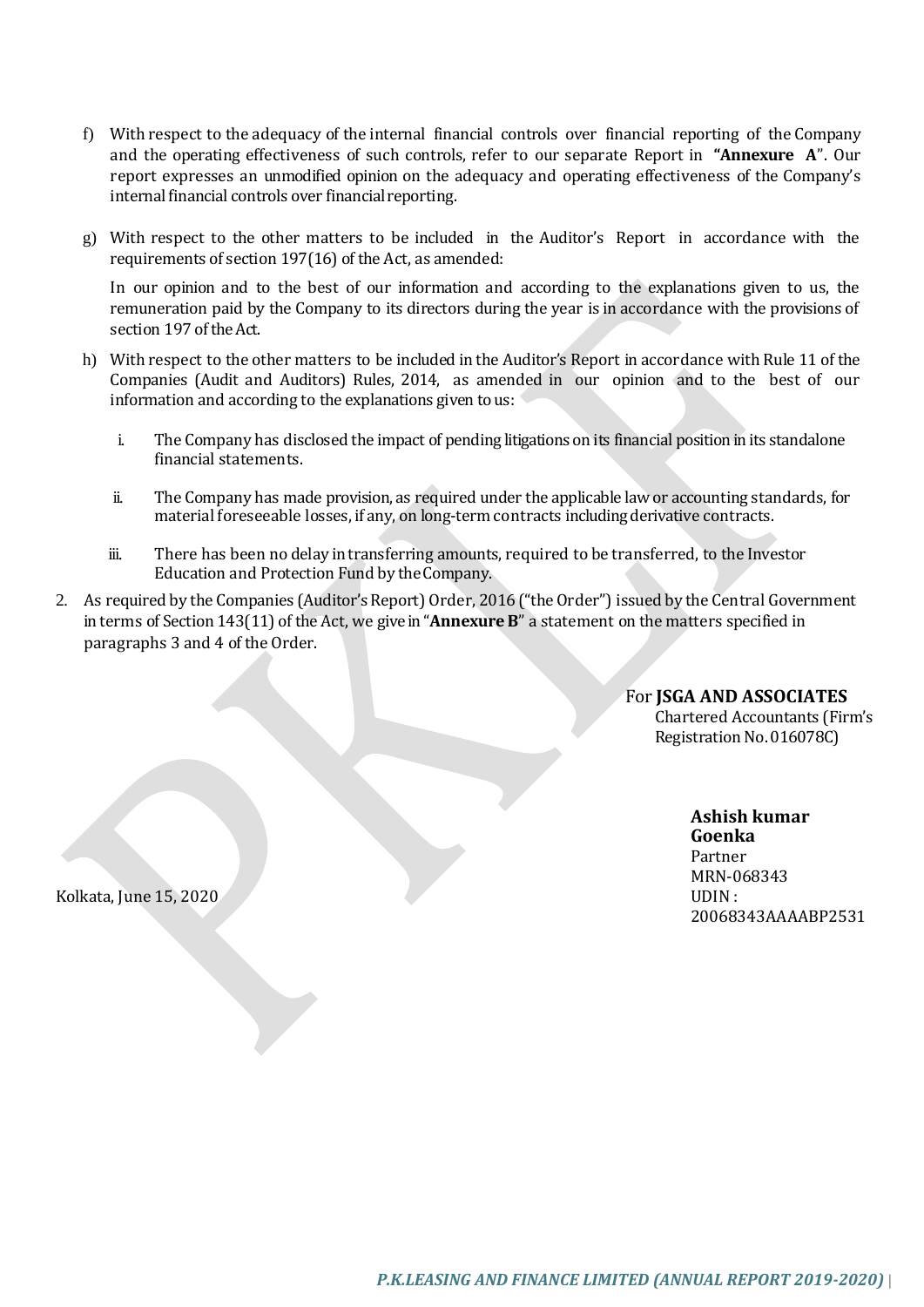#### **ANNEXURE "A" TO THE INDEPENDENT AUDITOR'S REPORT**

(Referred to in paragraph 1(f) under 'Report on Other Legal and Regulatory Requirements' section of our report to the Members of P K Leasing & Finance Limited of even date)

#### **Report on the Internal Financial Controls Over Financial Reporting under Clause (i) of Sub-section 3 of Section 143 of the Companies Act, 2013 ("the Act")**

We have audited the internal financial controls over financial reporting of **P K LEASING & FINANCE LIMITED** ("the Company") as of March 31, 2020 in conjunction with our audit of the standalone financial statements of the Company for the year ended on that date.

#### **Management's Responsibility for Internal Financial Controls**

The Board of Directors of the Company is responsible for establishing and maintaining internal financial controls based on the internal control over financial reporting criteria established by the Company considering the essential components of internal control stated in the Guidance Note on Audit of Internal Financial Controls over Financial Reporting issued by the Institute of Chartered Accountants of India. These responsibilities include the design, implementation and maintenance of adequate internal financial controls that were operating effectively for ensuring the orderly and efficient conduct of its business, including adherence to respective company's policies, the safeguarding of its assets, the prevention and detection of frauds and errors, the accuracy and completeness of the accounting records, and the timely preparation of reliable financial information, as required under the Companies Act, 2013.

#### **Auditor's Responsibility**

Our responsibility is to express an opinion on the internal financial controls over financial reporting of the Company based on our audit. We conducted our audit in accordance with the Guidance Note on Audit of Internal Financial Controls Over Financial Reporting (the "Guidance Note") issued by the Institute of Chartered Accountants of India and the Standards on Auditing prescribed under Section143(10) of the Companies Act, 2013, to the extent applicable to an audit of internal financial controls. Those Standards and the Guidance Note require that we comply with ethical requirements and plan and perform the audit to obtain reasonable assurance about whether adequate internal financial controls over financial reporting was established and maintained and if such controls operated effectively in all material respects.

Our audit involves performing procedures to obtain audit evidence about the adequacy of the internal financial controls system over financial reporting and their operating effectiveness. Our audit of internal financial controls over financial reporting included obtaining an understanding of internal financial controls over financial reporting, assessing the risk that a material weakness exists, and testing and evaluating the design and operating effectiveness of internal control based on the assessed risk. The procedures selected depend on the auditor's judgment, including the assessment of the risks of material misstatement of the financial statements, whether due to fraud or error.

We believe that the audit evidence we have obtained is sufficient and appropriate to provide a basis for our audit opinion on the internal financial controls system over financial reporting of the Company.

#### **Meaning of Internal Financial Controls Over Financial Reporting**

A company's internal financial control over financial reporting is a process designed to provide reasonable assurance regarding the reliability of financial reporting and the preparation of financial statements for external purposes in accordance with generally accepted accounting principles. A company's internal financial control over financial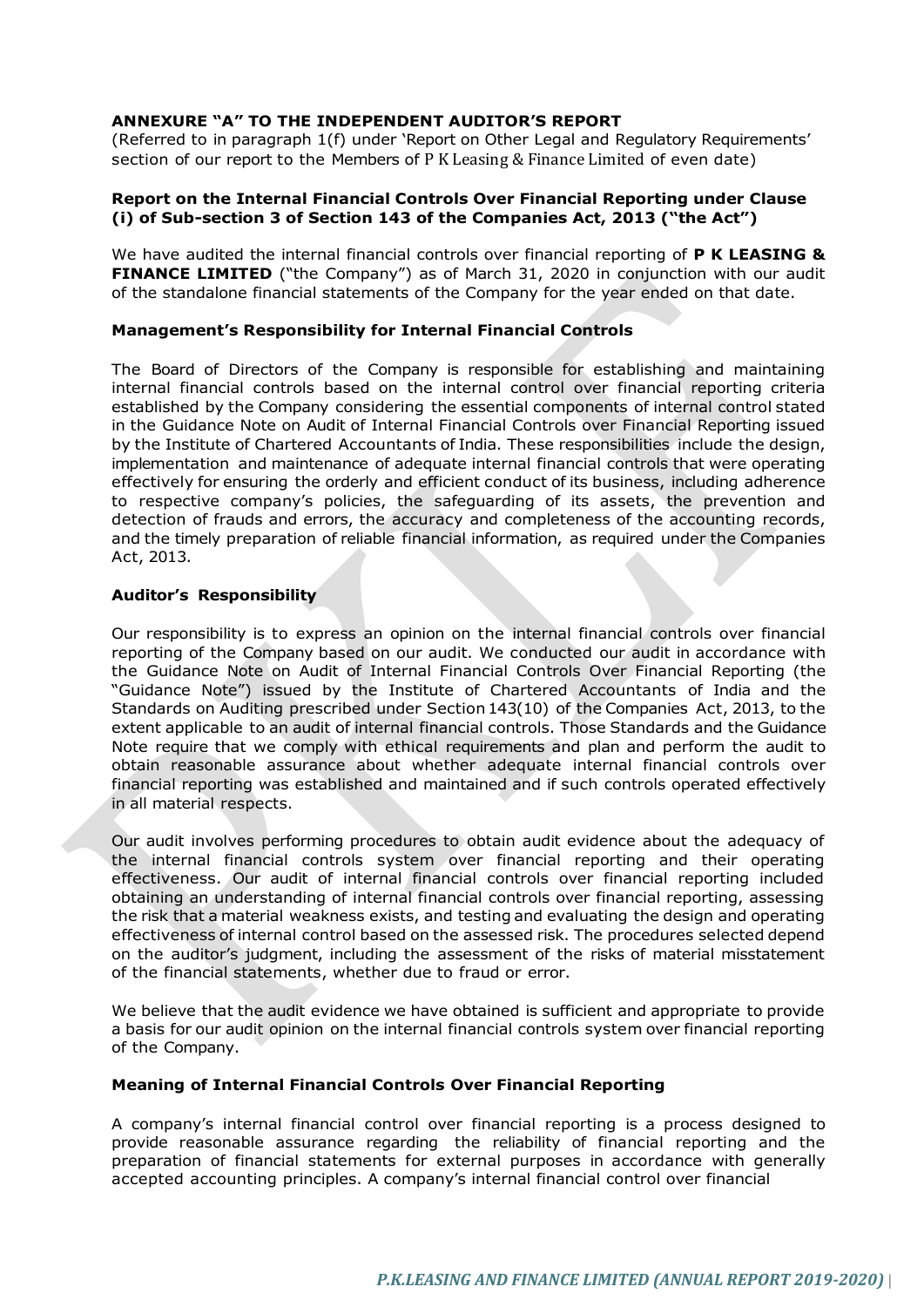reporting includes those policies and procedures that (1) pert ain to the maintenance e of records that, in reasonable detail, accurately and fairly reflect the transactions and dispositions of the assets of the company; (2) provide reasonable assurance that transactions are recorded as necessary to permit preparation of financial statements in accordance with generally accepted accounting principles, and that receipts and expenditures of the company are being made only in accordance with authorizations of management and directors of the company; and (3) provide reasonable assurance regarding prevention or timely detection of unauthorized acquisition, use, or disposition of the company's assets that could have a material effect on the financial statements.

#### **Limitations of Internal Financial Controls over Financial Reporting**

Because of the inherent limitations of internal financial controls over financial reporting, including the possibility of collusion or improper management override of controls, materia l misstatements due to error or fraud may occur and not be detected. Also, projections of any evaluation of the internal financial controls over financial reporting to future periods are subject to the risk that the internal financial control over financial reporting may become inadequate because of changes in conditions, or that the degree of compliance with the policies or procedures may deteriorate.

#### **Opinion**

In our opinion, to the best of our information and according to the explanations given to us, the Company has, in all material respects, an adequate internal financial controls system over financial reporting and such internal financial controls over financial reporting were operating effectively as at March 31, 2019, based on the internal control over financial reporting criteria established by the Company considering the essential components of internal control stated in the Guidance Note on Audit of Internal Financial Controls Over Financial Reporting issued by the Institute of Chartered Accountants of India.

For **JSGA AND ASSOCIATES**

Chartered Accountants (Firm Registration No. 016078C)

> **Ashish kumar Goenka** Partner

Kolkata, June 15, 2020

(Membership No.068343)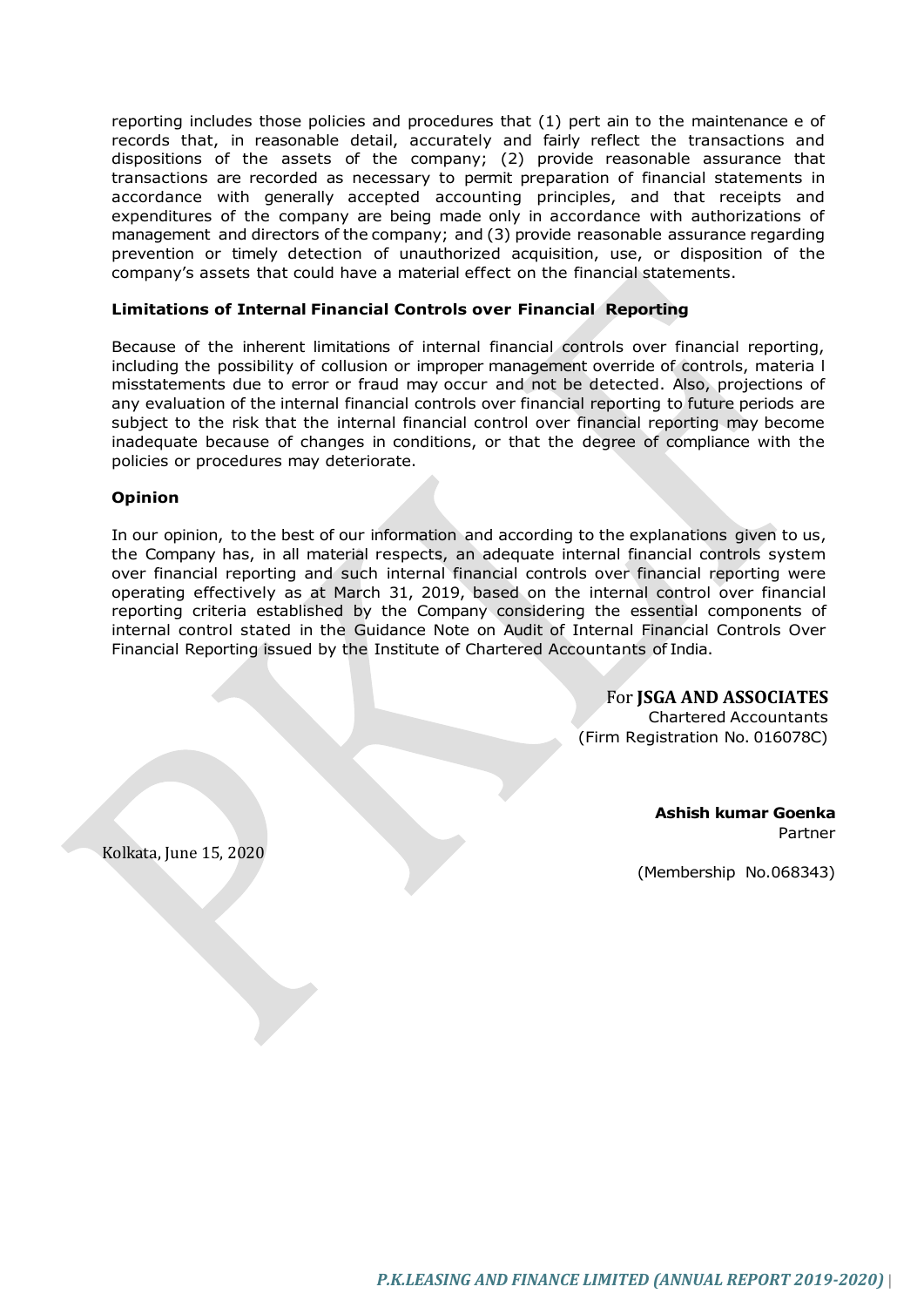## **ANNEXURE 'B' TO THE INDEPENDENT AUDITOR'S REPORT**

## **(Referred to in paragraph 2 under 'Report on Other Legal and Regulatory Requirements' section of our report to the Members of P K Leasing & Finance Limited of even date)**

- i. In respect of the Company's fixed assets:
	- (a) The Company has maintained proper records showing full particulars, including quantitative details and situation of fixed assets.
	- (b) The Company has a program of verification to cover all the items of fixed assets in a phased manner which, in our opinion, is reasonable having regard to the size of the Company and the nature of its assets. Pursuant to the program, certain fixed assets were physically verified by the management during the year. According to the information and explanations given to us, no material discrepancies were noticed on such verification.
	- (c) According to the information and explanations given to us, and on the basis of our examination of the records of the Company, no immovable properties are held in the name of the Company. Accordingly, this clause in not applicable.
- ii. The Company had no inventories during the year, thus under clause 3 (ii) of the Order is not applicable to the Company.
- iii. The Company has not granted any loans, secured or unsecured to Companies, Firms, Limited Liability Partnership or other parties covered in the register maintained under section 189 of the Companies Act, 2013. Accordingly, this clause is not applicable.
- iv. In our opinion and according to the information and explanations given to us, the Company has complied with the provisions of Sections 185 and 186 of the Act in respect of loans, making investments. The Company has not given any guarantees or providing any securities, for loan taken by third party.
- v. The Company has not accepted any deposits from the public. Accordingly, the Directives issued by the Reserve Bank of India and the provisions of sections 73 to 76 or any other relevant provisions of the Companies Act, 2013 and the rules framed there under are not applicable to the for the year under audit.
- vi. The Central Government has not prescribed maintenance of cost records the under section 148(1) of the Companies Act, 2013. Accordingly, this clause is not applicable.
- vii. (a) According to the information and explanations given to us and on the basis of our examination of the records of the Company, amounts deducted/ accrued in the books of accounts in respect of undisputed statutory dues including provident fund, income-tax, sales tax, value added tax, duty of customs, service tax, cess and other material statutory dues have been regularly deposited during the year by the Company with the appropriate authorities. As explained to us, the Company did not have any dues on account of employees' state insurance and duty of excise. According to the information and explanations given to us no undisputed amounts payable in respect of provident fund, income tax, sales tax, value added tax, duty of customs, service tax, cess and other material statutory dues were in arrears as at  $31<sup>st</sup>$  March 2019 for a period of more than six months from the date they became payable.
	- (c) According to the information and explanations given to us, there are no material dues of income tax or sales tax or service tax or duty of customs or duty of excise or value added tax which have not been deposited with the appropriate authorities on account of any dispute.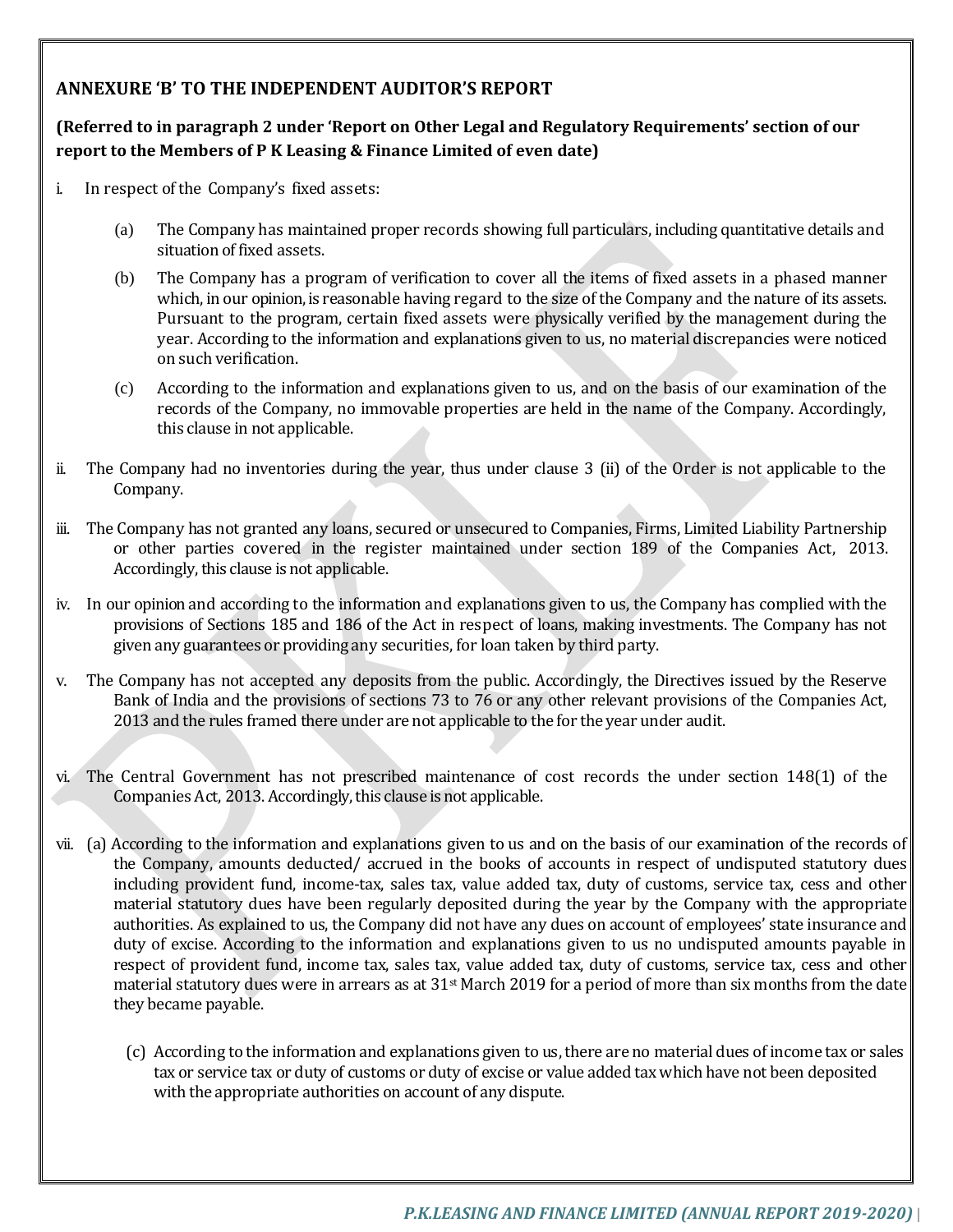- viii. The Company has not taken any loans or borrowings from financial institutions, banks and government or has not issued any debentures. Hence reporting under clause 3 (viii) of the Order is not applicable to the Company.
- ix. The Company has not raised moneys by way of initial public offer or further public offer (including debt instruments) or term loans and hence reporting under clause 3 (ix) of the Order is not applicable to the Company.
- x. To the best of our knowledge and according to the information and explanations given to us, no fraud by the Company or no material fraud on the Company by its officers or employees has been noticed or reported during the year.
- xi. In our opinion and according to the information and explanations given to us, the Company has paid/provided managerial remuneration in accordance with the requisite approvals mandated by the provisions of section 197 read with Schedule V to theAct.
- xii. The Company is not a Nidhi Company and hence reporting under clause 3 (xii) of the Order is not applicable to the Company.
- xiii. In our opinion and according to the information and explanations given to us, the Company is in compliance with Section 177 and 188 of the Companies Act, 2013 where applicable, for all transactions with the related parties and the details of related party transactions have been disclosed in the standalone financial statements as required by the applicable accounting standards.
- xiv. According to the information and explanations give us and based on our examination of the records of the Company, the Company has not made any preferential allotment or private placement of shares or fully or partly convertible debentures during the year.
- xv. In our opinion and according to the information and explanations given to us, during the year the Company has not entered into any non-cash transactions with its Directors or persons connected to its directors and hence provisions of section 192 of the Companies Act, 2013 are not applicable to theCompany.
- xvi. The Company is required to be registered under section 45-IA of the Reserve Bank of India Act,1934 and it has obtained the registration.

**For JSGA AND ASSOCIATES** Chartered Accountants (Firm Registration No. 016078C)

> **Ashish Kumar Goenka** Partner (Membership No. 068343)

Kolkata, June 15, 2020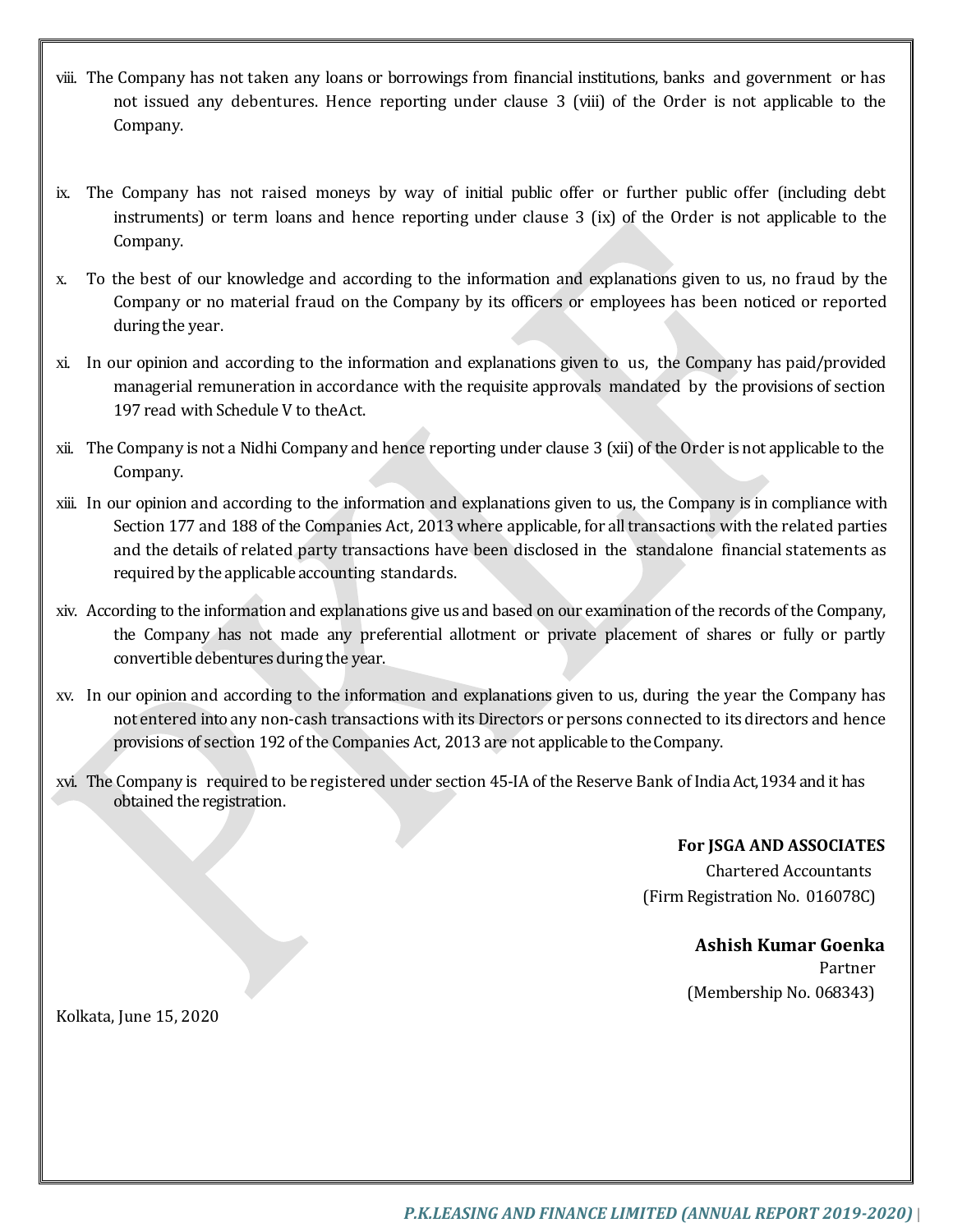#### **P.K. LEASING & FINANCE LIMITED**

## **CIN: L65910WB1992PLC055895 P-36, INDIA EXCHANGE PLACE, 4TH FLOOR, KOLKATA-700001 BALANCE SHEET AS AT 31ST MARCH 2020**

|               |                                   |                | As at 31.03.2020 | As at 31.03.2019 |
|---------------|-----------------------------------|----------------|------------------|------------------|
| <u>SI no.</u> | <b>Particulars</b>                | <b>Notes</b>   | (in Rs.)         | (in Rs.)         |
|               | <b>EQUITY &amp; LIABILITIES</b>   |                |                  |                  |
|               |                                   |                |                  |                  |
|               | A Shareholders' Funds             |                |                  |                  |
|               | a) Share Capital                  | $\overline{2}$ | 31,104,000.00    | 31,104,000.00    |
|               | b) Reserves & Surplus             | 3              | 1,070,889.28     | 1,062,050.02     |
|               |                                   |                | 32,174,889.28    | 32,166,050.02    |
|               | <b>B</b> Non Current Liabilities  |                |                  |                  |
|               | <b>Deferred Tax Liabilities</b>   |                |                  |                  |
|               | <b>C</b> Current Liabilities      |                |                  |                  |
|               | (a) Financial Liabilities         |                |                  |                  |
|               | (i) Trade Payables                | 4              | 38,187.00        | 38,271.00        |
|               | (ii) Other Current Liabilities    | 5              |                  | 18,000.00        |
|               | (b) Short Term Provision          | 6              | 59,660.00        | 54,250.00        |
|               |                                   |                | 97,847.00        | 110,521.00       |
|               | <b>TOTAL</b>                      |                | 32,272,736.28    | 32,276,571.02    |
|               |                                   |                |                  |                  |
|               | <b>ASSETS</b>                     |                |                  |                  |
|               | D Non-Current Assets              |                |                  |                  |
|               | (a) Property, Plant and Equipment | 7              | 735,182.00       | 895,006.00       |
|               | (b)Deferred Tax Assets            |                | 74,700.00        | 79,304.00        |
|               | (c) Financial Assets              |                |                  |                  |
|               | (i) Investment                    | 8              | 7,000,000.00     | 7,000,000.00     |
|               |                                   |                | 7,809,882.00     | 7,974,310.00     |
|               | <b>E</b> Current Assets           |                |                  |                  |
|               | (a) Financial Assets              |                |                  |                  |
|               | (i) Cash & Bank Balance           | 9              | 180,990.28       | 592,023.02       |
|               | (ii) Loans & Others               | 10             | 23,863,943.00    | 23,306,875.00    |
|               | (b) Current Tax Assets (Net)      | 11             | 417,921.00       | 403,363.00       |
|               |                                   |                | 24,462,854.28    | 24,302,261.02    |
|               |                                   |                | 32,272,736.28    | 32,276,571.02    |
|               |                                   |                |                  |                  |

Significant Accounting Policies Note-1 Notes on Accounts 2 to 28

Signed in terms of our report of even date **Anil Kumar Agarwal Anil Kumar Agarwal Ruchi Agarwal** 

**Firm registration no-016078C Chartered Accountants**

For and on behalf of the Board

| Signed in terms of our report of even date | Anil Kumar Agarwal       | Ruchi Agarwal   |
|--------------------------------------------|--------------------------|-----------------|
|                                            | <b>Managing Director</b> | <b>Director</b> |
| <b>For JSGA&amp; Associates</b>            | Din:0315722              | Din:06942318    |

| Deepika Luharuka  | <b>Nand Kishore Agarwal</b> |
|-------------------|-----------------------------|
| Company Secretary | <b>CFO</b>                  |

**Ashish kumar Goenka Company Secretary CFO Partner MRN-068343 Place: Kolkata Date: 15th June 2020**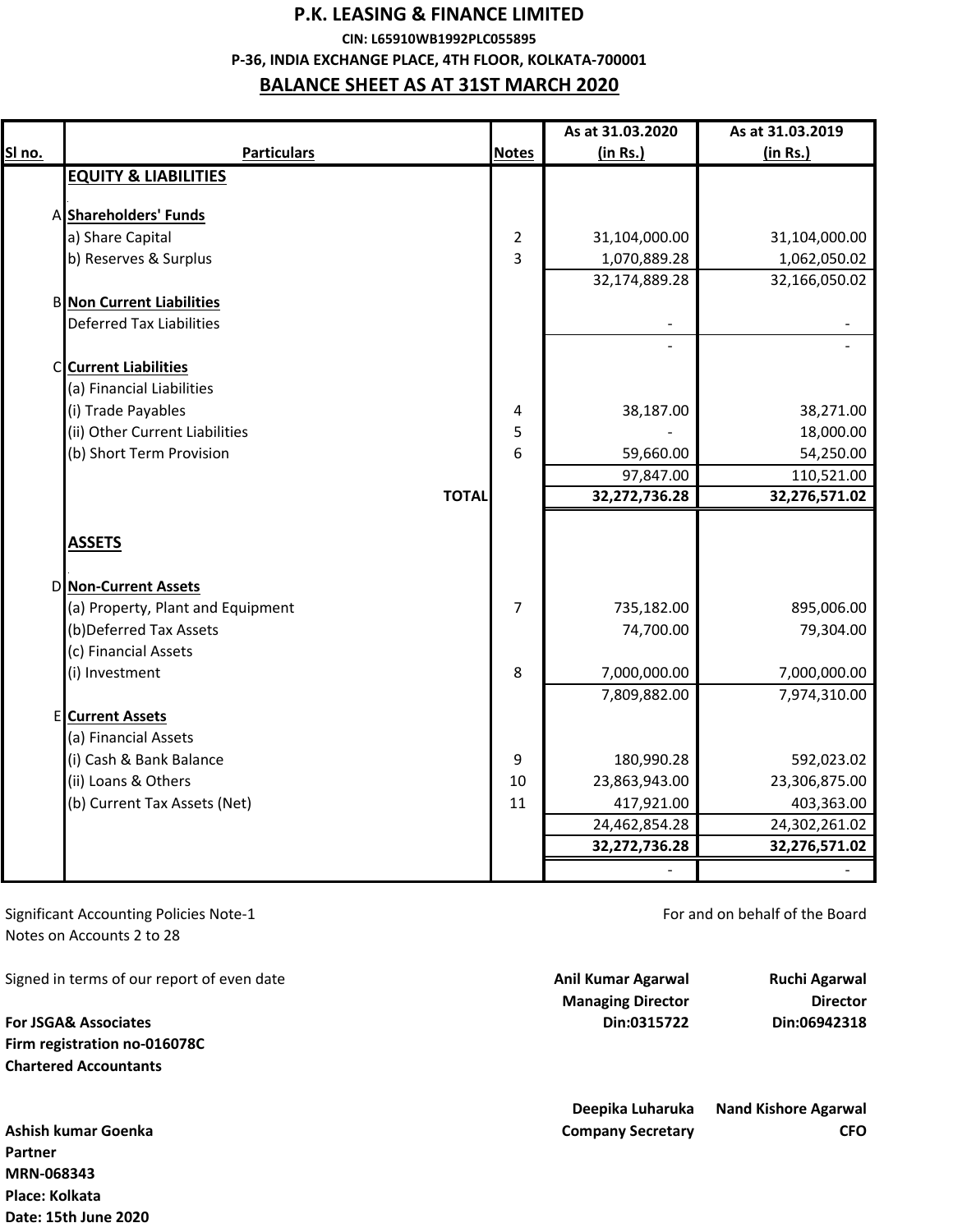#### **P.K. LEASING & FINANCE LIMITED**

#### **CIN: L65910WB1992PLC055895 P-36, INDIA EXCHANGE PLACE, 4TH FLOOR, KOLKATA-700001 STATEMENT OF PROFIT & LOSS FOR THE YEAR ENDED 31ST MARCH 2020**

|                |                                                      | <b>Notes</b> | <b>Year ended 31.03.2020</b> | <b>Year ended 31.03.2019</b> |
|----------------|------------------------------------------------------|--------------|------------------------------|------------------------------|
| SI no.         | <b>Particulars</b>                                   |              | (in Rs.)                     | (in Rs.)                     |
| А              | <b>Revenue from Operations</b>                       | 12           | 2,409,787.00                 | 2,307,677.74                 |
| $\overline{B}$ | <b>Other Income</b>                                  | 13           | 14,546.00                    |                              |
|                | <b>TOTAI (A)</b>                                     |              | 2,424,333.00                 | 2,307,677.74                 |
| C              | <b>Expenses</b>                                      |              |                              |                              |
|                | <b>Employee Benefit Expenses</b>                     | 14           | 1,810,000.00                 | 1,700,000.00                 |
|                | Depreciation and Amortisation Expenses               | 15           | 159,824.00                   | 217,140.00                   |
|                | <b>Auditors' Remuneration</b>                        | 16           | 47,200.00                    | 50,950.00                    |
|                | <b>Other Expenses</b>                                | 17           | 364,680.74                   | 307,961.80                   |
|                | <b>TOTAI (B)</b>                                     |              | 2,381,704.74                 | 2,276,051.80                 |
|                |                                                      |              |                              |                              |
| D              | Profit Before Provisions & Tax [(TOTAL-A)-(TOTAL-B)] |              | 42,628.26                    | 31,625.94                    |
| E              | Contingent Provisions against Standard Assets        |              | 5,410.00                     | (5,250.00)                   |
|                | <b>Profit Before Tax</b>                             |              | 37,218.26                    | 36,875.94                    |
| F              | <b>Tax Expenses</b>                                  |              |                              |                              |
|                | -Current Tax                                         |              | 19,185.00                    | 38,577.00                    |
|                | -Deferred Tax                                        |              | 4,604.00                     | (124,090.00)                 |
|                | -Previous Year                                       |              | 4,590.00                     | 82,196.00                    |
|                | TOTAL (C)                                            |              | 28,379.00                    | (3,317.00)                   |
| G              | <b>Profit For The Year</b>                           |              | 8,839.26                     | 40,192.94                    |
|                | <b>Earnings per Equity Share</b>                     |              |                              |                              |
|                | Basic and Diluted earning per share                  |              |                              | 0.01                         |

For and on behalf of the Board

Signed in terms of our report of even date **Anil Kumar Agarwal Anil Kumar Agarwal Ruchi Agarwal Managing Director Director For JSGA& Associates Din:0315722 Din:06942318 Firm registration no-016078C Chartered Accountants Deepika Luharuka Nand Kishore Agarwal Ashish kumar Goenka Company Secretary CFO Partner MRN-068343 Place: Kolkata**

**Date: 15th June 2020**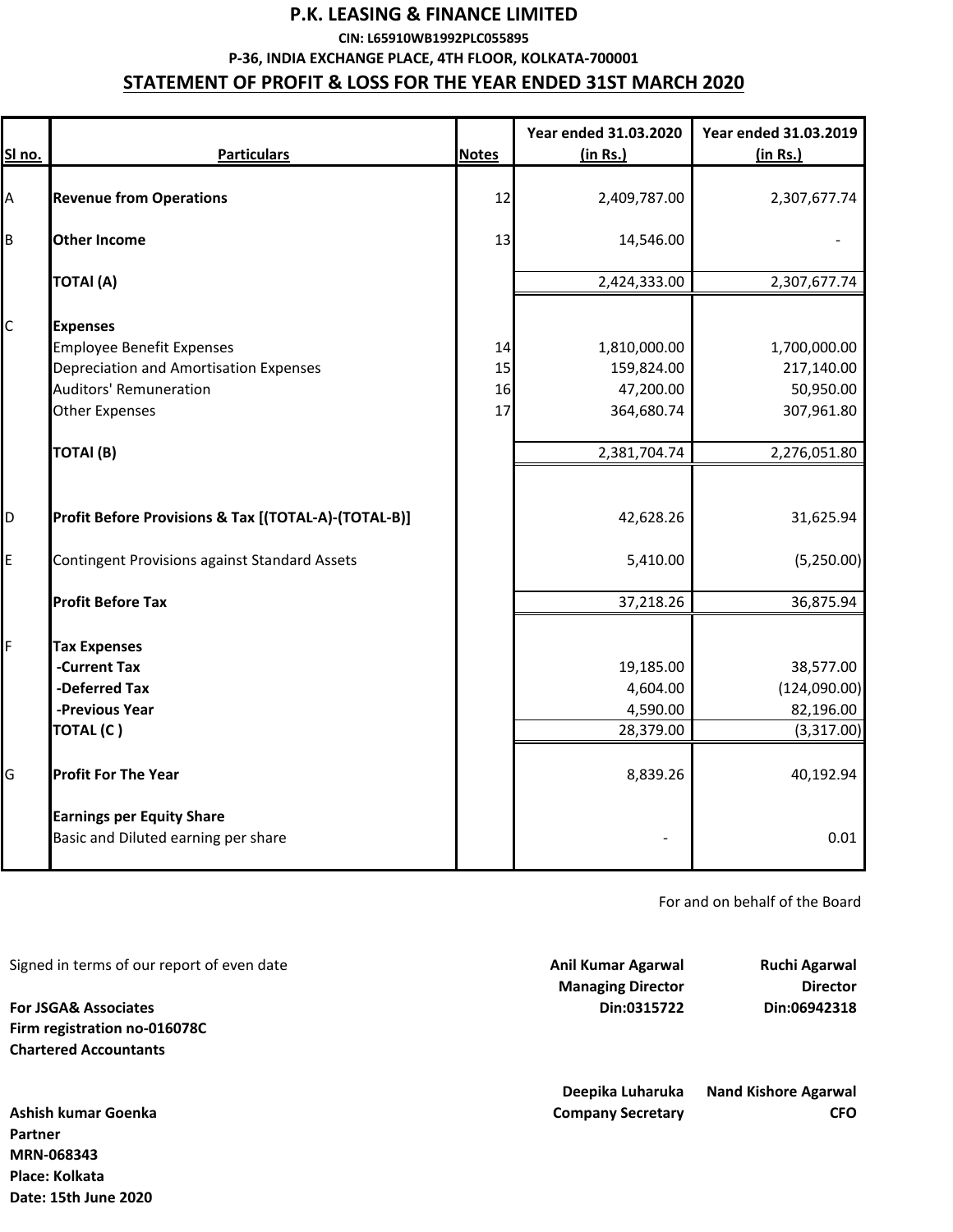#### P.K. LEASING & FINANCE LIMITED P-36, INDIA EXCHANGE PLACE, 4TH FLOOR, KOLKATA-700001 **Cash Flow Statement for the year ended 31.03.2020**

|           | <b>PARTICULARS</b>                                     | Year ended 31st<br>March, 2020 | Year ended 31st March,<br>2019 |
|-----------|--------------------------------------------------------|--------------------------------|--------------------------------|
| A.        | <b>Cash flow from Operating Activities</b>             |                                |                                |
|           | Profit before Taxation                                 | 42,628.26                      | 31,625.94                      |
|           | Adjustments for:                                       |                                |                                |
|           | Depreciation                                           | 159,824.00                     | 217,140.00                     |
|           | (Profit)/ Loss on sales of Investment                  |                                | 23,572.26                      |
|           | <b>Operating Profit before Working Capital changes</b> | 202,452.26                     | 272,338.20                     |
|           |                                                        |                                |                                |
|           | <b>Adjustments for Working Capital Changes:</b>        |                                |                                |
|           | Increase/ (Decrease) in Trade Payable                  | (84.00)                        | 6,340.00                       |
|           | Increase/ (Decrease) in Other Current Liabilities      | (18,000.00)                    | 18,000.00                      |
|           | (Increase)/ Decrease in Advances                       | (557,068.00)                   | 254,477.00                     |
|           | <b>Cash Generated from Operations</b>                  | (372, 699.74)                  | 551,155.20                     |
|           | <b>Income Tax Paid</b>                                 |                                | (257, 935.00)                  |
|           | Net cash flow from Operating Activities                | (372, 699.74)                  | 293,220.20                     |
| <b>B.</b> | <b>Cash flow from Investing Activities</b>             |                                |                                |
|           | (Increase)/ Decrease in Investment                     |                                | 250,963.95                     |
|           | Profit/ (Loss) on sales of Investment                  |                                | (23, 572.26)                   |
|           | Net cash used in Investing Activities                  |                                | 227,391.69                     |
| C.        | <b>Cash flow from Financing Activities</b>             |                                |                                |
|           | Net Cash flow from Financing Activities                |                                |                                |
|           | Net Decrease in cash and cash equivalents              | (372, 699.74)                  | 520,611.89                     |
|           |                                                        |                                |                                |
|           | <b>Cash and Cash equivalents - Opening Balance</b>     | 592,023.02                     | 71,411.13                      |
|           | <b>Cash and Cash equivalents - Closing Balance</b>     | 219,323.28                     | 592,023.02                     |
|           | <b>Explanations:</b>                                   | 38,333.00                      |                                |

a) The Cash Flow Statement has been prepared under the indirect method as given in the Accounting Standard on Cash Flow Statement (AS-3) as per Companies Accounting Standard Rules, 2006.

b) Previous year's figures have been regrouped / rearranged wherever necessary.

This is the Cash Flow Statement referred to in our Report of even date.

| <b>For JSGA&amp; Associates</b><br>Firm registration no-016078C |                           | For and on behalf of the Board |
|-----------------------------------------------------------------|---------------------------|--------------------------------|
| <b>Chartered Accountants</b>                                    | <b>Anil Kumar Agarwal</b> | Ruchi Agarwal                  |
|                                                                 | <b>Managing Director</b>  | <b>Director</b>                |
|                                                                 | Din:0315722               | Din:06942318                   |
| Ashish kumar Goenka                                             |                           |                                |
| <b>Partner</b>                                                  |                           |                                |
| MRN-068343                                                      |                           |                                |
| Place: Kolkata                                                  | Deepika Luharuka          | <b>Nand Kishore Agarwal</b>    |
| Date: 15th June 2020                                            | <b>Company Secretary</b>  | <b>CFO</b>                     |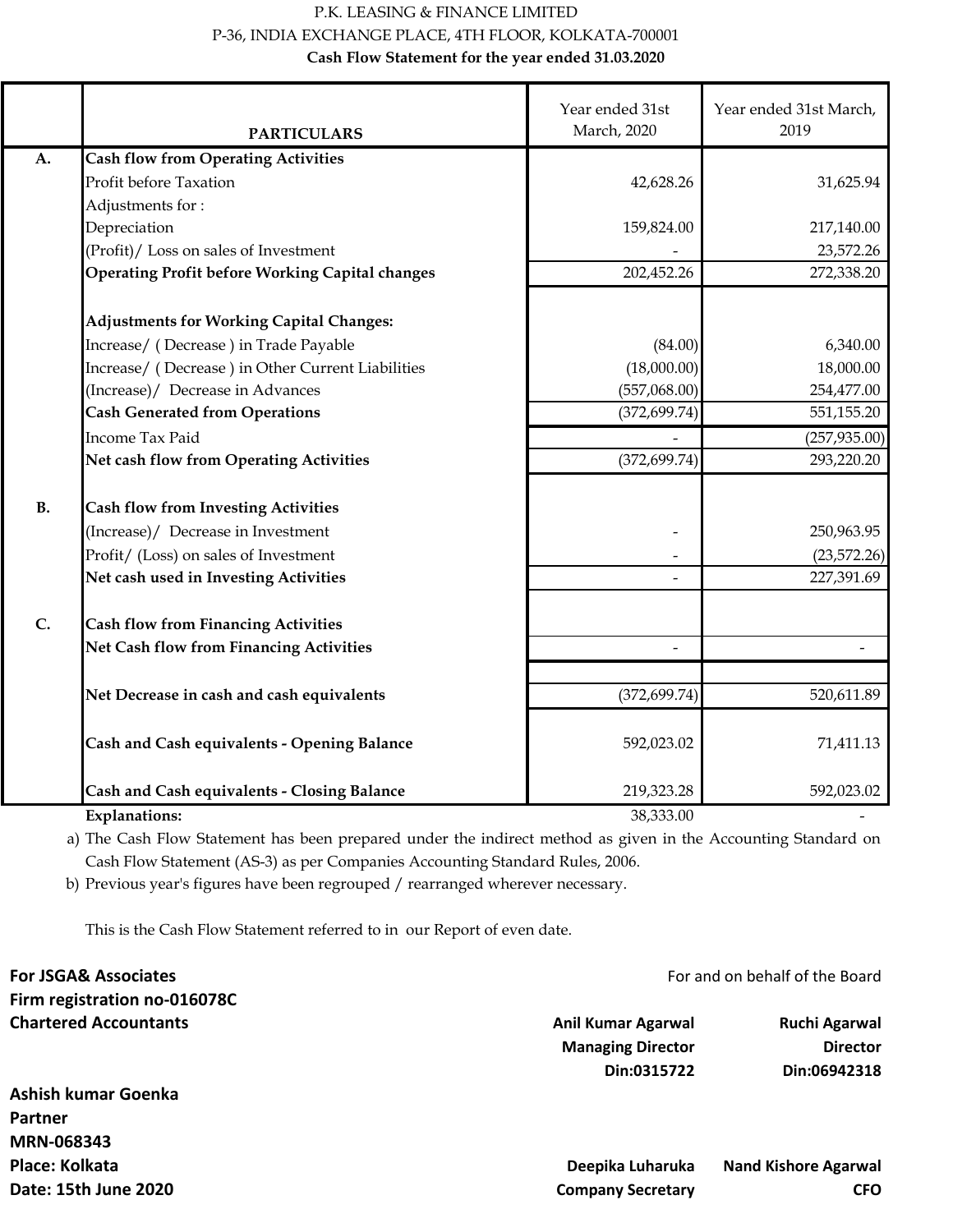## **P.K. LEASING & FINANCE LIMITED**

#### SIGNIFICANT ACCOUNTING POLICIES & NOTES TO FINANCIAL STATEMENTS

#### **Notes-1 SIGNIFICANT ACCOUNTING POLICIES**

**(a)** The financial statements are prepared and presented under the historical cost convention on an accrual basis of accounting and comply with the provision of the companies Act, 2013 (''the Act"). Besides, the Company follows the directions prescribed by the Reserve Bank of India (RBI) for Non Banking Financial Companies.

The preparation of the financial statements in conformity with generally accepted accounting principles and applicable accounting standard requires the use of estimates and assumption that affect the reported amount of assets and liabilities as at the Balance Sheet date, reported amount of revenues and expenses during the year and disclosure of contingent liabilities as at that date. The estimates and assumptions used in these financial statements are based upon the managment's evaluation of the relevant facts and cricumstances as of the date of the financial statements.

All assets and liabilities have been classified as current or non-currents as per the Company's normal operating cycle and other criteria set out in the Schedule III to the Act. Based on the nature of services provided and time between the rendering of services and their realization in cash and cash equivalents, the Company has assumed its operating cycle as 12 months for the purpose of current and non-current classification of assets and liabilities.

#### **(b) Recognition of Income & Expenses:**

Items of Income & Expenditure are recognized on accrual basis unless otherwise stated.

#### **(c) Property, Plant & Equipment and Depreciation / Amortization:**

Property, Plant & Equipment are stated at their original cost, which includes expenditure includes expenditure incurred in the acquisition of assets / construction of assets, pre-operative expenses till the commencement of operation and interest upto the date of commencement of usage of the asset.

Depreciation has been provided based on the life assigned to each asset in accordance with Schedu II of the Act.

#### **(d) Valuation of Investment:**

All long-term investment are stated at acquisition cost by capitalizing all costs related to holding of the Investment in the name of company wherever necessary excluding cost of dematerialization of the same, if any.

Provision for diminution in value, other than temporary, is considered wherever necessary. Current investments are valued at lower of cost and market value.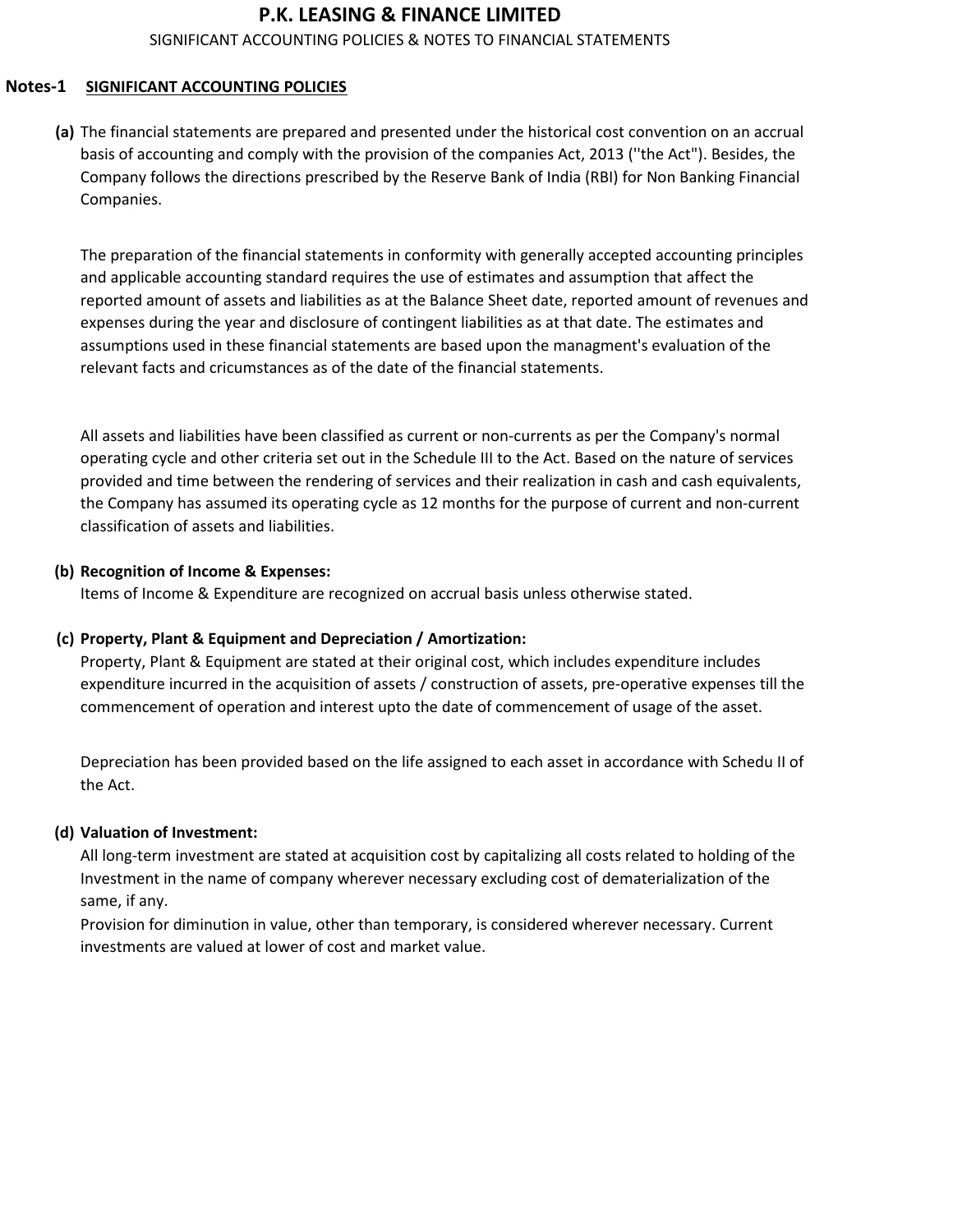#### **(e) Taxation:**

Provision for current tax is made after taking into consideration benefits admissible admissible under the provisions of the Income Tax Act, 1961.

Deferred tax in recognized on timing differences which is the difference between the taxable income and accounting income that originate in one period and are capable of reversal in one of more subsequent periods. Deferred Tax assets, subject to the considration of prudence are recognized and carried forward only to the extent that there is a reasonable certainty that sufficient future taxable income will be available against which such deferred tax assets can be realized. In situation where the Company has unabsorbed depreciation or carry forward tax losses, all deferred tax assets are recognized only if there is virtual certainty supported by convincing evidence that they can be realized against future taxable profits. Deferred tax resulting from timing differences between book and taxable income is accounted for using the tax rates and laws that have been enacted or substantively enacted as on the balance sheet date.

#### **(f) Impairment of Assets:**

The carrying amouts of assets are reviewed at each balance sheet date to ascertain impairment based on interal / external factors. An impairment loss is recognised when the carrying amount of an asset exceeds its recoverable amount. The recoverable amount is the higher of the net selling price of the assets and their value in use.

#### **(g) Provisions, Contingent Liabilities & Contingent Assets:**

Provision is recognized when there is a present obligation as a result of amount of a past event that probably requires an outflow of resoures and a reliable estimate can be made of the amount of the obligatio. Disclosure for contingent liability is made when there is a possible obligation or a present obligation that may, but probably will not, require an outflow of resources. No provision is recognized or disclosure for contingent liability is made when there is a possible obligation or a present obligation and the likelihood of outflow of resoures is remote though 'Contingent Provision against Standard Assets' has been provided as per directives of the RBI. Contingent Assets is neither recognized nor disclosed in the financial statement.

#### **(h) Earnings per share:**

Basic earning per share is calculated by dividing the net profit or loss for the period attributable to equity shareholders by the weighted average number of equity shares outstanding during the period. The weighted average number of equity shares outstanding during the period is adjusted for events of bonus issue.

#### **(i) Employees Benefits:**

Post-employment employee benefits are recognised as an expense in the statement of Profit and Loss for the year in which the employee has rendered the services. The expense is recognised at the present value of the amount payable determined using actuarial valuation techniques. Actuarial gains / losses in respect of post employment benefits are charged to the statement of profit and loss.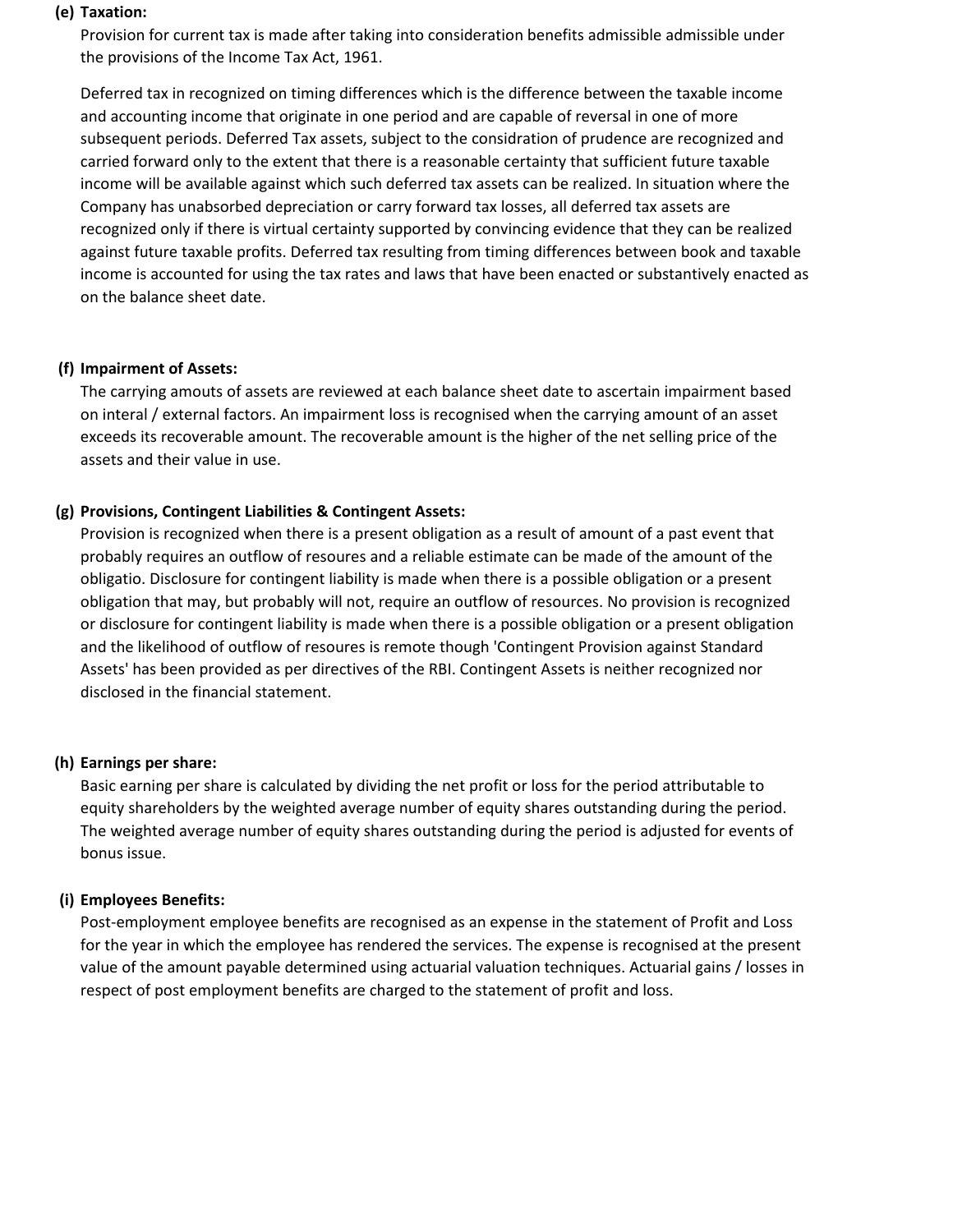#### **P.K. LEASING & FINANCE LIMITED**

SCHEDULES TO BALANCE SHEET

| Sl no.  | <b>Particulars</b>                                                                             | As at 31.03.2020<br>(in Rs.) | As at 31.03.2019<br>(in Rs.) |
|---------|------------------------------------------------------------------------------------------------|------------------------------|------------------------------|
| Notes-2 | <b>SHARE CAPITAL</b><br>Authorised:<br>35,00,000 (P.Y: 35,00,000) Equity Shares of Rs 10/ Each | 35,000,000.00                | 35,000,000.00                |
|         | Issud, Subscribed & Paid up                                                                    |                              |                              |

31,10,400(P.Y:- 31,10,400)Equity Shares of Rs. 10/ Each

31,104,000.00 31,104,000.00

#### (i) **Details of shares held by each shareholder holding more than 5% shares:**

|                                      | As at 31st March, 2020 |                   | As at 31st March, 2019  |                         |
|--------------------------------------|------------------------|-------------------|-------------------------|-------------------------|
|                                      | Number of              |                   | <b>Number of shares</b> |                         |
|                                      | shares held            | % holding in that | held                    | % holding in that class |
| Class of shares /Name of shareholder |                        | class of shares   |                         | of shares               |
| Zoom Systems Private Limited         | 270,900.00             | 8.71              | 270,900.00              | 8.71                    |
| Mahesh Kumar Mittal                  | 491,210.00             | 15.79             | 491.210.00              | 15.79                   |

(ii)

#### **Reconciliation of the number of shares and amount outstanding at the beginning and at the end of the reporting period:**

| <b>Particulars</b>               | <b>Opening Balance</b> | <b>Fresh issue</b>       | <b>Buy Back</b>          | <b>Closing Balance</b> |
|----------------------------------|------------------------|--------------------------|--------------------------|------------------------|
| Equity shares with voting rights |                        |                          |                          |                        |
|                                  |                        |                          |                          |                        |
| Year ended 31st March, 2020      |                        |                          |                          |                        |
| -Number of shares                | 3,110,400.00           | -                        | $\overline{\phantom{a}}$ | 3,110,400.00           |
| -Amount                          | 31,104,000.00          | -                        | $\overline{\phantom{a}}$ | 31,104,000.00          |
|                                  |                        |                          |                          |                        |
| Year ended 31st March, 2019      |                        |                          |                          |                        |
| -Number of shares                | 3,110,400.00           | $\overline{\phantom{a}}$ | $\overline{\phantom{a}}$ | 3,110,400.00           |
| -Amount                          | 31,104,000.00          | -                        | $\overline{\phantom{a}}$ | 31,104,000.00          |

#### (iii) **Details of shares held by Holding Company or by Promoter & Promoter Group**

|                                      | As at 31st March, 2020 |                   | As at 31st March, 2019  |                         |
|--------------------------------------|------------------------|-------------------|-------------------------|-------------------------|
|                                      | Number of              |                   | <b>Number of shares</b> |                         |
|                                      | shares held            | % holding in that | held                    | % holding in that class |
| Class of shares /Name of shareholder |                        | class of shares   |                         | of shares               |
| Promoter & Promoter Group            | 345.000.00             | 11.09             | 345.000.00              | 11.09                   |

(iv) **The Company is having one Class of Equity Share with equal voting rights and having paid up value of Rs. 10 each**

|         |                                               | As at 31.03.2020 | As at 31.03.2019 |
|---------|-----------------------------------------------|------------------|------------------|
| SI no.  | <b>Particulars</b>                            | (in Rs.)         | (in Rs.)         |
| Notes-3 | <b>RESERVES &amp; SURPLUS</b>                 |                  |                  |
|         | <b>Special Reserve</b>                        |                  |                  |
|         | Balance as per last Balance Sheet             | 989,927.00       | 981,888.00       |
|         | Add: Transfer from Statement of Profit & Loss | 1,768.00         | 8,039.00         |
|         |                                               | 991,695.00       | 989,927.00       |
|         | Profit & Loss Account                         |                  |                  |
|         | <b>Opening Balance</b>                        | 72,123.02        | 39,969.08        |
|         | Add: Profit for the Year                      | 8,839.26         | 40,192.94        |
|         | Less:                                         |                  |                  |
|         | <b>Transferred to Special Reserve</b>         | 1,768.00         | 8,039.00         |
|         |                                               | 79,194.28        | 72123.02         |
|         |                                               | 1,070,889.28     | 1,062,050.02     |
| Notes-4 | <b>TRADE PAYABLE</b>                          |                  |                  |
|         | <b>Creditor for Services</b>                  |                  | 37,300.00        |
|         | <b>Creditor for Expenses</b>                  | 38,187.00        | 971.00           |
|         |                                               | 38,187.00        | 38,271.00        |
|         |                                               |                  |                  |
| Notes-5 | OTHER CURRENT LIABILITIES                     |                  |                  |
|         | <b>Tax Deducted at Sources</b>                |                  | 18,000.00        |
|         |                                               | $\frac{1}{2}$    | 18,000.00        |

As per information available with the company, there are no suppliers covered under Micro, Small & Medium Enterprise Development Act, 2006. As a result, no interest provision/payment have been made by the company to such creditors, if any, and no disclosure thereof is made in this financial statement. The amount due to Micro, Small and Medium Enterprises Nil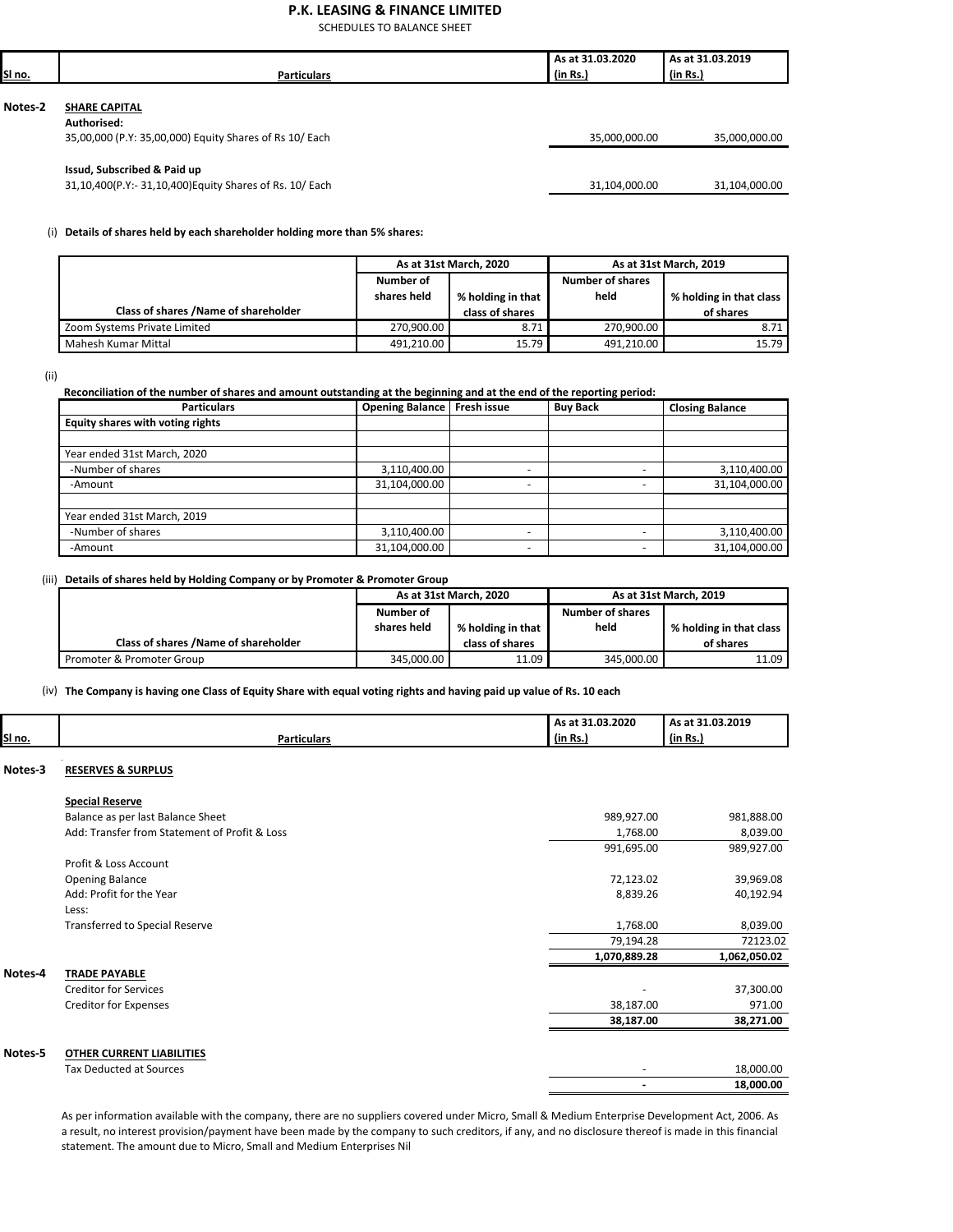#### **Notes-6 SHORT TERM PROVISION**

| For Income Tax (Net off Advance Tax)              |           |           |
|---------------------------------------------------|-----------|-----------|
| For Contingent Provisions against Standaed Assets | 59.660.00 | 54.250.00 |
|                                                   | 59.660.00 | 54.250.00 |

 The Company is continuing with provision of 'Contingent Provision against Standard Assets' by way of 0.25% provision on standard Assets as per the direction of Reserve Bank of India vide master direction DNBR.PD.007/03.10.119/2016-17

#### **Notes-7 FIXED ASSETS**

Net Block of Tangible Assets

|          | (As per Annexure)                                          |               |                   |                              | 735,182.00    | 895,006.00                   |
|----------|------------------------------------------------------------|---------------|-------------------|------------------------------|---------------|------------------------------|
| Notes-8  | <b>INVESTMENT</b>                                          |               |                   | As at 31.03.2020             |               | As at 31.03.2019             |
|          | (Long Term - At Cost):                                     |               |                   |                              |               |                              |
|          |                                                            | No. of Shares | <b>Face Value</b> | Value (Rs.)                  | No. of Shares | Value (Rs.)                  |
|          | Quated Fully (Paid-up)                                     |               |                   |                              |               |                              |
|          | Chemox Chemical ind Ltd                                    | 200           | 10.00             | 14,700.00                    | 200           | 14,700.00                    |
|          | Kabsons Industries Ltd                                     | 100           | 10.00             | 1,100.00                     | 100           | 1,100.00                     |
|          | Presidency Shoes International Ltd                         | 200           | 10.00             | 4,250.00                     | 200           | 4,250.00                     |
|          | <b>NEPC Textiles Ltd</b>                                   | 242           | 10.00             | 2,940.00                     | 242           | 2,940.00                     |
|          | Northland Sugar International Ltd                          | 500           | 10.00             | 5,150.00                     | 500           | 5,150.00                     |
|          | Tina Industries Ltd                                        | 200           | 10.00             | 2,080.00                     | 200           | 2,080.00                     |
|          | Orissa Lumineries Ltd                                      | 900           | 10.00             | 36,000.00                    | 900           | 36,000.00                    |
|          | Indo Dutch Proteins Ltd                                    | 200           | 10.00             | 2,150.00                     | 200           | 2,150.00                     |
|          | Goldwon Textiles Ltd                                       | 400           | 10.00             | 4,150.00                     | 400           | 4,150.00                     |
|          | Shree Karthik Papers Ltd                                   | 600           | 5.00              | 6,300.00                     | 600           | 6,300.00                     |
|          | Crest Paper Mills Ltd                                      | 400           | 10.00             | 4,200.00                     | 400           | 4,200.00                     |
|          | Ind Euro Pharma Ltd                                        | 200           | 10.00             | 4,200.00                     | 200           | 4,200.00                     |
|          |                                                            |               |                   | 87,220.00                    |               | 87,220.00                    |
|          |                                                            |               |                   |                              |               |                              |
|          | Un-Quoted Fully (Paid-up)                                  |               |                   |                              |               |                              |
|          | Atlanta Dealmark Pvt Ltd                                   | 18,250.00     | 10                | 1,825,000.00                 | 18250         | 1,825,000.00                 |
|          | Surya Agro Products Pvt Ltd                                | 75,000.00     | 10                | 5,175,000.00<br>7,000,000.00 | 75000         | 5,175,000.00<br>7,000,000.00 |
|          |                                                            |               |                   |                              |               |                              |
|          | <b>Total</b>                                               |               |                   | 7,087,220.00                 |               | 7,087,220.00                 |
|          | Less: Provision for diminution in                          |               |                   |                              |               |                              |
|          | value of investments (Quated Shares)                       |               |                   | 87,220.00                    |               | 87,220.00                    |
|          | <b>Total Non Current Investment</b>                        |               |                   | 7,000,000.00                 |               | 7,000,000.00                 |
| Notes-9  |                                                            |               |                   |                              |               |                              |
|          | <b>CASH &amp; BANK BALANCES</b><br>Cash & Cash Equivalents |               |                   |                              |               |                              |
|          | <b>Balances with Scheduled Banks</b>                       |               |                   |                              |               |                              |
|          |                                                            |               |                   |                              |               |                              |
|          | - Bank of India (Kolkata Main Branch)- Cueernt A/c         |               |                   |                              | 54,812.53     | 543,195.27                   |
|          | Cash in Hand (As Verified by Mangement)                    |               |                   |                              | 126,177.75    | 48,827.75                    |
|          |                                                            |               |                   |                              | 180,990.28    | 592,023.02                   |
| Notes-10 | <b>LOANS &amp; OTHERS</b>                                  |               |                   |                              |               |                              |
|          | (Unsecured, unless otherwise statd Considered good)        |               |                   |                              |               |                              |
|          | <b>Accounts Receivable</b>                                 |               |                   |                              |               | 24,000.00                    |
|          | Loan to Parties (With Interest accrued)                    |               |                   |                              | 23,863,943.00 | 23,282,875.00                |
|          |                                                            |               |                   |                              | 23,863,943.00 | 23,306,875.00                |
| Notes-11 | <b>CURRENT TAX ASSETS (NET)</b>                            |               |                   |                              |               |                              |
|          | Tax Deducted at Source                                     |               |                   |                              | 417,921.00    | 403,363.00                   |
|          |                                                            |               |                   |                              | 417,921.00    | 403,363.00                   |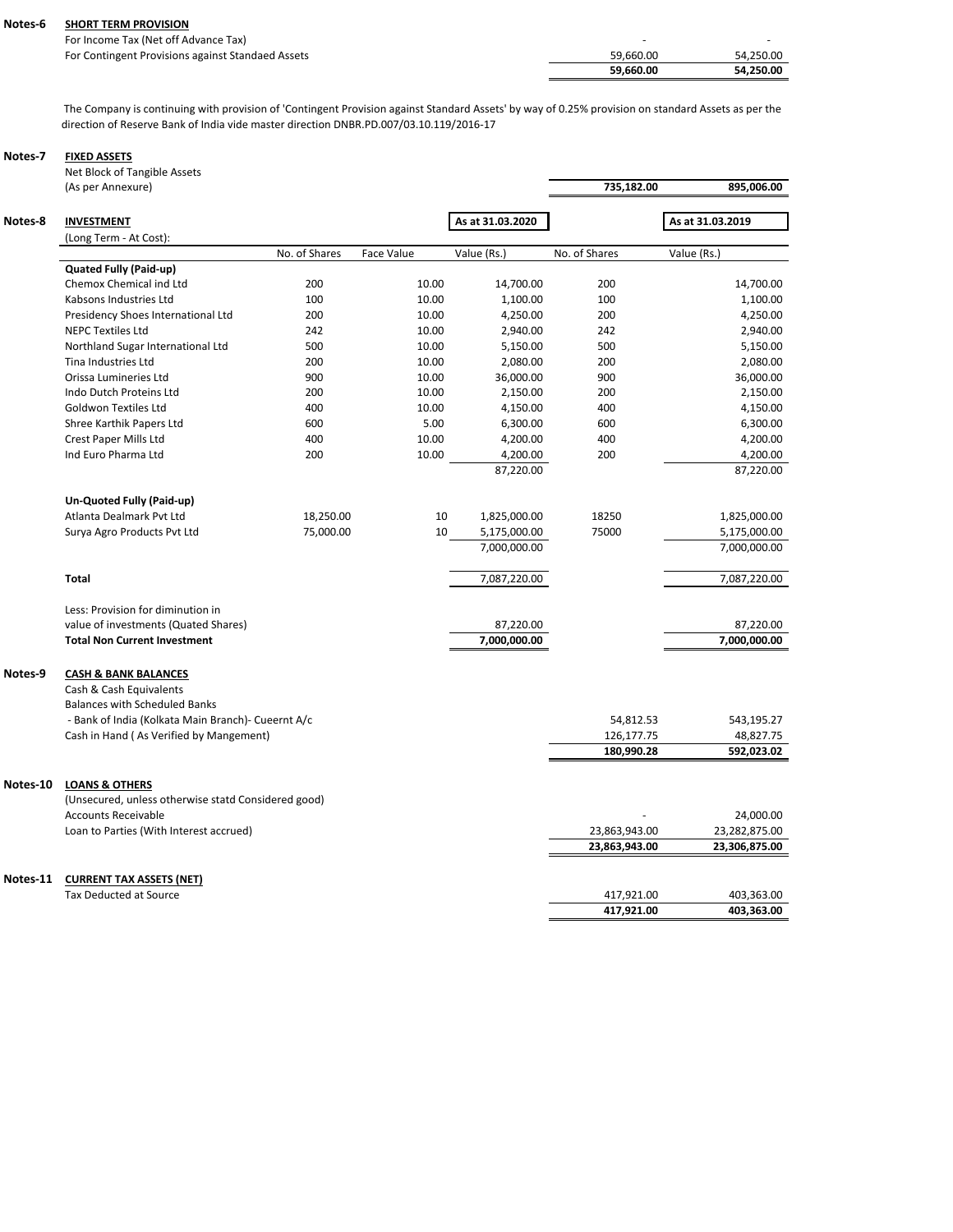## **P.K. LEASING & FINANCE LIMITED**

SCHEDULES TO PROFIT & LOSS ACCOUNT

|          |                                        | As at 31.03.2020 | As at 31.03.2019         |
|----------|----------------------------------------|------------------|--------------------------|
| Sl no.   | <b>Particulars</b>                     | (in Rs.)         | (in Rs.)                 |
|          |                                        |                  |                          |
| Notes-12 | <b>REVENUE FROM OPERATIONS</b>         |                  |                          |
|          | <b>Interest Received</b>               | 2,409,761.00     | 2,329,025.00             |
|          | Dividend<br>Profit on Sale of Shares   | 26.00            | 2,225.00<br>(23, 572.26) |
|          |                                        | 2,409,787.00     | 2,307,677.74             |
|          |                                        |                  |                          |
| Notes-13 | <b>OTHER INCOME</b>                    |                  |                          |
|          | Interest on IT Refund                  | 14,546.00        |                          |
|          |                                        | 14,546.00        |                          |
|          |                                        |                  |                          |
| Notes-14 | <b>EMPLOYEE BENEFITS EXPENSES</b>      |                  |                          |
|          | <b>Directors Remuneration</b>          | 1,200,000.00     | 1,080,000.00             |
|          | Salary and Wages                       | 610,000.00       | 620,000.00               |
|          |                                        | 1,810,000.00     | 1,700,000.00             |
|          |                                        |                  |                          |
| Notes-15 | DEPRECIATION AND AMORTISATION EXPENSES |                  |                          |
|          | Property, Plant and Equipment          | 159,824.00       | 217,140.00               |
|          |                                        | 159,824.00       | 217,140.00               |
|          |                                        |                  |                          |
| Notes-16 | <b>AUDITORS' REMUNERATION</b>          |                  |                          |
|          | <b>Audit Fees</b>                      |                  |                          |
|          | -Statutory Audit                       | 38,350.00        | 41,300.00                |
|          | -Certification                         | 8,850.00         | 9,650.00                 |
|          | -Other Matters                         |                  |                          |
|          |                                        | 47,200.00        | 50,950.00                |
| Notes-17 | <b>OTHER EXPENSES</b>                  |                  |                          |
|          | Advertisement                          | 16,070.00        | 10,429.00                |
|          | <b>Bank Charges</b>                    | 719.84           | 70.80                    |
|          | Car Running & Maintenance Expenses     | 54,121.00        | 41,072.00                |
|          | <b>Demat Accounting Charges</b>        | 739.00           | 944.00                   |
|          | <b>Filing Fees</b>                     | 6,200.00         | 6,000.00                 |
|          | Insurance                              | 22,341.00        | 24,919.00                |
|          | <b>Printing &amp; Stationery</b>       | 10,600.00        | 22,894.00                |
|          | Postage                                |                  | 2,762.00                 |
|          | <b>Profesional Expenses</b>            | 145,133.90       | 89,676.00                |
|          | <b>Listing Fees</b>                    | 94,400.00        | 94,400.00                |
|          | <b>Office Expenses</b>                 |                  | 24.00                    |
|          | Rates & Taxes                          | 2,500.00         | 2,703.00                 |
|          | <b>Telephone Expenses</b>              | 9,706.00         | 9,918.00                 |
|          | <b>Trade Licence Fees</b>              | 2,150.00         | 2,150.00                 |
|          | Travelling & Conveyance                |                  |                          |
|          |                                        | 364,680.74       | 307,961.80               |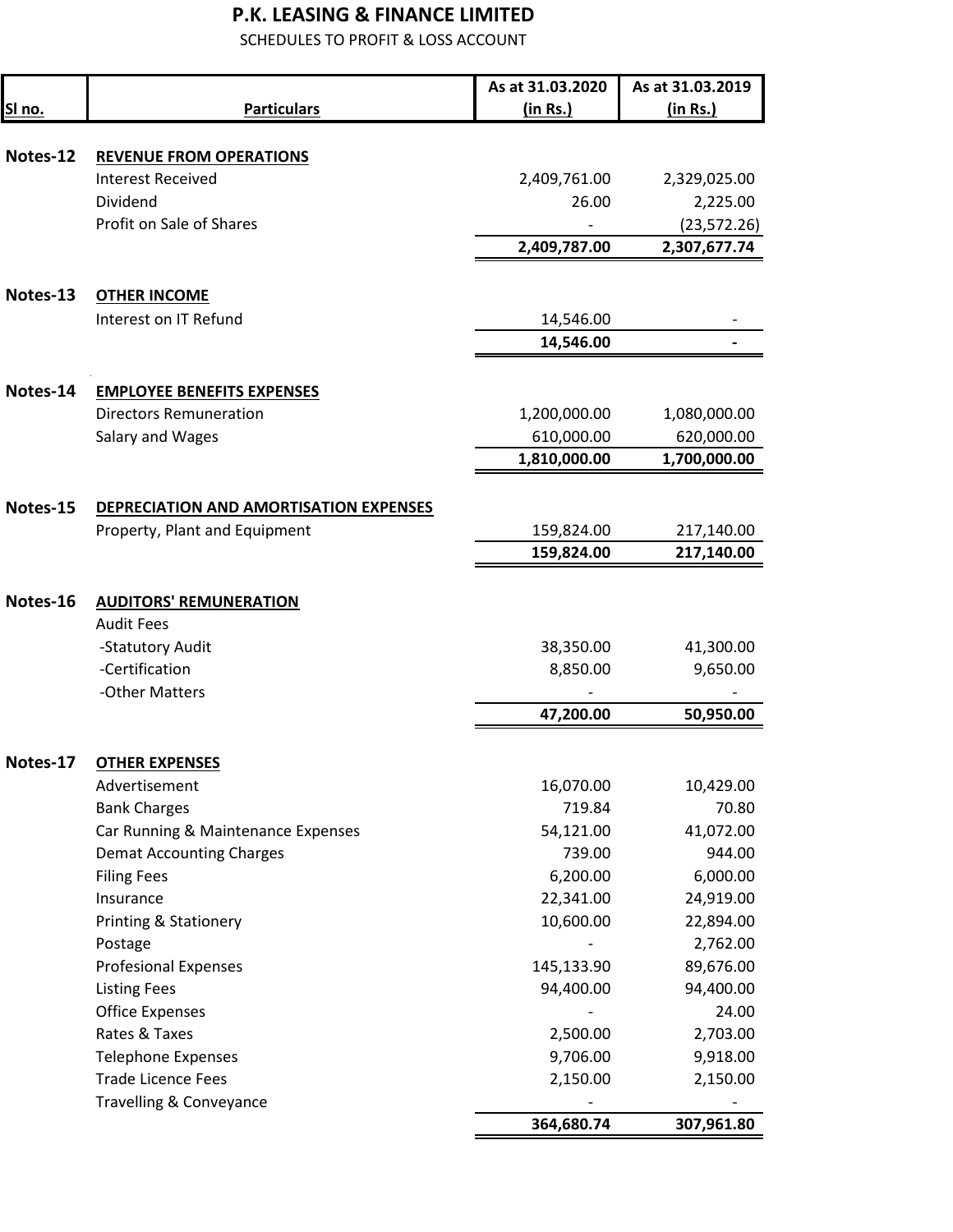| Notes-18 | <b>Earnings per Share:</b>                                         |                                                                                                              |                         |                         |
|----------|--------------------------------------------------------------------|--------------------------------------------------------------------------------------------------------------|-------------------------|-------------------------|
|          |                                                                    | <b>Particulars</b>                                                                                           | 2019-20                 | 2018-19                 |
|          |                                                                    | A Profit for the year after Taxation (in Rs.)                                                                |                         |                         |
|          | B Weighted Average no. of Equity Share outstanding during the year |                                                                                                              | 3,110,400               | 3,110,400               |
|          | Basic and Diluted Earning per share (A/B) (in Rs.)                 |                                                                                                              | 0                       | 0.01                    |
| Notes-19 | <b>Remuneration to Managing Director (in Rs.):</b>                 |                                                                                                              |                         |                         |
|          | <b>Basic Salary</b>                                                |                                                                                                              | 2019-20<br>$9,00,000/-$ | 2018-19<br>$9,00,000/-$ |
| Notes-20 |                                                                    | Related party's disclosures under Accounting Standard 18 (as identified by the management)                   |                         |                         |
|          | A. Names of Related Parties:                                       |                                                                                                              |                         |                         |
|          | <b>Names of Parties:</b>                                           | Relationship                                                                                                 |                         |                         |
|          | Mr. Anil Kumar Agarwal                                             | <b>Managing Director</b>                                                                                     |                         |                         |
|          | Mrs. Ruchi Agarwal                                                 | Director                                                                                                     |                         |                         |
|          | Mr. Nand Kishore Agarwal                                           | <b>CFO</b>                                                                                                   |                         |                         |
|          | Ms. Deepika Luharuka                                               | CS (Appointd from 27/01/2020)                                                                                |                         |                         |
|          | Ms. Sweta Agarwal                                                  | CS (Resigned w.e.f 31/07/2019)                                                                               |                         |                         |
|          | Ms. Paridhi Agarwal                                                | <b>Relative of Managing Director</b>                                                                         |                         |                         |
|          | Mrs. Sunita Agarwal                                                | <b>Relative of Managing Director</b>                                                                         |                         |                         |
|          | B. Details of Transaction with the Related Party:                  |                                                                                                              |                         |                         |
|          | <b>Nature of Transactions with Key Management Personnel</b>        |                                                                                                              | 2019-20                 | 2018-19                 |
|          | Remuneration<br>a.                                                 |                                                                                                              |                         |                         |
|          | Anil Kumar Agarwal                                                 |                                                                                                              | 900,000                 | 900,000                 |
|          | Nand Kishore Agarwal                                               |                                                                                                              | 300,000                 | 180,000                 |
|          | Sweta Agarwal                                                      |                                                                                                              | 40,000                  |                         |
|          | Ms. Paridhi Agarwal                                                |                                                                                                              | 330,000                 |                         |
|          | Mrs. Sunita Agarwal                                                |                                                                                                              | 220,000                 |                         |
|          | Deepika Luharuka                                                   |                                                                                                              | 20,000                  |                         |
|          | <b>Loans and Advances</b><br>D.                                    |                                                                                                              |                         |                         |
|          |                                                                    | Outstanding Balance as at year end Maximum amount outstanding                                                | Nil                     | Nil                     |
|          | during the financial year                                          |                                                                                                              |                         |                         |
|          | <b>Bonus Shares issued</b><br>c.                                   |                                                                                                              | Nil                     | Nil                     |
|          | <b>Proposed dividend</b><br>ld.                                    |                                                                                                              | Nil                     | Nil                     |
| Notes-21 | <b>Employee Benefits (Ind AS 19):</b>                              |                                                                                                              |                         |                         |
|          |                                                                    | As appeared from the records furnished before us, the company has not complied with Ind AS 19,               |                         |                         |
|          |                                                                    | regarding to Post-employment benefits, as explained by the management looking into the no of                 |                         |                         |
|          |                                                                    | employees employed by the company, the retirement benefits are taken into consideration in the year          |                         |                         |
|          | of superannuation.                                                 |                                                                                                              |                         |                         |
| Notes-22 |                                                                    | Since the Company's primary activity is to borrow/ provide loans and invest / deal in shares and securities, |                         |                         |
|          |                                                                    | there are no separate reportable segments as per Accounting standared 17 (segment Reportig).                 |                         |                         |
|          |                                                                    |                                                                                                              |                         |                         |
| Notes-23 |                                                                    | The Company has been registered as Non Banking Finance Company with Reserve Bank of India under              |                         |                         |

section 45IA of the Reserve Bank of India Act, 1934; vide Registration No. N.05.00264 dated 19.02.1998 and continues to carry on the business of Non-banking Financial Institution (NBFI). Hence, it in entitled to continue to hold the said NBFC license.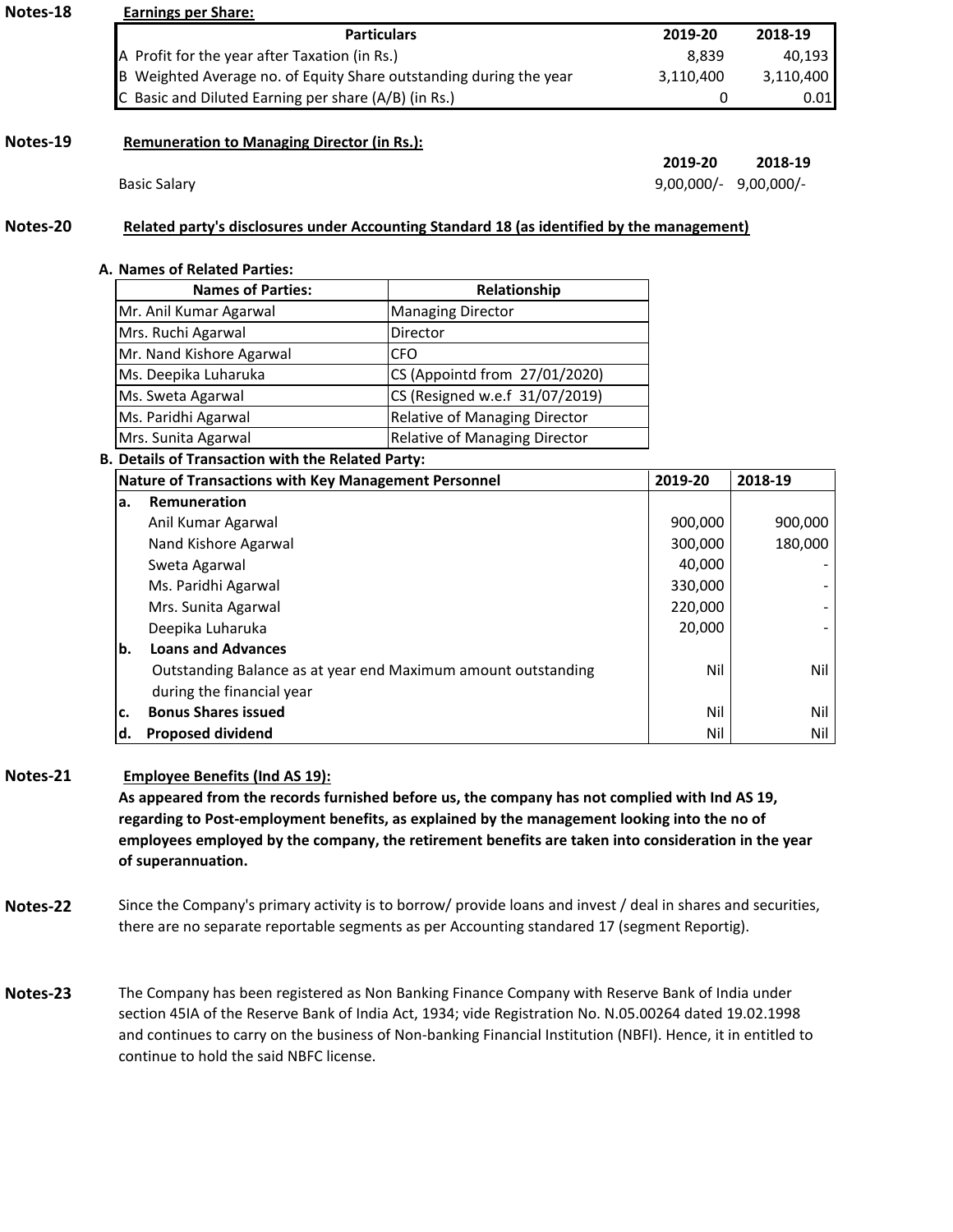- **Notes-24** The Company had continuing investment of Rs 87,220 in equity shares of various listed companies. The market value of the shares as on 31st March 2020 is below the cost of such shares, hundred percents provisions for diminution had been made in the accounts in absence of any upswing in the valuation of those entities. The Company also continuing with investment of Rs 70,00,000/- in equity shares of un-listed companies. the value of those investments have been computed on the basis financial statements made available for the year ended 31st March 2019, in absence of the audited financial statements for the reporting period. The diminution in the valuation of shares in the case of Atlanta Dealmark Private Limited has been treated as temporary in nature looking into future prospect of the company as projected by the company. However further erosion in the valuation will attract necessary provisions in the books.
- **Notes-25** There are no dues / overdues by the Company as on 31st March, 2020 to suppliers covered under Micro, Small and Medium Enterprises Development Act, 2006 and therefore no disclosures in this regard has been made.
- **Notes-26** In the opinion of the management, Current Assets, Loans and Advances have a value realizable in the ordinery course of business at least equal to the amount at which they are stated in the books of account. Provision for all known and determined liabilities is adequate and not in excess / short of the amount considered reasonably necessary.
- **Notes-27** The company continues to make provision for standard assets as per direction of Reserve Bank of India vide master direction DNBR.PD.007/03.10.119/2016-17. As per above circular the company has made 0.25 % of provison on standard assets .
- **Notes-28** Previous year's figures have been rearranged / reclassified wherever necessary to correspond with the current year's classification / disclosure.

Signed in terms of our report of even date

**For JSGA& Associates Firm registration no-016078C Chartered Accountants**

**Ashish kumar Goenka Partner MRN-068343 Place: Kolkata Date: 15th June 2020**

**Anil Kumar Agarwal Managing Director Din:0315722** **Ruchi Agarwal Director Din:06942318**

**For and on behalf of the Board**

**Company Secretary CFO Deepika Luharuka Nand Kishore Agarwal**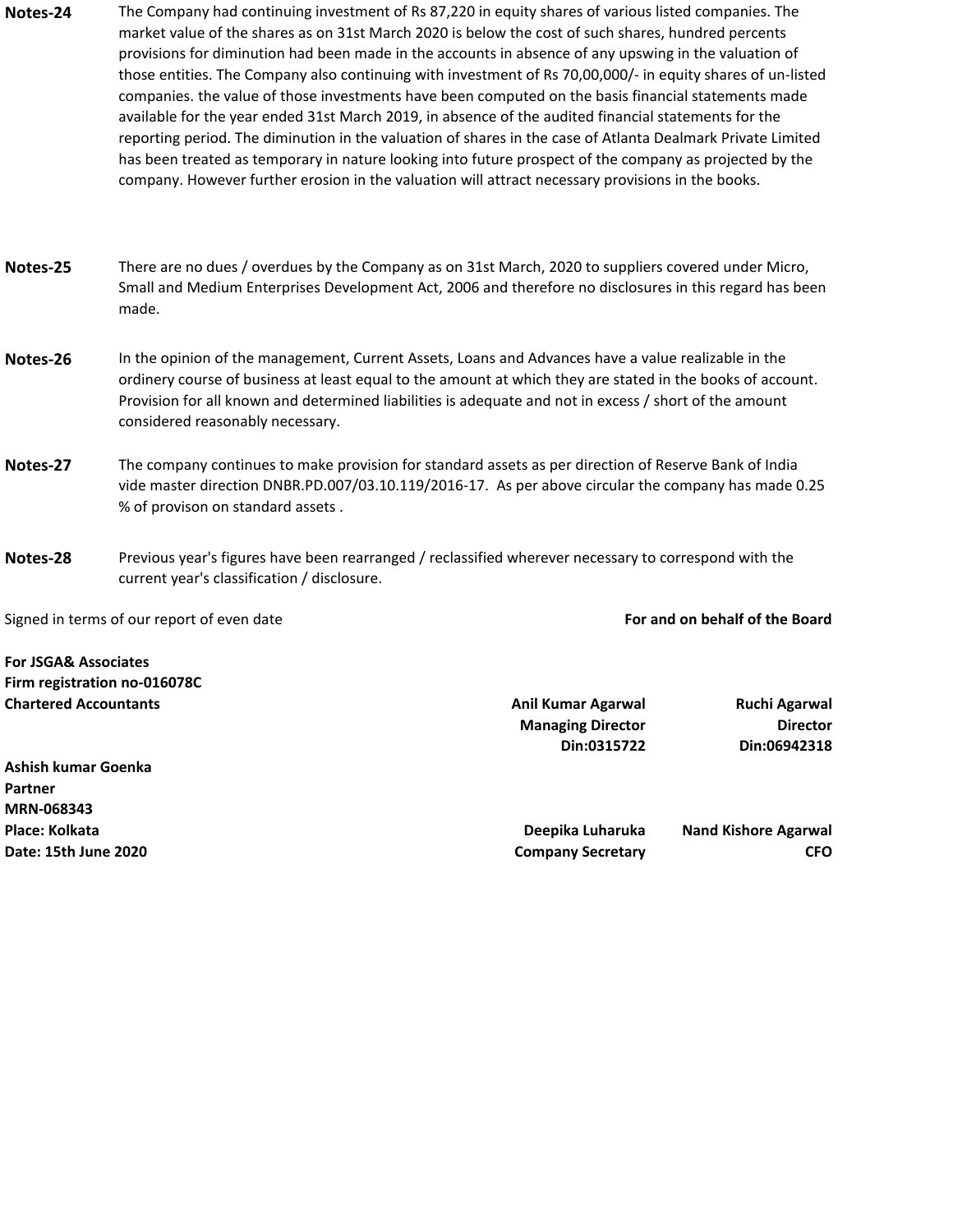#### **P.K. LEASING & FINANCE LIMITED** SCHEDULES TO BALANCE SHEET

#### **Annexure to Note-7 PROPERTY, PLANT & EQUIPMENT**

|                          | <b>GROSS BLOCK</b>    |                          |          |                       | <b>DEPRECIATION</b> |              |          |                 | <b>NET BLOCK</b> |                  |
|--------------------------|-----------------------|--------------------------|----------|-----------------------|---------------------|--------------|----------|-----------------|------------------|------------------|
| Particulars              | Cost as at 01.04.2019 | <b>Additions</b>         | Sale     | Cost as at 31.03.2020 | As at 01.04.2019    | For the Year | Sale     | Upto 31.03.2020 | As at 31.03.2020 | As at 31.03.2019 |
|                          |                       | during the               | during   |                       |                     |              | during   |                 |                  |                  |
|                          |                       | Year                     | the Year |                       |                     |              | the Year |                 |                  |                  |
|                          |                       |                          |          |                       |                     |              |          |                 |                  |                  |
| Vechile                  | 1,289,214.00          |                          |          | 1,289,214.00          | 803,277.00          | 138,880.00   |          | 942,157.00      | 347,057.00       | 485,937.00       |
| <b>Office Equipments</b> | 14,249.00             |                          |          | 14,249.00             | 11,198.00           | 1,172.00     |          | 12,370.00       | 1,879.00         | 3,051.00         |
| <b>Building</b>          | 779,959.00            |                          |          | 779,959.00            | 373,941.00          | 19,772.00    |          | 393,713.00      | 386,246.00       | 406,018.00       |
| <b>Total</b>             | 2,083,422.00          |                          |          | 2,083,422.00          | 1,188,416.00        | 159,824.00   |          | 1,348,240.00    | 735,182.00       | 895,006.00       |
|                          |                       |                          |          |                       |                     |              |          |                 |                  |                  |
| Previous Year            | 2,083,422.00          | $\overline{\phantom{0}}$ |          | 2,083,422.00          | 971,276.00          | 217,140.00   |          | 1,188,416.00    | 895,006.00       | 1,112,146.00     |